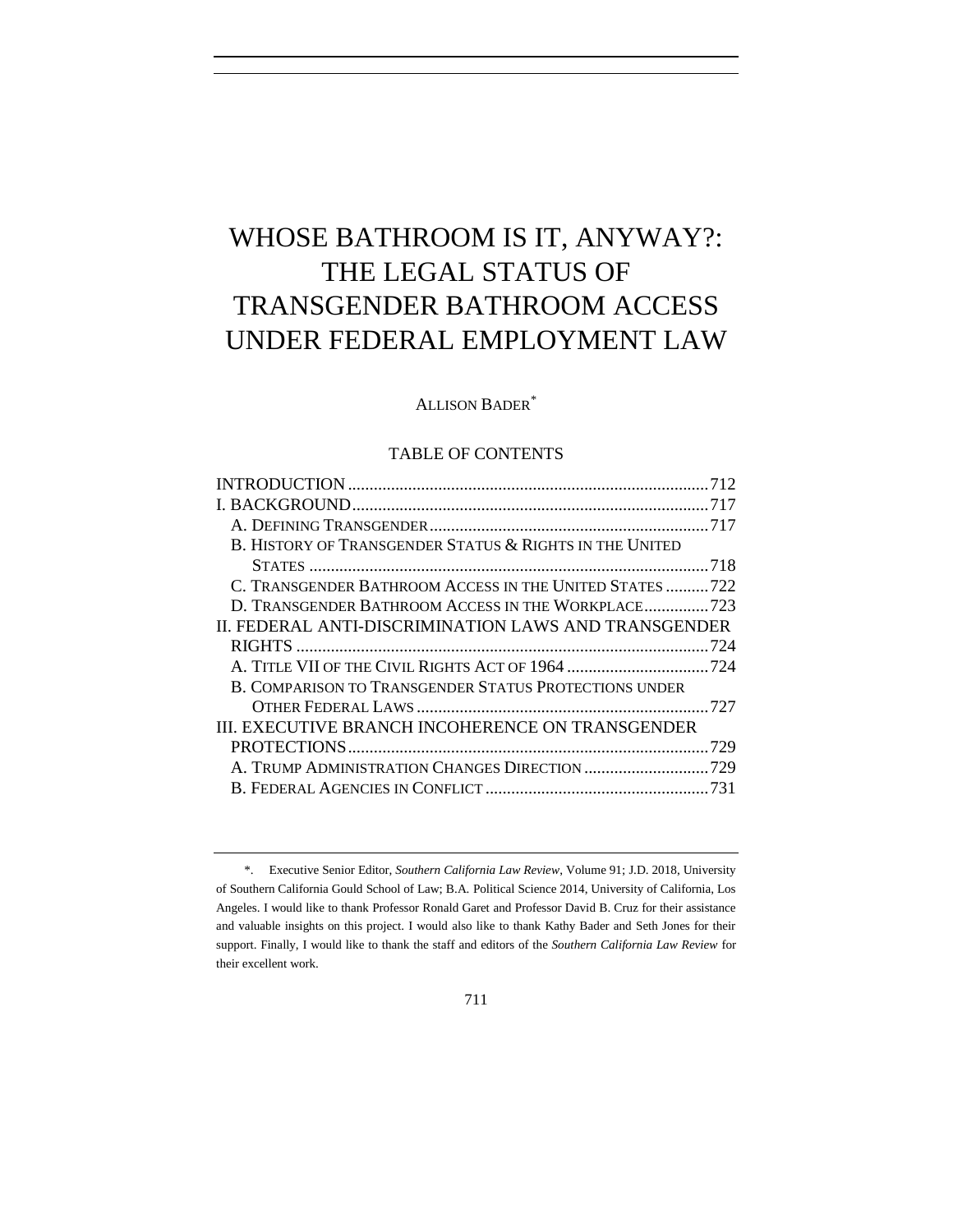| 712                                                         | SOUTHERN CALIFORNIA LAW REVIEW                           | [Vol. 91:711 |
|-------------------------------------------------------------|----------------------------------------------------------|--------------|
|                                                             | IV. FEDERAL COURTS' APPROACHES TO GENDER IDENTITY        |              |
|                                                             | DISCRIMINATION AND TRANSGENDER BATHROOM                  |              |
|                                                             |                                                          |              |
|                                                             |                                                          |              |
|                                                             | B. CASES INTERPRETING TITLE VII TO PROTECT TRANSGENDER   |              |
|                                                             |                                                          |              |
|                                                             | C. FEDERAL CASES INTERPRETING TITLE VII TO NOT ENCOMPASS |              |
|                                                             |                                                          |              |
|                                                             | D. FEDERAL CASES ADDRESSING BATHROOM ACCESS739           |              |
|                                                             | V. ARGUMENTS FOR COMPETING INTERPRETATIONS OF TITLE      |              |
|                                                             | VII AS PERTAINING TO TRANSGENDER BATHROOM                |              |
|                                                             |                                                          |              |
| A. SUPPORTERS OF THE DOJ'S POSITION ON TRANSGENDER BATHROOM |                                                          |              |
|                                                             |                                                          |              |
|                                                             | B. SUPPORTERS OF THE EEOC'S POSITION ON TRANSGENDER      |              |
|                                                             |                                                          |              |
|                                                             |                                                          |              |
|                                                             |                                                          |              |
|                                                             | B. EQUAL BATHROOM ACCESS AND DISCRIMINATION750           |              |
|                                                             |                                                          |              |
|                                                             |                                                          |              |

## <span id="page-1-1"></span>INTRODUCTION

<span id="page-1-0"></span>In many ways, Michael C. Hughes is an average American family man. He is a middle-aged father of four from Rochester, Minnesota. He has been married to his wife for twelve years. He has a broad, muscular frame and is partial to cowboy hats and wide belt buckles. But Hughes is unlike the average American family man in one fundamental way: he was born biologically female.<sup>1</sup> Hughes is one of the more than 1.4 million transgender adults in the United States, 2 a small but increasingly visible group of people who are currently facing a unique legal battle to use restrooms and singlesex facilities that align with their gender identity. $3$ 

Hughes garnered publicity with a viral photo taken in a public restroom, in protest of "bathroom bills"—laws that require Hughes to use women's

<sup>1.</sup> Michael Hughes, *Transgender Lives: Your Stories*, N.Y. TIMES, https://nyti.ms/2FdI6DG (last visited May 9, 2018).

<sup>2.</sup> FLORES ET AL., WILLIAMS INSTITUTE, HOW MANY ADULTS IDENTIFY AS TRANSGENDER IN THE UNITED STATES? 2–3 (2016), http://williamsinstitute.law.ucla.edu/wp-content/uploads/How-Many-Adults-Identify-as-Transgender-in-the-United-States.pdf.

<sup>3</sup>*. Restroom Access for Transgender Employees*, HUMAN RIGHTS CAMPAIGN, http://www.hrc.org/resources/restroom-access-for-transgender-employees (last visited May 9, 2018).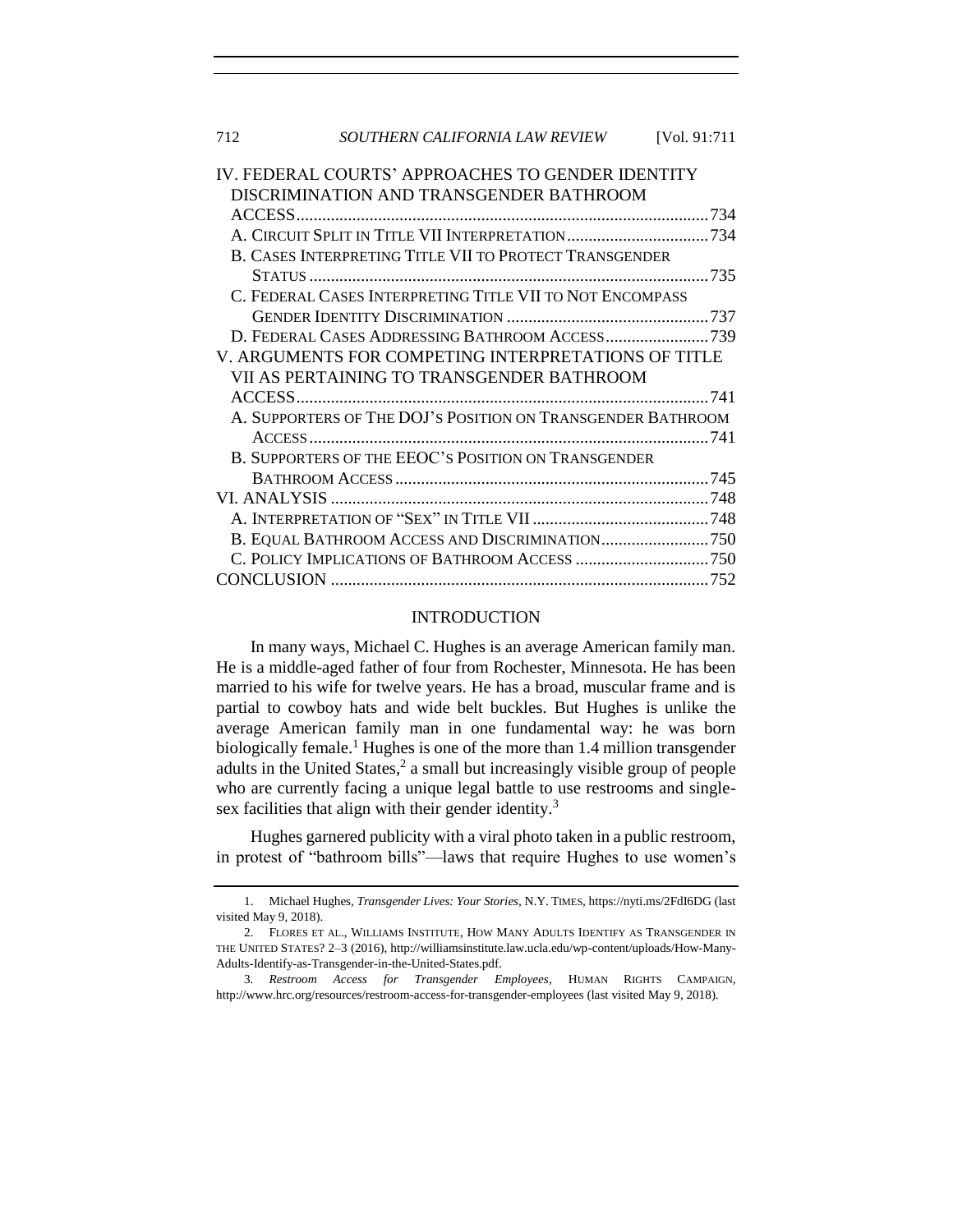restrooms and facilities, despite his gender identity.<sup>4</sup> "Bathroom bill" is the common name for legislation that prohibits individuals from using bathrooms (or other private, single-sex facilities like locker rooms) that do not match their biological sex or sex markers on their identification documents, depending on the bill.<sup>5</sup> Posing in front of the bathroom mirror in a women's restroom, as female patrons look on questioningly, Hughes "presents" as a male—making him appear out of place in the restroom that nonetheless matches his biological sex. Hughes' photo and its accompanying hashtag, "#WeJustNeedtoPee," went viral in 2016, reflecting Americans' rapt attention on transgender issues.<sup>6</sup>

Hughes' photo was a direct reaction to North Carolina's Public Facilities Privacy & Security Act, or House Bill 2 ("H.B. 2"), which to date remains the only bathroom bill to successfully pass a state legislature.<sup>7</sup> H.B. 2 was enacted shortly after the passage of Ordinance 7056 in Charlotte, North Carolina, which prohibited discrimination on the basis of gender identity in Charlotte's public accommodations and, in doing so, permitted transgender people to use the restrooms of their choosing.<sup>8</sup> H.B. 2 prohibited individuals from using bathrooms and changing facilities in government buildings—including schools, government agencies, and courthouses—that did not correspond with the sex listed on their birth certificates.<sup>9</sup> The bill also overturned Charlotte Ordinance 7056 and prohibited municipalities from enacting their own anti-discrimination policies.<sup>10</sup> Many transgender rights activists argued that H.B. 2 was the most anti-LGBT piece of legislation then

<span id="page-2-0"></span>

<sup>4.</sup> Mitch Kellaway, *Trans Folks Respond to 'Bathroom Bills' With #WeJustNeedtoPee Selfies*, ADVOCATE (Mar. 14, 2015), https://www.advocate.com/politics/transgender/2015/03/14/trans-folksrespond-bathroom-bills-wejustneedtopee-selfies.

<sup>5.</sup> German Lopez, *Tennessee's Anti-Transgender Bathroom Bill, Explained*, VOX (Apr. 7, 2016, 9:10 AM), https://www.vox.com/2016/4/7/11381400/tennessee-transgender-bathroom-bill.

<sup>6.</sup> *Id.*

<sup>7.</sup> *See* Public Facilities Privacy & Security Act, ch. 3, 2016 N.C. Sess. Laws 12 (codified as amended at N.C. GEN STAT. § 143-760 (2016)), *repealed by* ch.4, 2017 N.C. Sess. Laws 1 [hereinafter H.B. 2]; Joellen Kralik, *"Bathroom Bill" Legislative Tracking*, NATIONAL CONFERENCE OF STATE LEGISLATORS (July 28, 2017), http://www.ncsl.org/research/education/-bathroom-bill-legislativetracking635951130.aspx.

<sup>8.</sup> Jason Hanna, Madison Park & Elliot C. McLaughlin, *North Carolina Repeals "Bathroom Bill*," CNN POLITICS, https://www.cnn.com/2017/03/30/politics/north-carolina-hb2-agreement/index .html (last updated Mar. 30, 2017, 9:36 PM).

<sup>9.</sup> Notably, in North Carolina, an individual may only change the sex marker on their birth certificate if they have undergone full sexual reassignment surgery. *See Changing Birth Certificate Sex Designations: State-By-State Guidelines*, LAMBDA LEGAL, https://www.lambdalegal.org/know-yourrights/article/trans-changing-birth-certificate-sex-designations (last visited May 9, 2018).

<sup>10.</sup> David A. Graham, *North Carolina Overturns LGBT-Discrimination Bans*, ATLANTIC (Mar. 24, 2016), https://www.theatlantic.com/politics/archive/2016/03/north-carolina-lgbt-discriminationtransgender-bathrooms/475125.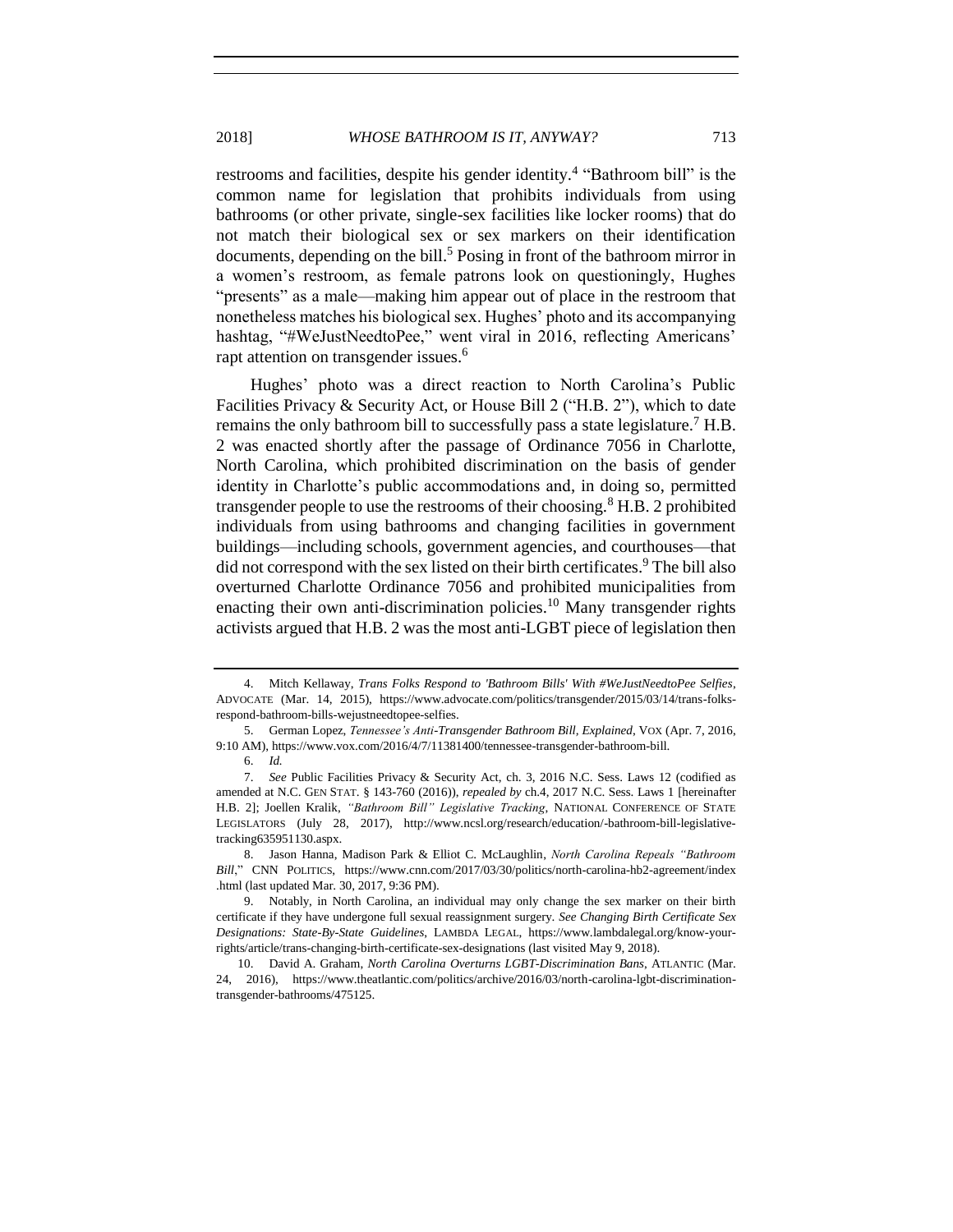operating in the United States.<sup>11</sup> It launched a series of lawsuits, as proponents and opponents of the bill prepared to battle over the application and extent of transgender rights.<sup>12</sup> It also faced severe pushback and resulted in harm to North Carolina's economy and public image.<sup>13</sup> On March 30, 2017, a year after H.B. 2's passage, both the state House and Senate partially overturned the bill, doing away with the prohibition on transgender bathroom access.<sup>14</sup>

Although there are currently no state laws prohibiting transgender individuals from using the bathroom of their choice, transgender bathroom access remains an important issue for two reasons. First, numerous bathroom bills are currently pending: in the 2017 legislative session alone, sixteen states<sup>15</sup> considered legislation that would restrict transgender access to bathrooms, locker rooms, and other sex-segregated facilities that match their assigned sex at birth or "biological sex."<sup>16</sup> Second, private employers may adopt policies or practices preventing their transgender employees from accessing bathrooms and other single-sex facilities corresponding to their gender identity. This Note will focus on this second issue, dealing

<sup>11.</sup> *See, e.g.*, Michael Gordon et al., *Understanding HB2: North Carolina's Newest Law Solidifies State's Role in Defining Discrimination*, CHARLOTTE OBSERVER (March 26, 2016, 11:00AM), http://www.charlotteobserver.com/news/politics-government/article68401147.html; Avianne Tan, *North Carolina's Controversial "Anti-LGBT" Bill Explained,* ABC NEWS (Mar. 24, 2016, 6:51 PM), http://abcnews.go.com/US/north-carolinas-controversial-anti-lgbt-bill-explained/story?id=37898153; Judy Woodruff & John Yang, *How North Carolina Signed a Bill Dubbed the Most Anti-LGBT Law in the U.S.*, PBS (Mar. 24, 2016, 8:07 PM), https://www.pbs.org/newshour/show/how-north-carolina-signed-abill-dubbed-most-anti-lgbt-law-in-the-u-s.

<sup>12.</sup> Craig Jarvis et al., *McCrory, NC Lawmakers Sue Justice Department Over HB2; Feds Counter With Lawsuit*, CHARLOTTE OBSERVER (May 9, 2016, 10:35 AM) http://www.charlotteobserver.com/news/politics-government/article76502777.html; *McCrory Drops House Bill 2 Lawsuit, Cites Costs*, ASSOC. PRESS (Sept. 18, 2016), http://abc11.com/politics/mccrorydrops-house-bill-2-lawsuit-cites-costs/1516428; Press Release, U.S. Dep't of Justice, Justice Department Files Complaint Against the State of North Carolina to Stop Discrimination Against Transgender Individuals (May 9, 2016), https://www.justice.gov/opa/pr/justice-department-files-complaint-againststate-north-carolina-stop-discrimination-against.

<sup>13.</sup> Tom Jensen, *HB 2 Deeply Unpopular in North Carolina; Voters Think It's Hurting State*, PUB. POL'Y POLLING (Apr. 25, 2016), http://www.publicpolicypolling.com/main/2016/04/hb-2-deeplyunpopular-in-north-carolina-voters-think-its-hurting-state.html.

<sup>14.</sup> *See* ch.4, 2017 N.C. Sess. Laws 1 (codified as amended at N.C. GEN STAT. § 143-760 (2017)); Allen Smith, *N.C. Repeals "Bathroom Bill," Pre-Empts Local Employment Laws*, SOC'Y FOR HUMAN RESOURCE MGMT. (Mar. 31, 2017), https://www.shrm.org/resourcesandtools/legal-andcompliance/state-and-local-updates/pages/h.b.-2-repeal.aspx.

<sup>15.</sup> These states are: Alabama, Arkansas, Illinois, Kansas, Kentucky, Minnesota, Missouri, Montana, New York, South Carolina, South Dakota, Tennessee, Texas, Virginia, Washington, and Wyoming. Joellen Kralik, *"Bathroom Bill" Legislative Tracking*, NAT'L CONF. OF STATE LEGISLATORS (July 28, 2017), http://www.ncsl.org/research/education/-bathroom-bill-legislative-tracking635951130 .aspx.

<sup>16.</sup> *Id.*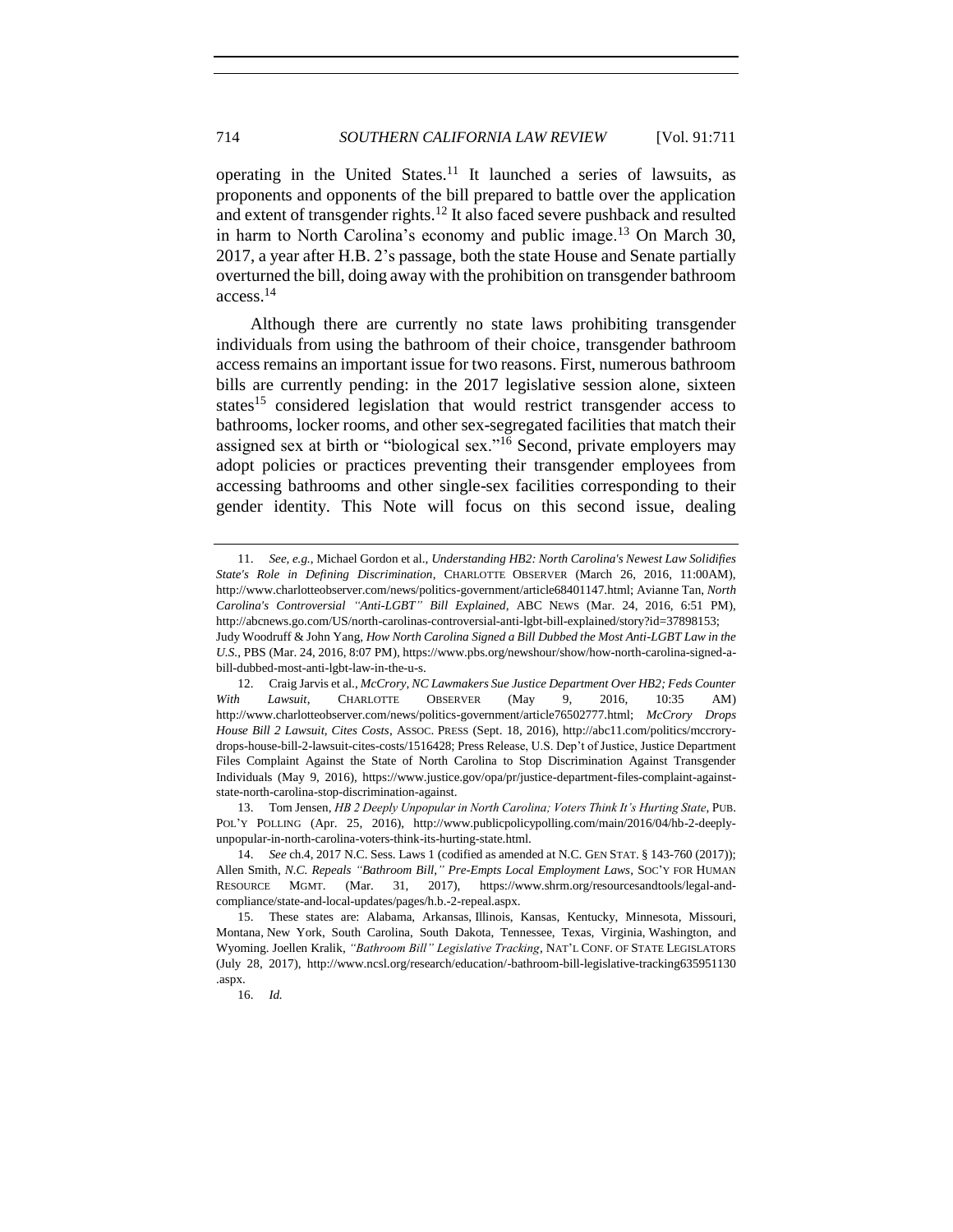specifically with the legality of private employers' policies restricting transgender bathroom access.

While transgender people have become more prominent in mainstream America over the last ten years, their status under the law is still an open question in many areas. This includes whether transgender employees are legally entitled to access bathrooms and single-sex facilities matching their gender identity in the workplace. The answer to this question is far from clear: in the absence of explicit federal protections against transgender discrimination, advocates and supporters look to Title VII of the Civil Rights Act of 1964 ("Title VII"), the main source of federal employment antidiscrimination law. Title VII prohibits discrimination on the basis of "sex" in employment and thus potentially provides protection for transgender persons against discrimination in the workplace.<sup>17</sup>

<span id="page-4-0"></span>Multiple federal agencies, including the Equal Employment Opportunity Commission ("EEOC"), an independent federal agency that oversees enforcement of Title VII, have issued guidances that affirm these federal laws protect transgender employees from discrimination.<sup>18</sup> The Obama administration also embraced this view.<sup>19</sup> And multiple federal courts have found federal laws prohibiting sex discrimination also cover discrimination on the basis of transgender status, including the Courts of Appeals for the First, Sixth, Ninth, and Eleventh Circuits and lower courts in the second and fifth circuits. However, some argue that these agencies, the Obama administration, and the courts overstepped their sphere of authority and argue that Title VII was never intended to (and thus should not) offer protection for transgender status.<sup>20</sup> This includes Attorney General Jeff Sessions, who has helped steer the Trump-era Department of Justice in the

<sup>17.</sup> *Laws, Regulations & Guidance: Title VII and the Civil Rights Act of 1964*, EQUAL EMP. OPPORTUNITY COMMISSION, https://www.eeoc.gov/laws/statutes/titlevii.cfm (last visited May 9, 2018) [hereinafter EEOC].

<sup>18.</sup> Office for Civil Rights, U.S. Dep't of Educ., Dear Colleague Letter: Transgender Students (May 13, 2016), http://www2.ed.gov/about/offices/list/ocr/letters/colleague-201605-title-ixtransgender.pdf; *Title VII and the Civil Rights Act*, *supra* note [17;](#page-4-0) *Bathroom/Facility Access and Transgender Employees*, EQUAL EMP. OPPORTUNITY COMMISSION, https://www.eeoc.gov/eeoc /publications/fs-bathroom-access-transgender.cfm (last visited May 15, 2018).

<sup>19.</sup> Chris Geidner, *Justice Department Will Now Support Transgender Discrimination Claims in Litigation*, BUZZFEED NEWS (Dec. 18, 2014, 11:06 AM), https://www.buzzfeed.com/chrisgeidner /justice-department-announces-reversal-on-litigating-transgen?utm\_term=.vhkNLmjp3#.sjyP4705N.

<sup>20.</sup> William Duncan, *How the Feds Began Rewriting Title IX To Push Trans Policies*, FEDERALIST (May 25, 2016), http://thefederalist.com/2016/05/25/how-the-feds-began-rewriting-title-ix-to-pushtrans-policies/; Eugene Volokh, *Successful Religious Freedom Defense in Title VII Case Brought by Transgender Employee*, WASH. POST: VOLOKH CONSPIRACY (Aug. 19, 2016), https://www.washingtonpost.com/news/volokh-conspiracy/wp/2016/08/19/successful-religiousfreedom-defense-in-title-vii-case-brought-by-transgender-employee.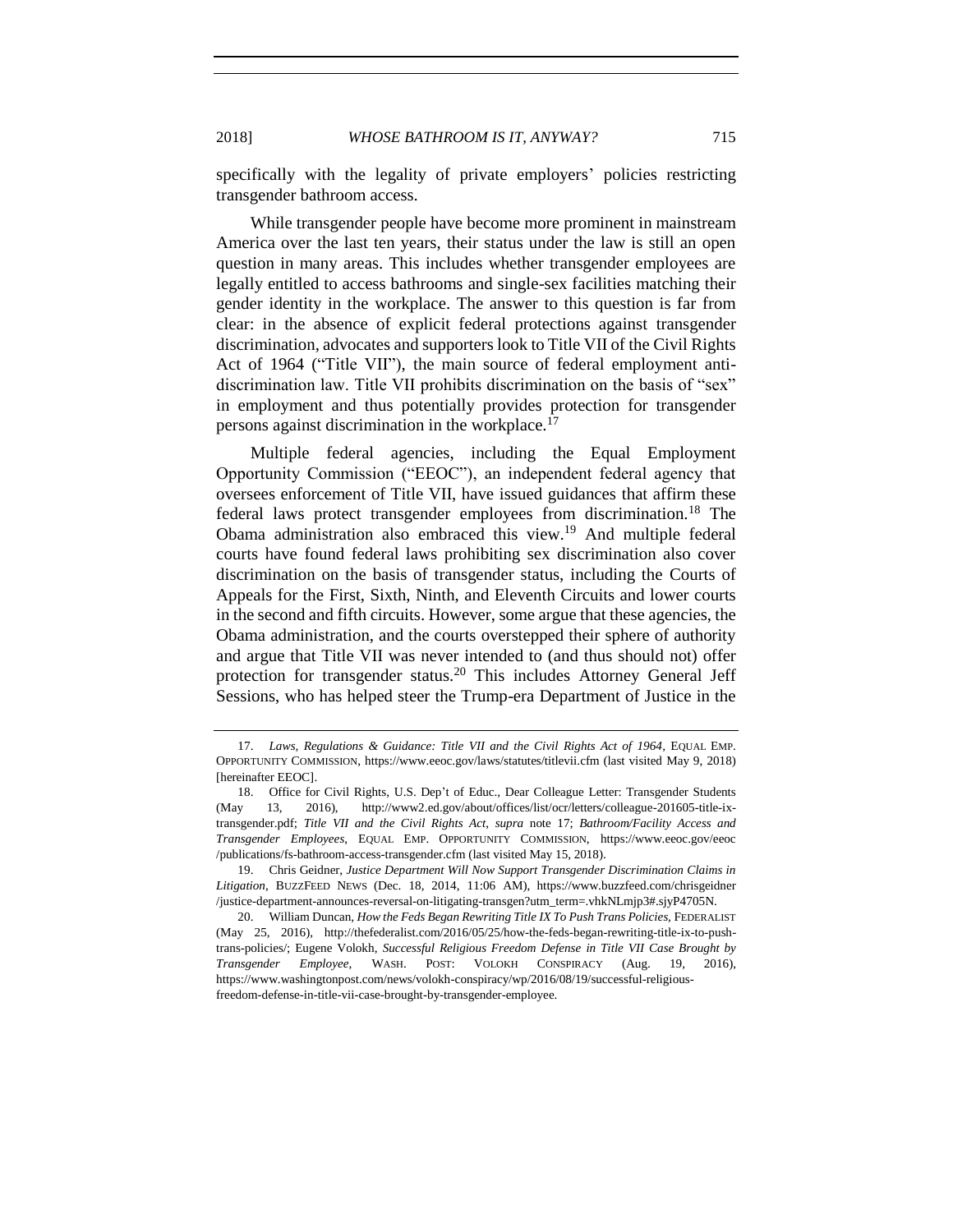direction of rolling back administrative policies that offered transgender employees protections in the workplace.<sup>21</sup>

This question is hotly debated, and both sides of the aisle have made public policy arguments in support of their interpretation of the law. Proponents of these policies cite privacy concerns, employee comfort, and the protection of women and children as the motivation for these policies.<sup>22</sup> On the other hand, opponents argue these concerns are at best a myth and at worst a thinly veiled pretext for denying transgender people equal rights.<sup>23</sup> Moreover, they claim that not allowing transgender employees to access bathrooms corresponding to their gender identity poses serious privacy and safety concerns for those employees.<sup>24</sup>

<span id="page-5-0"></span>This Note will critically analyze arguments on both sides. Ultimately, this Note argues that Title VII should be read to protect transgender status and gender identity from discrimination on the basis of sex. Thus, employer policies that prevent transgender employees from using bathrooms matching their gender identity violate the provisions of Title VII that protect individuals from discrimination on the basis of sex. When this issue eventually goes to the Supreme Court, the Court should affirm that transgender people are protected from discrimination and disparate treatment in their employment under federal law and that denying them access to bathrooms matching their gender identity in the workplace is a form of discrimination.

This Note will proceed in six parts. Part I defines terms and describes the history of transgender status and bathroom access under the law. Part II provides background information on Title VII and discusses how other federal laws protecting against discrimination on the basis of sex, like Title IX, have been interpreted with regard to transgender status and bathroom access. Part III discusses the disjointed stance taken by the executive branch,

<sup>21.</sup> Kevin Johnson, *Jeff Sessions: Transgender People Not Protected from Workplace Discrimination*, USA TODAY (Oct. 5, 2017, 4:45 PM), https://www.usatoday.com/story/news/politics /2017/10/05/jeff-sessions-transgender-people-not-protected-workplace-discrimination/735709001.

<sup>22.</sup> *Compare* Jae Alexis Lee, *What if a Pervert Pretending to be Transgender Entered the Opposite Sex's Bathroom?*, HUFFINGTON POST (Oct. 28, 2017), http://www.huffingtonpost.com /quora/what-if-a-pervert-pretend\_b\_12677938.html, *with* Nicole Russell, *Don't Put My Five-Year-Old Girl in a Bathroom with a Transgender Boy*, FEDERALIST (July 24, 2015), http://thefederalist.com /2015/07/24/transgender-bathroom-my-daughter.

<sup>23.</sup> Katy Steinmetz, *Why LGBT Advocates Say Bathroom "Predators" Argument Is a Red Herring*, TIME (May 2, 2016), http://time.com/4314896/transgender-bathroom-bill-male-predatorsargument.

<sup>24.</sup> *See, e.g.*, Jeff Brady, *When a Transgender Person Uses a Public Bathroom, Who Is at Risk?*, NPR (May 15, 2016, 7:48 AM), http://www.npr.org/2016/05/15/477954537/when-a-transgender-personuses-a-public-bathroom-who-is-at-risk.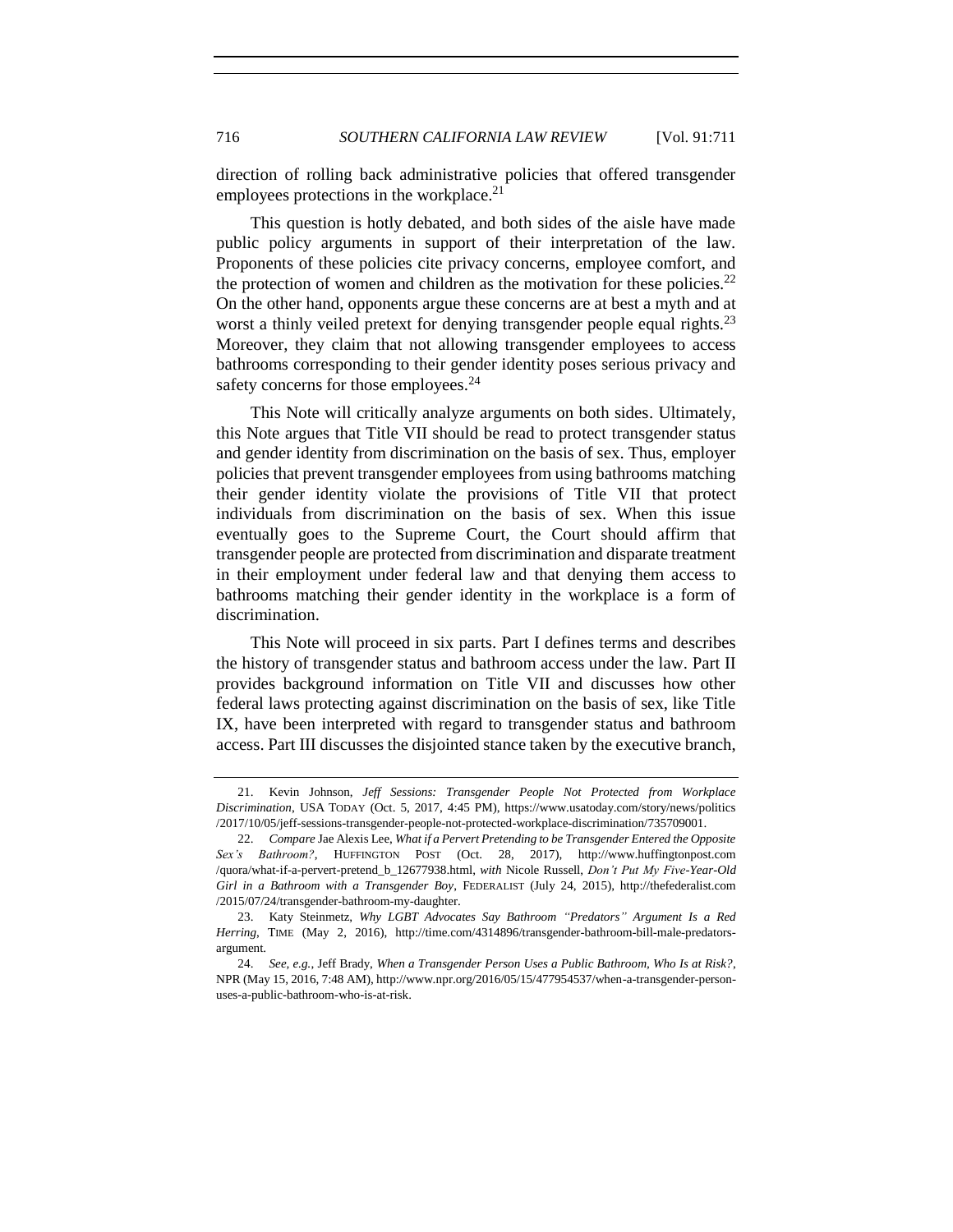#### 2018] *WHOSE BATHROOM IS IT, ANYWAY?* 717

including the postures of the Trump administration and administrative agencies. Part IV outlines various federal courts' approaches to transgender rights under Title VII, including bathroom access. Part V introduces the various arguments for and against reading Title VII as prohibiting discrimination on the basis of transgender status. Finally, Part VI argues that federal law protects transgender people from discrimination on the basis of their gender identity in employment and prohibits private employer policies that restrict transgender bathroom access.

#### I. BACKGROUND

#### A. DEFINING TRANSGENDER

<span id="page-6-1"></span><span id="page-6-0"></span>Before diving into the substance of the debate over transgender discrimination's legal protections, it is helpful to define the terms that will be used throughout this Note and provide brief information on transgender individuals. Transgender people (or "transpersons") identify with a gender that does not correspond to their biological sex as assigned at birth. <sup>25</sup> Most commonly, transgender people identify with the opposite sex from what they were assigned at birth.<sup>26</sup> For example, a person who was born biologically male but identifies as a female is referred to as a trans-woman, and a person who was born biologically female but identifies as a male is called a transman. However, the term transgender may also apply to people who do not exclusively identify as either male or female—for example, genderfluid, genderqueer, and agender people, and those who identify with a third gender outside of the male-female binary.<sup>27</sup> The term transgender does not conventionally apply to cross-dressers—individuals who derive pleasure or satisfaction from dressing as the opposite sex—unless those individuals have gender identities that do not match their sex at birth.<sup>28</sup> Finally, it is a common misconception that being transgender relates in some way to sexual orientation. However, transgender status is completely separate from sexual orientation, and transgender individuals can be straight, gay, lesbian, bisexual, and so on. 29

A "gender transition" is the process by which transgender people begin "presenting" as their gender identity (that is, taking steps to outwardly appear as the sex matching their gender identity and identifying themselves as such).

<sup>25.</sup> *See Transgender FAQ*, GLAAD, http://www.glaad.org/transgender/transfaq (last visited May 15, 2018).

<sup>26.</sup> *Id.*

<sup>27</sup>*. Id.* 

<sup>28</sup>*. Id.*

<sup>29.</sup> *Id*.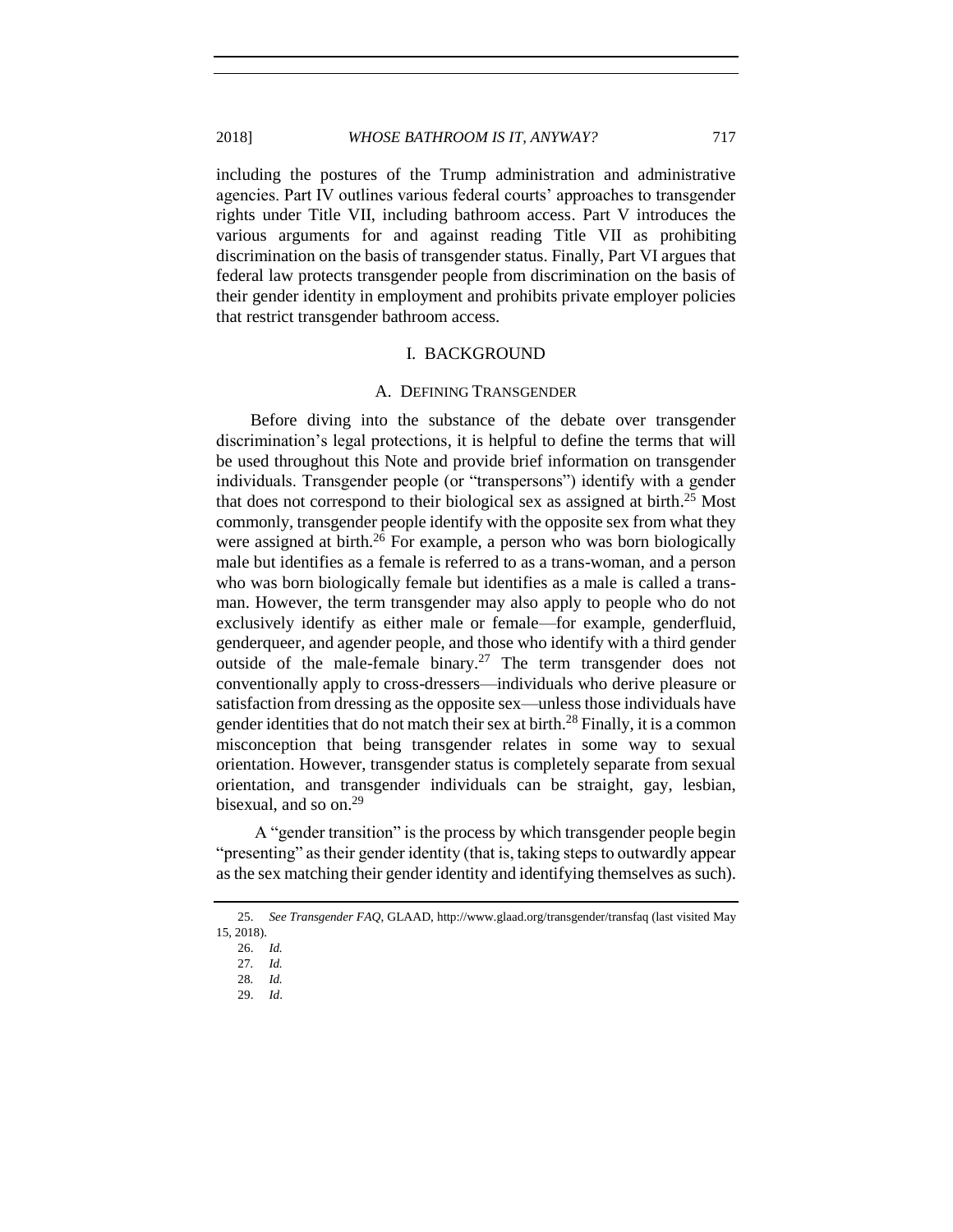This process is sometimes coupled with undergoing medical treatments or procedures to change their biological sex.<sup>30</sup> These medical treatments may include the following: hormone replacement treatment; breast reduction or augmentation; and sexual reassignment surgery, which involves reconstructing the genitals to match those of the biological sex that corresponds with the individual's gender identity.<sup>31</sup> Not all transgender people undergo procedures or medical treatment in their transitions, and the desire or intent to have medical procedures is not a requirement for being transgender. When a transgender person physically appears as the sex corresponding with their gender identity to the public at large, this is called "passing."32"

Transgender status is no longer considered a mental health disorder by the American Diagnostic and Statistical Manual of Mental Disorders ("DSM"), though it once was.<sup>33</sup> However, the DSM and many mental health professionals recognize "gender dysphoria"—the discomfort and distress associated with one's assigned gender role—as a mental health disorder in need of treatment.<sup>34</sup> Indeed, treatment plans can include "counseling, crosssex hormones, puberty suppression and gender reassignment surgery."<sup>35</sup>

It is important to note that the word "transsexual," which was previously used to describe transpeople, is disfavored by the transgender community<sup>36</sup> and will not be used in this Note.

## <span id="page-7-0"></span>B. HISTORY OF TRANSGENDER STATUS & RIGHTS IN THE UNITED STATES

Transgender status and the concept of gender identity is not a recent phenomenon. Individuals from many cultures over time have identified with genders that do not match their biological sex.<sup>37</sup> For example, many Native

35. *Id.*

36*.* FENWAY HEALTH, GLOSSARY OF GENDER & TRANSGENDER TERMS 15 (2010), http://fenwayhealth.org/documents/the-fenway-institute/handouts/Handout\_7-C\_Glossary\_of\_Gender \_and\_Transgender\_Terms\_\_fi.pdf.

37*. See* Avery Martens, Commentary, *Transgender People Have Always Existed*, ACLU OHIO (June 10, 2016), http://www.acluohio.org/archives/blog-posts/transgender-people-have-always-existed; *A Map of Gender-Diverse Cultures*, PBS (Aug. 11, 2015), http://www.pbs.org/independentlens

<sup>30.</sup> *Id.*

<sup>31</sup>*. Id.*  32. *Id.*

<sup>33.</sup> *See* AMERICAN PSYCHIATRIC ASS'N, DIAGNOSTIC AND STATISTICAL MANUAL OF MENTAL DISORDERS 451 (5th ed. 2013). *See also* Wynne Parry, *Gender Dysphoria: DSM-5 Reflects Shift in Perspective on Gender Identity*, HUFFINGTON POST, http://www.huffingtonpost.com/2013/06/04 /gender-dysphoria-dsm-5\_n\_3385287.html (last updated Aug. 4, 2013).

<sup>34.</sup> Ranna Parekh, *What is Gender Dysphoria?: Treatment*, AM. PSYCHIATRIC ASS'N, https://www.psychiatry.org/patients-families/gender-dysphoria/what-is-gender-dysphoria (last updated Feb. 2016).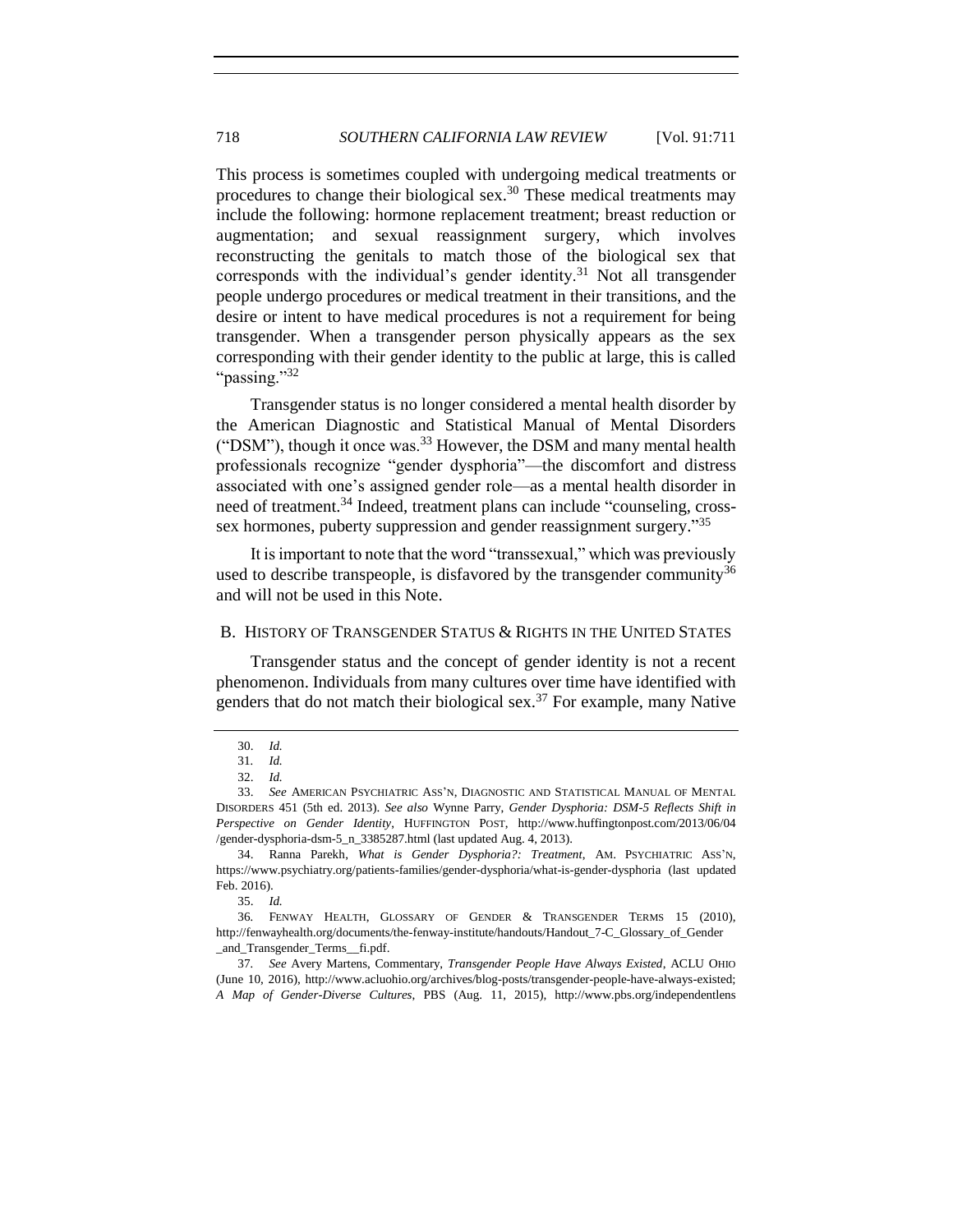2018] *WHOSE BATHROOM IS IT, ANYWAY?* 719

American tribes recognized a third gender, which embraced biological males who identified with a gender separate from male and female.<sup>38</sup> These individuals were sometimes referred to as "two-spirit" people.<sup>39</sup> According to some scholars, at least 155 Native American tribes historically accepted these two-spirit people who existed outside of the gender binary.<sup>40</sup> In addition, during the American Civil War, many biological women disguised their sex to fight as soldiers; although most who survived presumably lived as women after the war, some lived out the rest of their lives as men.<sup>41</sup> The most famous example, Albert Cashier, "served in the army as a man, lived his life as [a] man and was buried at 71 with full military honors in 1915, as a man," despite being biologically female.<sup>42</sup> Almost a century after the Civil War, in 1951, Christine Jorgensen became famous for undergoing the first sex reassignment surgery that was widely publicized in the United States, bringing an early transition to light.<sup>43</sup>

But while people have long identified as transgender, at least in effect if not in name, there is no question that transgender people and the legal questions surrounding their rights have become much more visible in the last decade. Transgender celebrities like Chaz Bono (formerly Chastity Bono), the son of musicians Cher and Sonny Bono, and Matrix directors Lana and Lilly Wachowski (formerly Larry and Andrew Wachowski) brought media attention to transgender people by publicly coming out in 2009, 2010, and 2016, respectively.<sup>44</sup> In 2014, Laverne Cox, a transgender woman and star of the Netflix hit show "Orange is the New Black," became the first openly transgender person to be nominated for an Emmy in an acting category for

<sup>/</sup>content/two-spirits\_map-html.

<sup>38.</sup> John Leland, *A Spirit of Belonging, Inside and Out*, N.Y. TIMES (Oct. 8, 2006), http://www.nytimes.com/2006/10/08/fashion/08SPIRIT.html.

<sup>39.</sup> *See generally* HARLAN PRUDEN & SE-AH-DOM EDMO, TWO-SPIRIT PEOPLE: SEX, GENDER & SEXUALITY IN HISTORIC AND CONTEMPORARY NATIVE AMERICA (2014), http://www.ncai.org/policyresearch-center/initiatives/Pruden-Edmo\_TwoSpiritPeople.pdf.

<sup>40.</sup> Trista Wilson, Comment, *Changed Embraces, Changes Embraced? Renouncing the Heterosexist Majority in Favor of a Return to Traditional Two-Spirit Culture*, 36 AM. INDIAN L. REV. 161, 169 (2011).

<sup>41.</sup> Steve Hendrix, *A History Lesson for Trump: Transgender Soldiers Served in the Civil War*, WASH. POST (Aug. 25, 2017), https://www.washingtonpost.com/news/retropolis/wp/2017/07/26/ahistory-lesson-for-trump-transgender-soldiers-served-in-the-civil-war/?utm\_term=.79df6a8d4c44.

<sup>42.</sup> *Id.*

<sup>43.</sup> John T. McQuiston, *Christine Jorgensen, 62, Is Dead; Was First to Have a Sex Change*, N.Y. TIMES (May 4, 1989), http://www.nytimes.com/1989/05/04/obituaries/christine-jorgensen-62-is-deadwas-first-to-have-a-sex-change.html.

<sup>44.</sup> *See, e.g.*, Erica Keppler, *Chaz Bono's Place in History*, HUFFINGTON POST, http://www.huffingtonpost.com/erica-keppler/chaz-bonos-place-in-histo\_b\_981508.html (last updated Feb. 2, 2016); *Lana Wachowski Received the HRC Visibility Award*, HUMAN RIGHTS CAMPAIGN (Oct. 25, 2012), https://www.hrc.org/videos/videos-lana-wachowski-receives-the-hrc-visibility-award.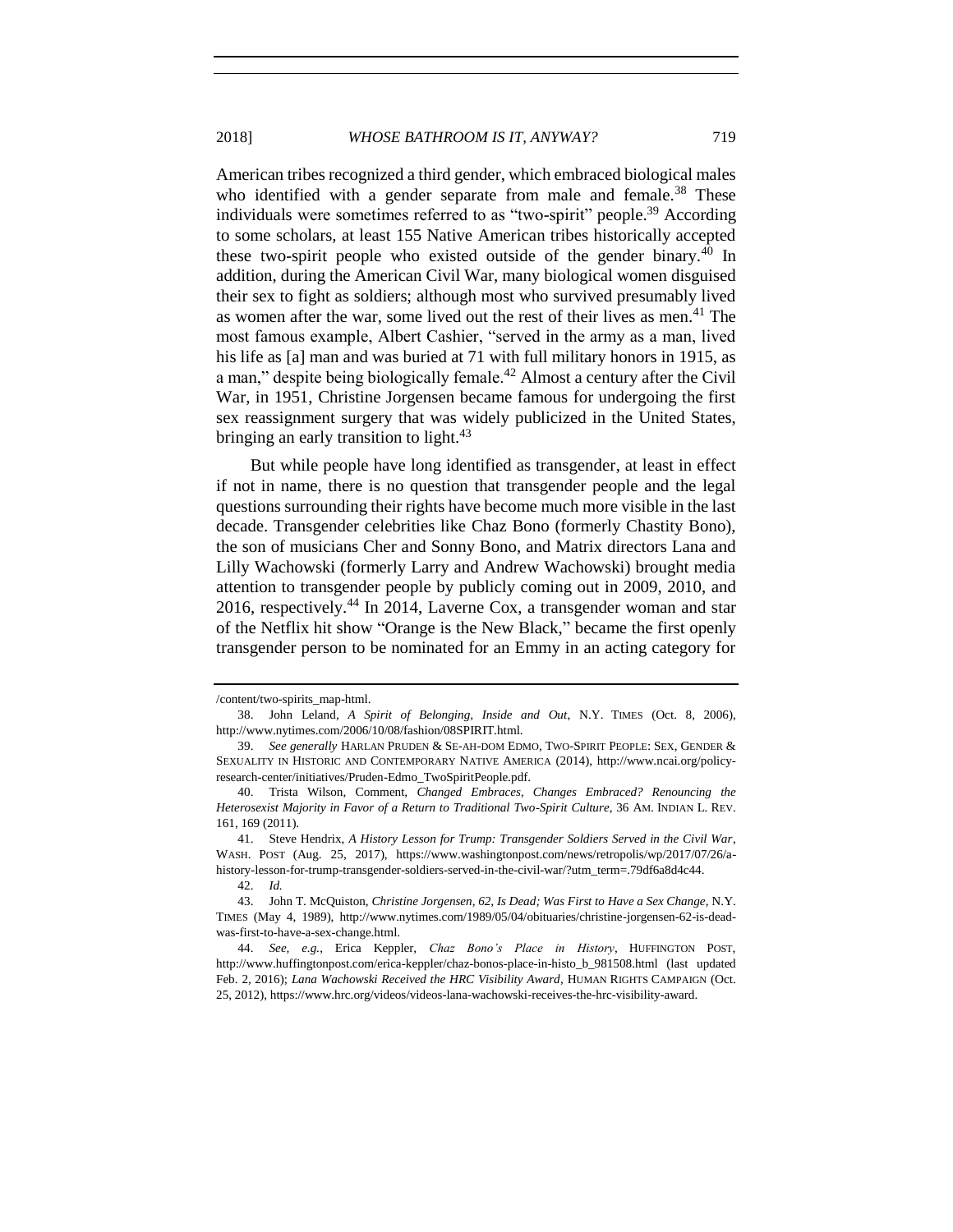her portrayal of the transgender inmate Sophia Burset.<sup>45</sup> In the same year, Ms. Cox was on the cover of *Time*, stirring up conversations about transgender people and gender identity at dinner tables across the country.<sup>46</sup>

Finally came a tipping point for transgender visibility: Olympic gold medal-winning decathlete Caitlyn Jenner (formerly Bruce Jenner) publicly came out as a trans-woman in April  $2015<sup>47</sup>$  Ms. Jenner's coming out was, in many ways, the perfect vehicle for bringing transgender issues to light. To older generations, the 67-year-old was an American hero and phenom who brought home gold in the 1974 Olympics.<sup>48</sup> To younger generations, Jenner was the stepfather of Kim Kardashian and member of the Kardashian clan, one of America's most famous families. As arguably the most famous openly transgender person in the world, Ms. Jenner's public coming-out and televised transition firmly solidified transgender people as prominent players in media and entertainment.

Most recently, in a historic moment for transgender representation in government, Virginia House of Delegates candidate Danica Roem became the first openly transgender woman to win a seat in a state legislature in November 2017.<sup>49</sup> Roem's win was particularly notable because she unseated incumbent Republican candidate Robert G. Marshall, the author of Virginia's ultimately unsuccessful bathroom bill.

Yet despite these changes, the legal status of transgender people and the rights they are afforded vary widely across the country and depend on the laws enacted within each state. Though the 14th Amendment includes a general guarantee of equal protection,<sup>50</sup> transgender people are not explicitly a protected class under federal law.<sup>51</sup> Congress has repeatedly tried, and

<sup>45.</sup> Aleksandra Gjorgievska & Lily Rothman, *Laverne Cox Is the First Transgender Person Nominated for an Emmy—She Explains Why That Matters*, TIME (July 10, 2014, 4:00 PM), http://time.com/2973497/laverne-cox-emmy.

<sup>46.</sup> Katy Steinmetz, *Laverne Cox Talks to TIME About the Transgender Movement*, TIME (May 29, 2014), http://time.com/132769/transgender-orange-is-the-new-black-laverne-cox-interview.

<sup>47.</sup> Daniel D'Addario, *Bruce Jenner Comes Out as Transgender: "For All Intents and Purposes, I Am a Woman"*, TIME (Apr. 24, 2015, 10:53 PM), http://time.com/3835205/bruce-jenner-diane-sawyertransgender.

<sup>48.</sup> Arash Markazi, *How Bruce Jenner Became an Olympic Icon Exactly 39 Years Ago*, ESPN (July 30, 2015), http://www.espn.com/olympics/story/\_/id/13346959/bruce-jenner-became-olympicicon-exactly-39-years-ago.

<sup>49.</sup> Susan Milligan, *Danica Roem Becomes First Transgender Woman to Win State Seat*, U.S. NEWS (Nov. 7, 2017, 9:53 PM), https://www.usnews.com/news/politics/articles/2017-11-07/danicaroem-becomes-first-transgender-woman-to-win-state-seat-in-virginia.

<sup>50.</sup> *See* U.S. CONST. amend. XIV.

<sup>51.</sup> *Compare* Adkins v. City of New York, 143 F. Supp. 3d 134, 139 (S.D.N.Y. 2015), *with* Glenn v. Brumby, 663 F.3d 1312, 1319 (11th Cir. 2011).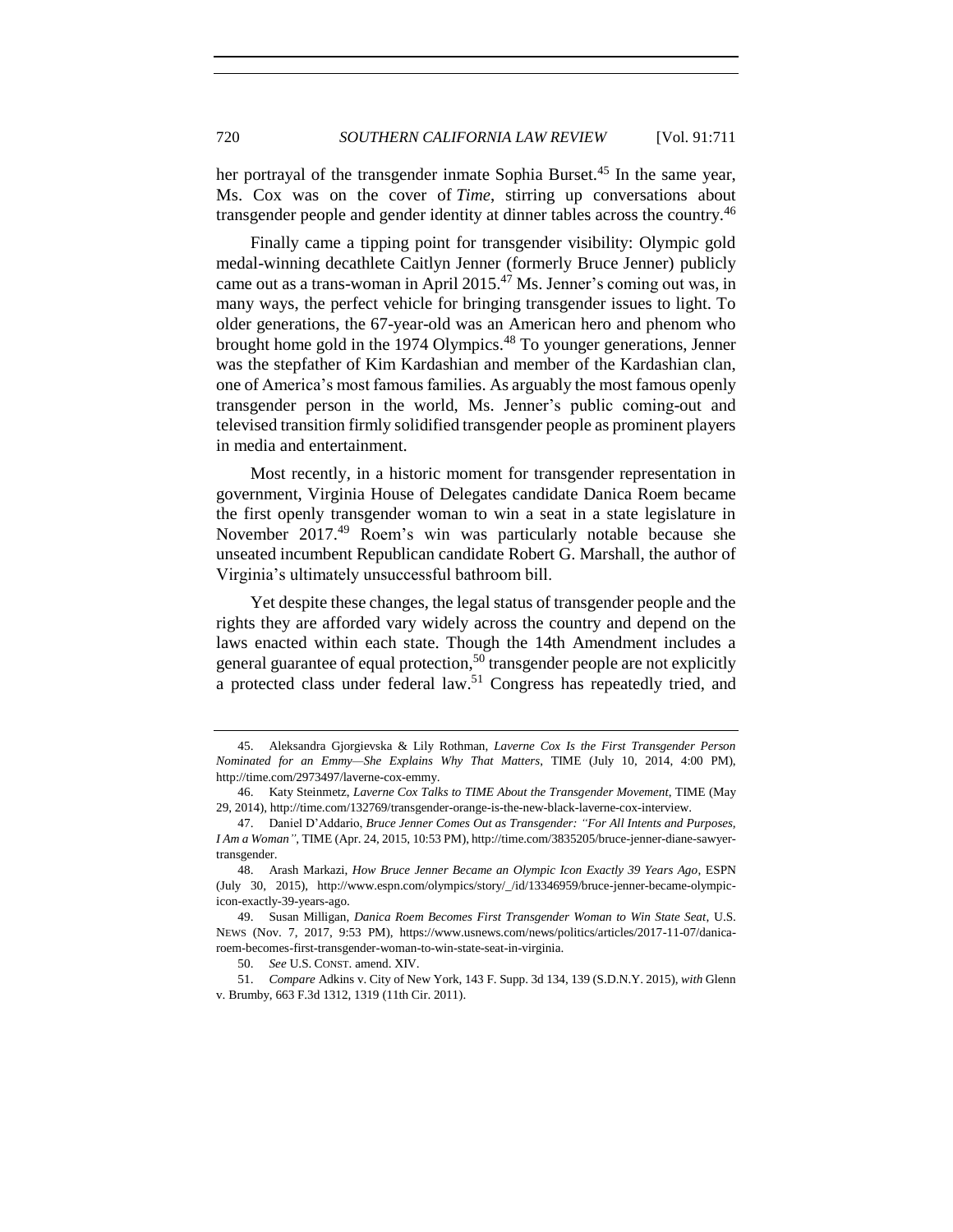<span id="page-10-0"></span>failed, to pass the Employment Non-Discrimination Act ("ENDA"), a law that would include explicit protections against both sexual orientation and gender identity discrimination in the workplace.<sup>52</sup> Given the current makeup of the Republican-controlled Congress, it seems unlikely the ENDA or a similar law will pass anytime soon.<sup>53</sup> Thus, there are no over-arching federal laws offering employees protection from discrimination on the basis of transgender status. As of January 2017, twenty-one states and at least 225 local jurisdictions had adopted legislation specifically prohibiting discrimination based on gender identity or transgender status.<sup>54</sup> These protections variably include prohibitions on discrimination in housing, employment, and public accommodations.<sup>55</sup>

Nevertheless, many questions remain for transgender people in the remaining states, who face potential discrimination from employers, schools, and the state itself without recourse. This is especially true since the Supreme Court has not addressed whether existing federal laws, like Title VII, apply to transgender status or prevent discrimination on the basis of gender identity.<sup>56</sup> Throughout history, transgender people have faced, and continue to face, discrimination in a variety of areas including: employment, housing, public accommodations, education, health, marriage, parenting, and adoption.<sup>57</sup> Transgender people are also predisposed to higher levels of depression and suicide, face substantially higher homelessness rates, and are more often victims of violent crimes than their non-transgender peers.<sup>58</sup> Unfortunately, transgender people do not fare any better in the workplace; 47% of those surveyed by the National Transgender Discrimination Survey

<sup>52.</sup> *About ENDA*, AMERICANS FOR WORKPLACE OPPORTUNITY, http://web.archive.org /web/20160318164443/http://workplaceopportunity.org/about-enda (last visited May 15, 2018).

<sup>53</sup>*. See* Shaan Rizvi, *The Latest LGBT Legal Updates for the Workplace*, EMPLOYMENT PRACTICES SOLUTIONS (Feb. 28, 2017), http://www.epspros.com/news-resources/whitepapers/2017/thelatest-lgbt-legal-update-for-the-workplace%20.html.

<sup>54.</sup> *Cities and Counties with Non-Discrimination Ordinances that Include Gender Identity*, HUMAN RIGHTS CAMPAIGN, https://www.hrc.org/resources/cities-and-counties-with-non-discrimination -ordinances-that-include-gender (last visited May 15, 2018).

<sup>55.</sup> *Id.*

<sup>56.</sup> Aaron Lacey & Jesse Doggendorf, *A Look at the Legal Issues in the Transgender Bathrooms Debate*, THOMPSON COBURN LLP (Aug. 5, 2016), http://www.thompsoncoburn.com/insights/blogs /regucation/post/2016-08-05/a-look-at-the-legal-issues-in-the-transgender-bathrooms-debate.

<sup>57.</sup> *See* Angela Dallara, *Groundbreaking Report Reflects Persistent Discrimination Against Transgender Community*, GLAAD (Feb. 4, 2011), https://www.glaad.org/2011/02/04/groundbreakingreport-reflects-persistent-discrimination-against-transgender-community. *See generally* JAIME M. GRANT ET AL., INJUSTICE AT EVERY TURN: A REPORT OF THE NATIONAL TRANSGENDER DISCRIMINATION SURVEY (2011), https://transequality.org/sites/default/files/docs/resources/NTDS \_Report.pdf.

<sup>58.</sup> Katy Steinmetz, *Why Transgender People Are Being Murdered at a Historic Rate*, TIME (Aug. 17, 2015), http://time.com/3999348/transgender-murders-2015.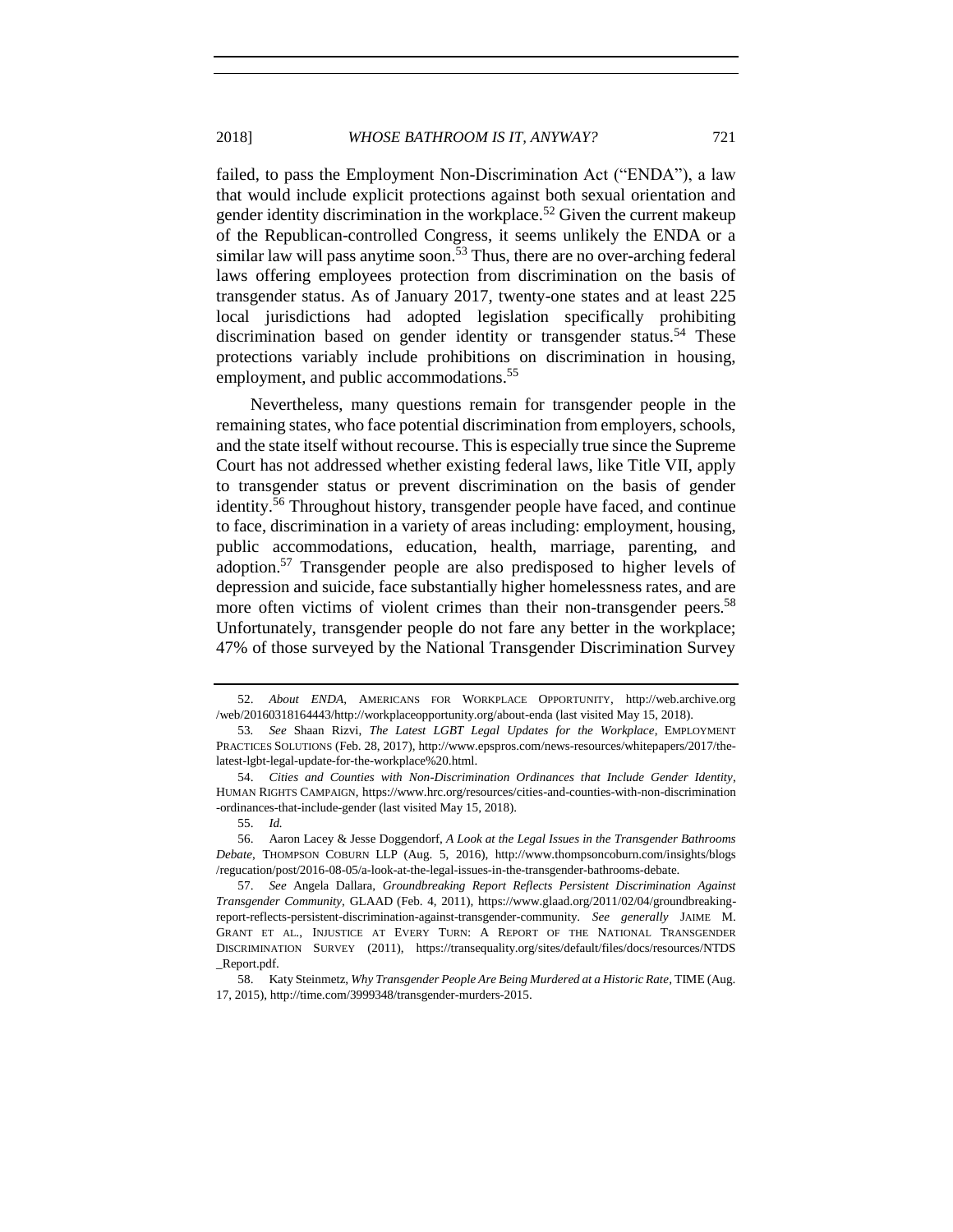reported experiencing adverse job outcomes as a result of their transgender status and 90% reported experiencing harassment, mistreatment, or discrimination on the job.<sup>59</sup>

## <span id="page-11-0"></span>C. TRANSGENDER BATHROOM ACCESS IN THE UNITED STATES

The laws surrounding transgender peoples' access to restrooms and other single-sex facilities matching their gender identity is equally muddy. In some states, using a restroom that does not match an individual's biological sex or "official" state-recognized sex found on identification documents is not a criminal act. <sup>60</sup> Other states have gone further and passed non-discrimination laws that specifically give individuals the right to use single-sex restrooms and other gendered public accommodations that conform with their gender identity.<sup>61</sup> In these states, there are no legal repercussions for transgender people who use restrooms or facilities that do not match their biological sex or identification markers.

In other states, using a public restroom that does not correspond with an individual's biological or state-recognized sex is quasi-illegal. $62$  This means that if an individual is told to leave a restroom by a security guard or police officer and refuses, they may be cited or arrested for disturbing the peace.

At the other end of the spectrum, some states have passed or considered bathroom bills that specifically require individuals to use restrooms and other single-sex facilities that match the sex listed on their birth certificates. 63 In these jurisdictions, transgender people must use facilities corresponding to the sex that is listed on their IDs, use gender neutral or "family" restrooms, or use restrooms specifically designated for transgender people.<sup>64</sup> While North Carolina remains the only state to pass a bathroom bill, Florida, Arizona, Texas, and Kentucky are among states that have considered such laws. 65

Finally, some jurisdictions have taken a different approach to resolve this problem, addressing the facilities themselves. For example, California passed a law in September 2016 that required all single-occupancy restrooms

<sup>59.</sup> GRANT ET AL., *supra* note 57.

<sup>60.</sup> *National Equality Map*, TRANSGENDER L. CTR., https://transgenderlawcenter.org /equalitymap (last updated Feb. 7, 2018).

<sup>61</sup>*. Id.*

<sup>62</sup>*. Id.*

<sup>63</sup>*. Id.*

<sup>64.</sup> *"Bathroom Bill" Legislative Tracking*, *supra* not[e 7.](#page-2-0) 

<sup>65.</sup> *Id.*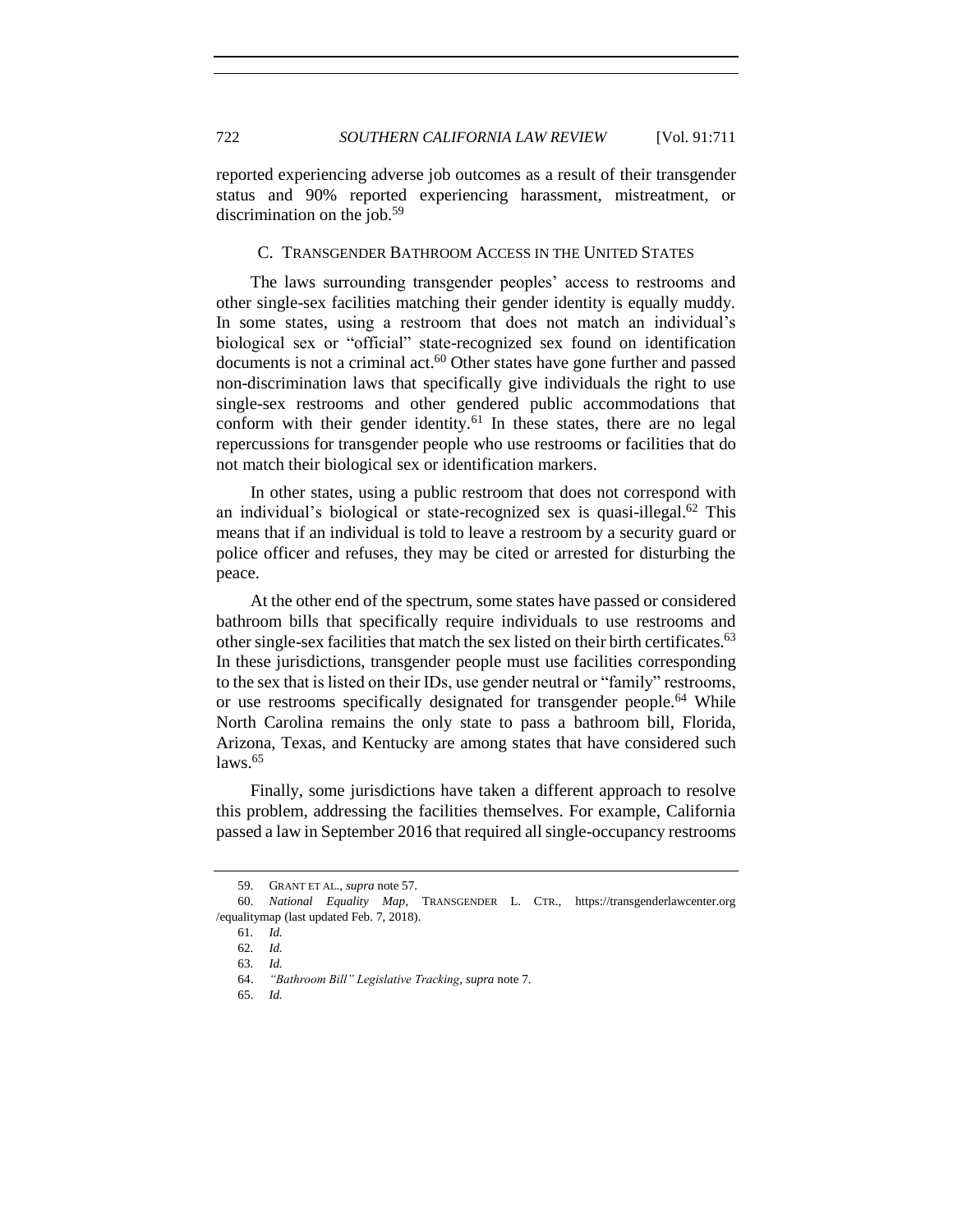to be gender-neutral.<sup>66</sup> Although this law is limited to single-occupancy restrooms and does not apply to many restrooms in the state, it is one of the more progressive approaches taken by a state. Vermont passed a similar law on May 11, 2018.<sup>67</sup> As of May 2018, no other states had passed similar legislation.

### D. TRANSGENDER BATHROOM ACCESS IN THE WORKPLACE

<span id="page-12-0"></span>Additional legal questions are implicated when examining transgender bathroom access in the employment sphere. Without the passage of an amendment to Title VII or clarification from the Supreme Court, it is unclear whether the prohibition on "sex" discrimination in the workplace applies to discrimination on the basis of transgender status or gender identity. If it does apply to such discrimination, bathroom bills restricting transgender access to gender identity-affirming facilities would violate federal law. Moreover, this could make private employers liable for discrimination under Title VII if they refuse to allow their transgender employees to access facilities matching their gender identities.

However, even if transgender status was covered by the word "sex" in Title VII, it is unclear whether prohibiting employees from using restrooms or other single-sex facilities that do not correspond with their biological sex is discriminatory. The argument has been made that employers enforcing such rules would not be discriminating on the basis of sex because they would be allowing all employees to have equal access to the restroom or single-sex facility that matches that individual's biological sex.<sup>68</sup> Of course, opponents of bathroom bills and other restrictions on transgender bathroom access argue that such actions are discriminatory because they allow cisgender employees to access bathrooms matching their gender identities, but not transgender employees, resulting in disparate treatment.<sup>69</sup>

There is an additional wrinkle: the Occupational Safety and Health Administration ("OSHA"), an agency of the United States Department of Labor, views bathroom access as a basic condition of employment and

<sup>66.</sup> Jeremy B. White, *All-Gender Bathroom Bill Passes California Assembly*, SAC. BEE (May 9, 2016, 2:25 PM), http://www.sacbee.com/news/politics-government/capitol-alert/article76595197.html.

<sup>67.</sup> Kwegyirba Croffie, *Vermont Passes Gender-Neutral Bathroom Bill*, CNN (May 13, 2018, 8:50 PM), https://www.cnn.com/2018/05/13/us/vermont-gender-neutral-restroom-bill/index.html.

<sup>68</sup>*. See, e.g.*, *NC Gov Defends "Bathroom Bill," Says Law Is About Privacy, Not Discrimination*, FOX NEWS (Apr. 29, 2016), http://www.foxnews.com/politics/2016/04/29/nc-gov-defends-bathroombill-says-law-is-about-privacy-not-discrimination.html.

<sup>69.</sup> Alia E. Dastagir, *The Imaginary Predator in America's Transgender Bathroom War*, USA TODAY (Apr. 29, 2016, 5:32 PM), http://www.usatoday.com/story/news/nation/2016/04/28 /transgenderbathroom-bills-discrimination/32594395.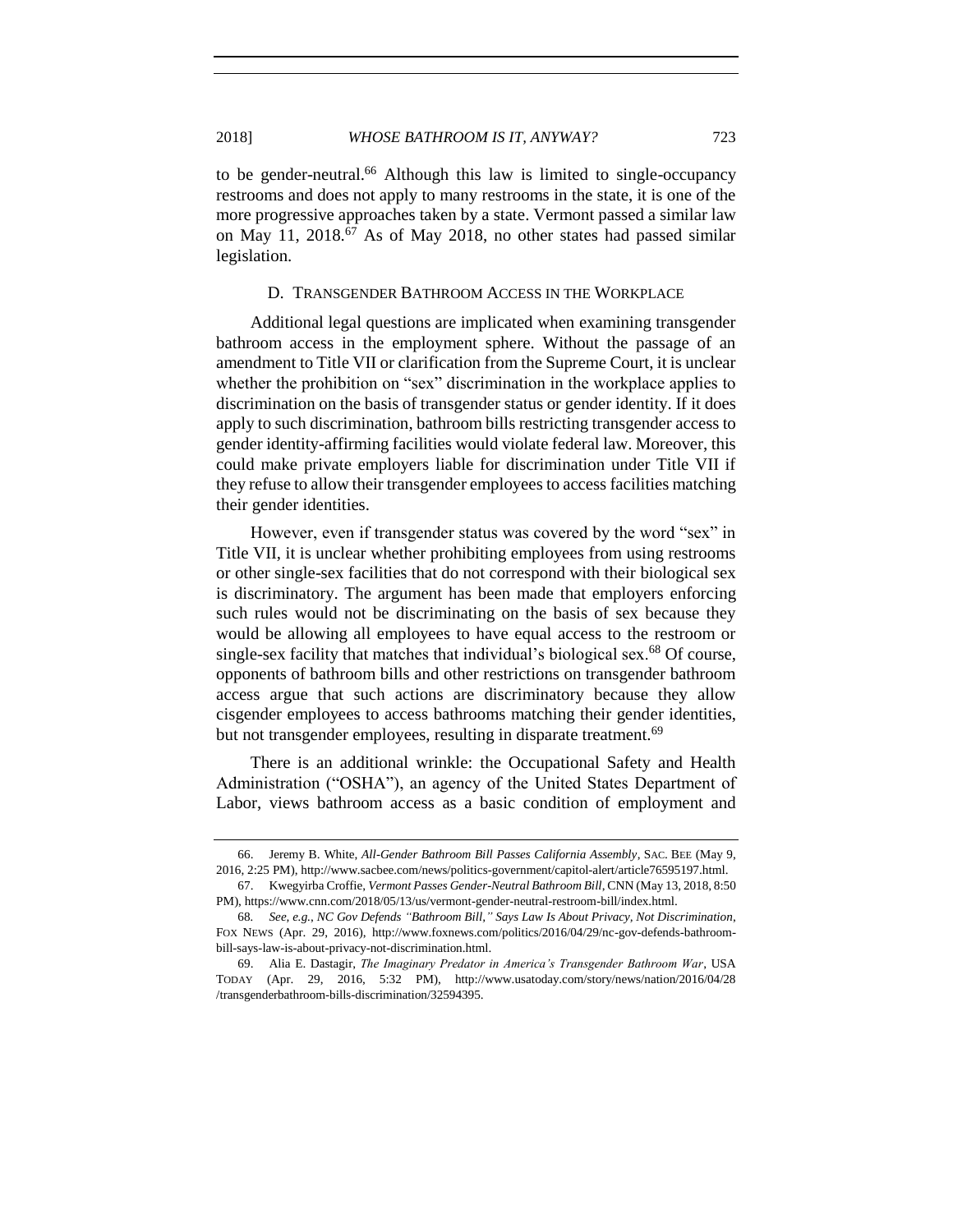"requires employers to provide their employees with toilet facilities."<sup>70</sup> For this reason, OSHA prohibits employers from putting "unreasonable restrictions" on employees' restroom access.<sup>71</sup> To the extent that requiring a transgender employee to use the bathroom that corresponds with their biological sex may be interpreted to "unreasonably restrict" that individual's access to employer restrooms, employers may be legally required to offer transgender employees an alternative.<sup> $72$ </sup> This may feasibly include access to either a private or gender-neutral bathroom or to a bathroom matching that individual's gender identity.

## <span id="page-13-0"></span>II. FEDERAL ANTI-DISCRIMINATION LAWS AND TRANSGENDER RIGHTS

## A. TITLE VII OF THE CIVIL RIGHTS ACT OF 1964

<span id="page-13-1"></span>Title VII of the Civil Rights Act of 1964 is the fundamental federal employment discrimination law in the United States. Title VII states that an employer covered under the act may not discriminate against employees on the basis of their race, color, religion, sex, or national origin.<sup>73</sup> Specifically, Title VII prohibits discrimination on the basis of these protected categories in the terms, conditions, and privileges of employment. Thus, employees do not have a claim for disparate treatment under Title VII, unless their employer took an adverse employment action against them because of their race, color, religion, sex, or national origin. Although Title VII breaks up employers into two categories, federal employers and private sector employers, and addresses them separately, the laws are analogous in their prohibition of discrimination on the basis of the defined protected characteristics.<sup>74</sup> The Equal Employment Opportunity Commission ("EEOC") is tasked with interpreting and enforcing Title VII.

What is covered under "sex" discrimination has long been a subject for debate and has been interpreted to cover an expanding set of actions over time.<sup>75</sup> When the Civil Rights Act of 1964 was originally proposed, it did

<sup>70.</sup> *See, e.g.*, *Interpretation of 20 C.F.R. 1910.141(c)(1)(i): Toilet Facilities*, Occupational Safety and Health Admin. (Apr. 4, 1998), https://www.osha.gov/pls/oshaweb/owadisp.show\_document?p \_table=INTERPRETATIONS&p\_id=22932; OCCUPATIONAL SAFETY AND HEALTH ADMIN., BEST PRACTICES: A GUIDE TO RESTROOM ACCESS FOR TRANSGENDER WORKERS (2015) https://www.osha.gov/Publications/OSHA3795.pdf.

<sup>71.</sup> BEST PRACTICES*, supra* note 70.

<sup>72.</sup> *Id.*

<sup>73.</sup> EEOC, *supra* not[e 17.](#page-4-0) 

<sup>74.</sup> Lusardi v. Dep't of the Army, EEOC Appeal No. 0120133395, 2015 WL 1607756, at \*6 (Apr. 1, 2015).

<sup>75.</sup> *See generally* Price Waterhouse v. Hopkins, 490 U.S. 228 (1989); Ulane v. E. Airlines Inc.,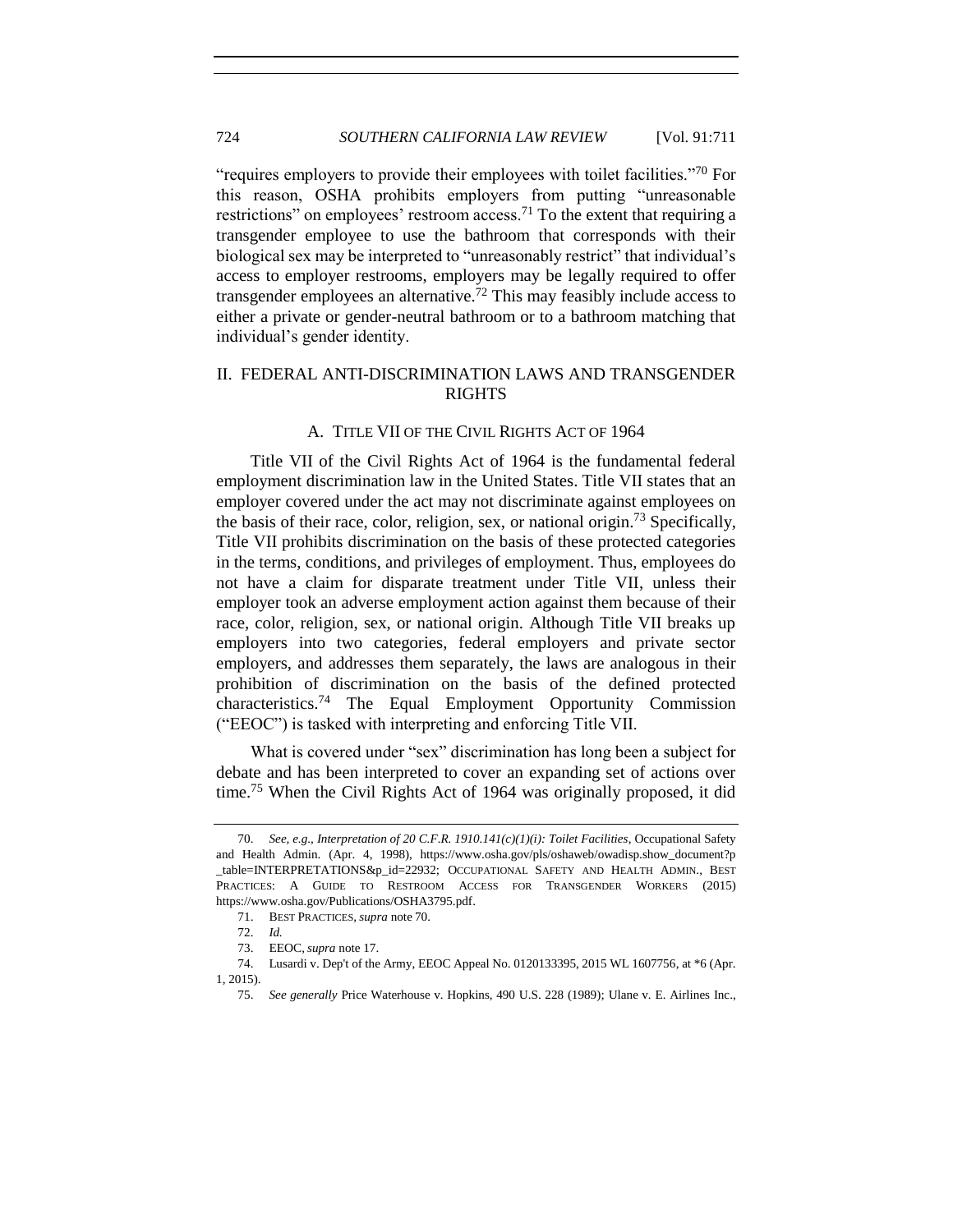not include sex as one of the characteristics it would protect from employment discrimination.<sup>76</sup> At the time, the concept of prohibiting employers from discriminating against female employees (who were deemed to be covered by this protection) was so radical that it almost prevented the Civil Rights Act from being passed.<sup>77</sup> In fact, some argue that staunch civil rights opponent, Representative Howard W. Smith (Virginia), proposed that the bill include sex "to prevent discrimination against another minority group, the women," in an effort to kill the bill.<sup>78</sup> Nonetheless, the Civil Rights Act, with Title VII, was passed.<sup>79</sup> In its early days, the EEOC largely ignored sex as a discrimination category under Title VII and viewed it as a "fluke" that was not intended by the passage of the bill. $80$  As protection against sex discrimination has grown to be a critical element of Title VII, however, the slapdash birth of sex as a protected category has made questions of what Congress intended to protect somewhat unclear.

Because Title VII does not define "sex" or make explicit reference to protection for transgender status, it is unclear if discrimination against transgender employees is protected under the law. One of the earliest legal challenges to whether transgender status was a protected characteristic came in 1984, in *Ulane v. Eastern Airlines, Inc.*<sup>81</sup> In *Ulane*, a pilot who was born biologically male underwent sex reassignment surgery and began publicly identifying as a woman. She was terminated because of her transition, as the airline argued she would distract her flight crew and prevent them from working in a manner conducive to safety. Ulane subsequently filed a claim with the EEOC for sex discrimination in violation of Title VII. At the trial court level, District Court Judge Grady held for Ulane, finding that Eastern Airlines had discriminated against Ulane on the basis of her transgender status, which was covered as a form of sex discrimination under Title VII.<sup>82</sup> Judge Grady also found that Ulane was discriminated against for being a

<sup>742</sup> F.2d 1081 (7th Cir. 1984); Smith v. City of Salem, 378 F.3d 566 (6th Cir. 2004); Barnes v. City of Cincinnati, 401 F.3d 729 (6th Cir. 2005) (collecting cases).

<sup>76.</sup> *See, e.g.*, GILLIAN THOMAS, BECAUSE OF SEX 1–7 (2016); Scott Highhouse, *The History Corner: Was the Addition of Sex to Title VII a Joke? Two Viewpoints*, SOC'Y FOR INDUST. & ORG. PSYCH., http://www.siop.org/tip/jan11/12highhouse.aspx (last visited May 15, 2018); Mark Joseph Stern, *How a 1964 Civil Rights Law Makes North Carolina's Bathroom Bill Illegal*, SLATE (May 18, 2016, 10:14 AM), http://www.slate.com/blogs/outward/2016/05/18/sex\_discrimination\_is\_trans

\_discrimination\_gilliam\_thomas\_explains.html. 77. *See* THOMAS, *supra* note 76, at 3.

<sup>78.</sup> *See* Jo Freeman, *How "Sex" Got into Title VII: Persistent Opportunism As a Maker of Public* 

*Policy*, 9 LAW & INEQ. 163, 163–75 (1991).

<sup>79.</sup> *Id.* 80. *Id.*

<sup>81.</sup> Ulane v. E. Airlines, Inc., 742 F.2d 1081, 1082 (7th Cir. 1984).

<sup>82.</sup> *Id.*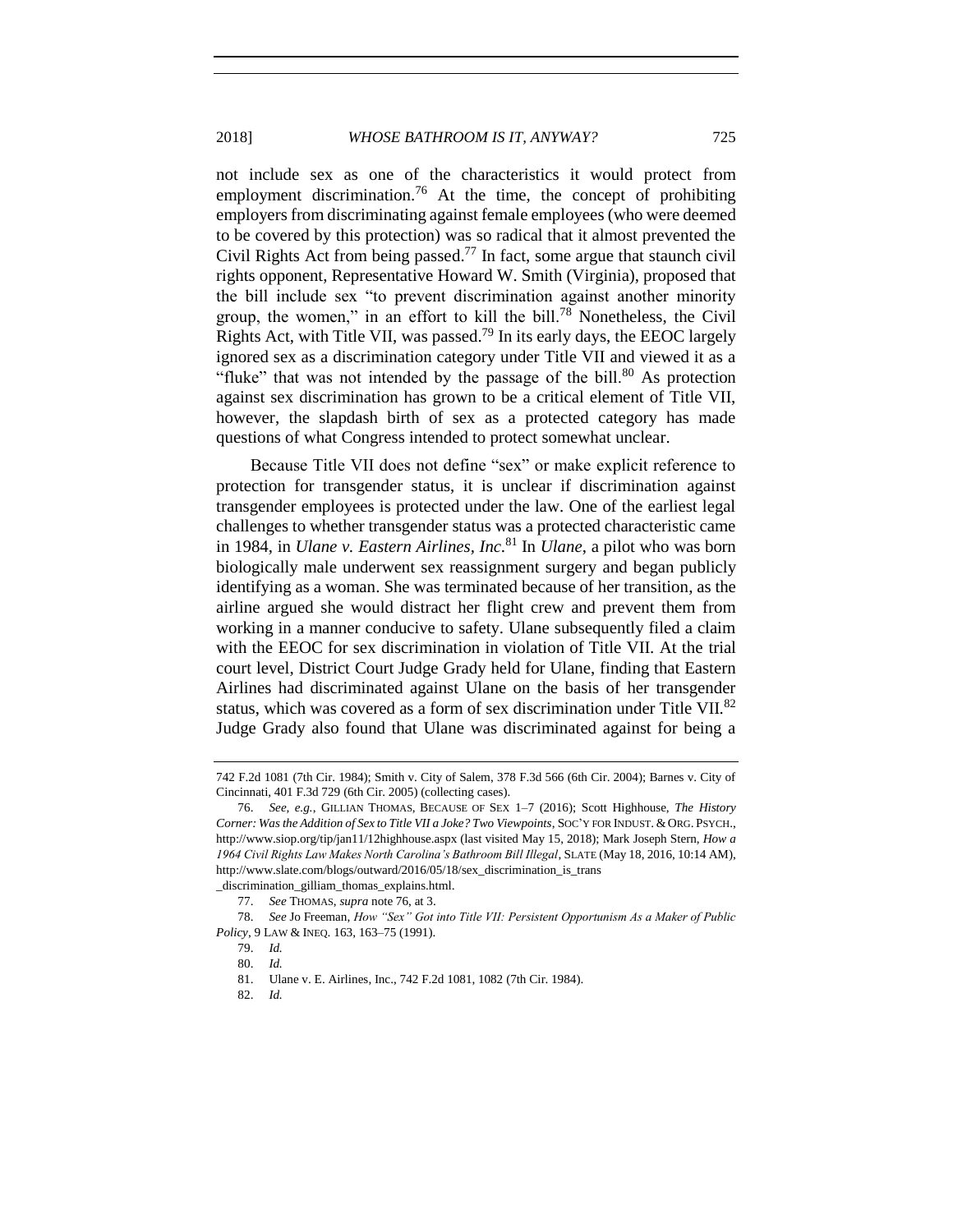woman, which was also prohibited by Title VII. <sup>83</sup> In his opinion, Judge Grady relied on scientific information to examine how "sex" could mean more than male or female, including other nuances of sexual identity, such as gender identity.<sup>84</sup> He also rejected the argument that Title VII was not intended to apply to transgender status because "Congress never intended anything one way or the other on the question of whether the term, 'sex,' would include transsexuals."<sup>85</sup> This, in his view, justified a broad understanding of "sex" that included psychological and social understandings.<sup>86</sup> However, Judge Grady's ruling was reversed on appeal when the Seventh Circuit refused to apply Title VII sex discrimination to Ulane's case, holding explicitly that: (1) Title VII does not prohibit discrimination against transgender status and (2) Ulane was not a woman under the law.<sup>87</sup>

Although the Supreme Court has never explicitly found that Title VII prohibits transgender discrimination, the Court has held that sex discrimination includes discrimination against gender expression in the form of gender stereotyping.<sup>88</sup> In *Price Waterhouse v. Hopkins*, the Court used a broad definition of "sex" when it extended Title VII sex discrimination to prohibit the actions of an employer who discriminated against its female employee for dressing and acting overly "masculine."<sup>89</sup> In that case, Ann Hopkins sued her former employer, the accounting firm Price Waterhouse, after she was denied partnership. Hopkins argued that she faced this adverse employment action because she didn't match the other partners' ideas of how a woman should act, speak, and dress.<sup>90</sup> Indeed, representatives of the firm instructed her to "walk more femininely, talk more femininely, dress more femininely, wear make-up, have her hair styled, and wear jewelry."<sup>91</sup> The Supreme Court held that the firm discriminated against Hopkins on the basis of her sex when it didn't offer her partnership because she did not conform to stereotypical ideals of femininity.

Importantly, post-*Price Waterhouse*, it is unclear whether a sex-

<sup>83.</sup> *Id.* 

<sup>84.</sup> Ulane v. E. Airlines, Inc., 581 F. Supp. 821, 823, 825 (N.D. Ill. 1983), *rev'd*, 742 F.2d 1081 (7th Cir. 1984), *cert. denied*, 471 U.S. 1017 (1985) ("After listening to the evidence in this case, it is clear to me that there is no settled definition in the medical community as to what we mean by sex.").

<sup>85.</sup> *Id.* at 823–25.

<sup>86.</sup> *See id.*

<sup>87.</sup> *See* Ulane, 742 F.2d at 1084–87.

<sup>88.</sup> Price Waterhouse v. Hopkins, 490 U.S. 228, 250 (1989).

<sup>89.</sup> *Id.* at 228–36.

<sup>90.</sup> *Id.* at 235.

<sup>91.</sup> *Id.*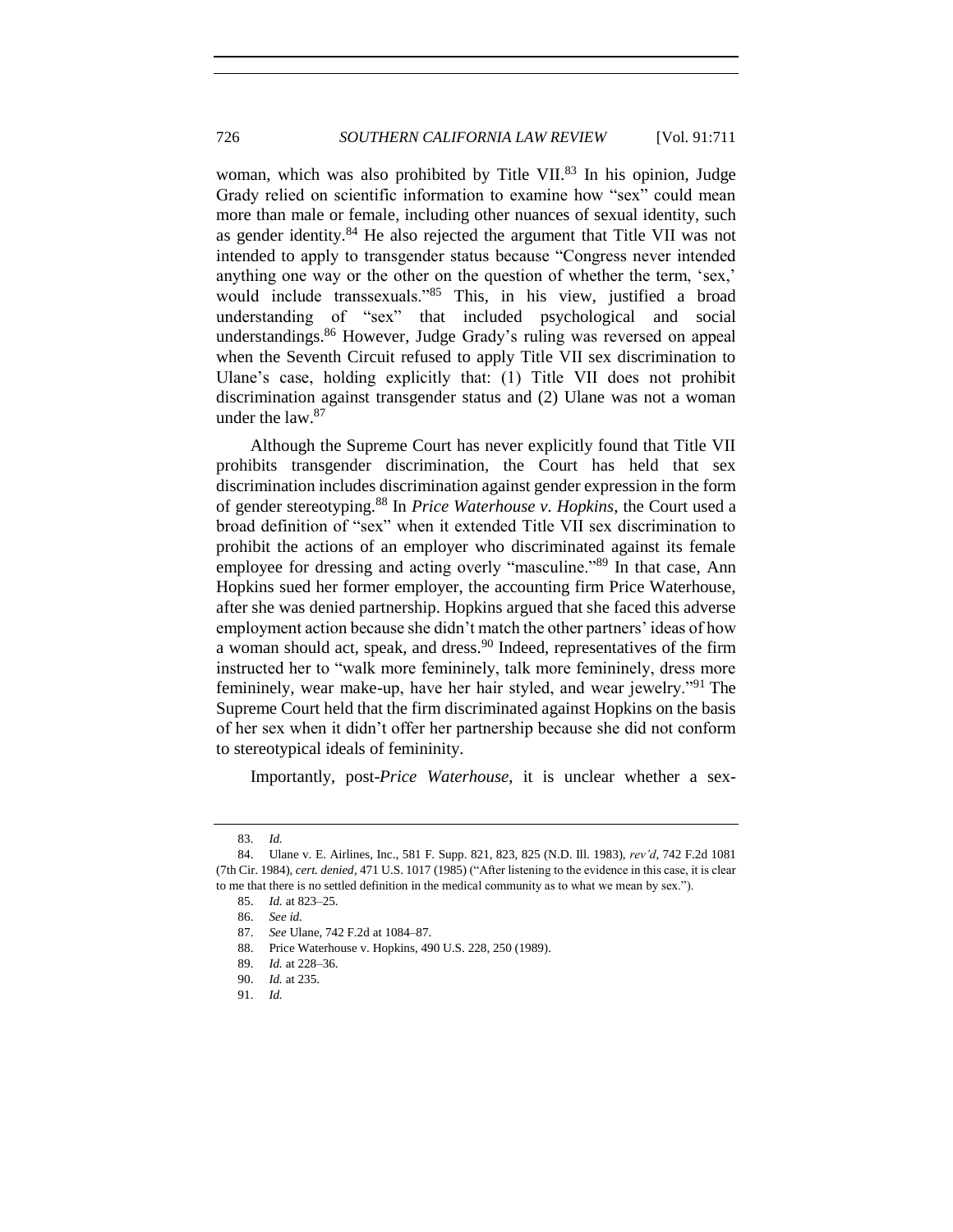stereotyping claim would be successful if an employer could show it took an adverse action against a transgender woman employee, not because she did not dress as a stereotypical man, but because she was transgender. Out of this confusion, some believe *Price Waterhouse* represents a victory for transgender people, while others believe the holding of the case does not go far enough to protect transgender people from discrimination on the basis of their gender identity as it requires the logical leap that discrimination against transgender individuals is inherently a form of gender stereotyping. $92$ 

## <span id="page-16-0"></span>B. COMPARISON TO TRANSGENDER STATUS PROTECTIONS UNDER OTHER FEDERAL LAWS

Title VII's anti-discrimination language is most analogous to Title IX of the Education Amendments of 1972, which similarly prohibits discrimination on the basis of "sex," though in schools as opposed to the workplace.<sup>93</sup> The laws not only share similar language, but also similar controversy regarding the breadth of their anti-discrimination coverage. Indeed, a debate currently rages regarding whether transgender students' bathroom access is protected under Title IX's sex discrimination prohibition. This question "has roiled the nation, pitting LGBT activists and transgender youth and their parents against those who say privacy and safety are compromised by accommodating transgender youth in school restrooms and locker rooms."94

<span id="page-16-1"></span>Taking a side in this debate, numerous state courts have ruled that transgender students have the right to use bathrooms and facilities that match their gender identity. For example, in *Doe v. Regional School Unit 26,* the Maine Supreme Court ruled that a school discriminated against a female transgender student by denying her access to the women's restroom because it had effectively treated her differently from other students on the basis of her transgender status.<sup>95</sup> The Colorado Division of Civil Rights came to a similar conclusion in *Mathis v. Fountain-Fort Carson School District 8*, in which the court ruled that "[b]y not permitting [a student] to use the restroom with which she identifies, as non-transgender students are permitted to do, the [school] treated the [student] less favorably than other students seeking

<sup>92.</sup> Thomas Bourgeois, *Title VII Protections for Transgender and Transsexual Employees*, LA. L. REV. (Oct. 28, 2015), https://lawreview.law.lsu.edu/2015/10/28/title-vii-protections-for-transgenderand-transsexual-employees.

<sup>93.</sup> *Title IX and Sex Discrimination*, OFFICE FOR CIVIL RIGHTS, https://www2.ed.gov/about /offices/list/ocr/docs/tix\_dis.html (last updated Apr. 2015).

<sup>94.</sup> Robert Barnes, *Supreme Court Sends Virginia Transgender Case Back to Lower Court*, WASH. POST (Mar. 6, 2017), http://wapo.st/2mvVo80?tid=ss\_mail&utm\_term=.38cd70402500.

<sup>95.</sup> *See* Doe v. Reg'l Sch. Unit 26, 86 A.3d 600, 607 (2014).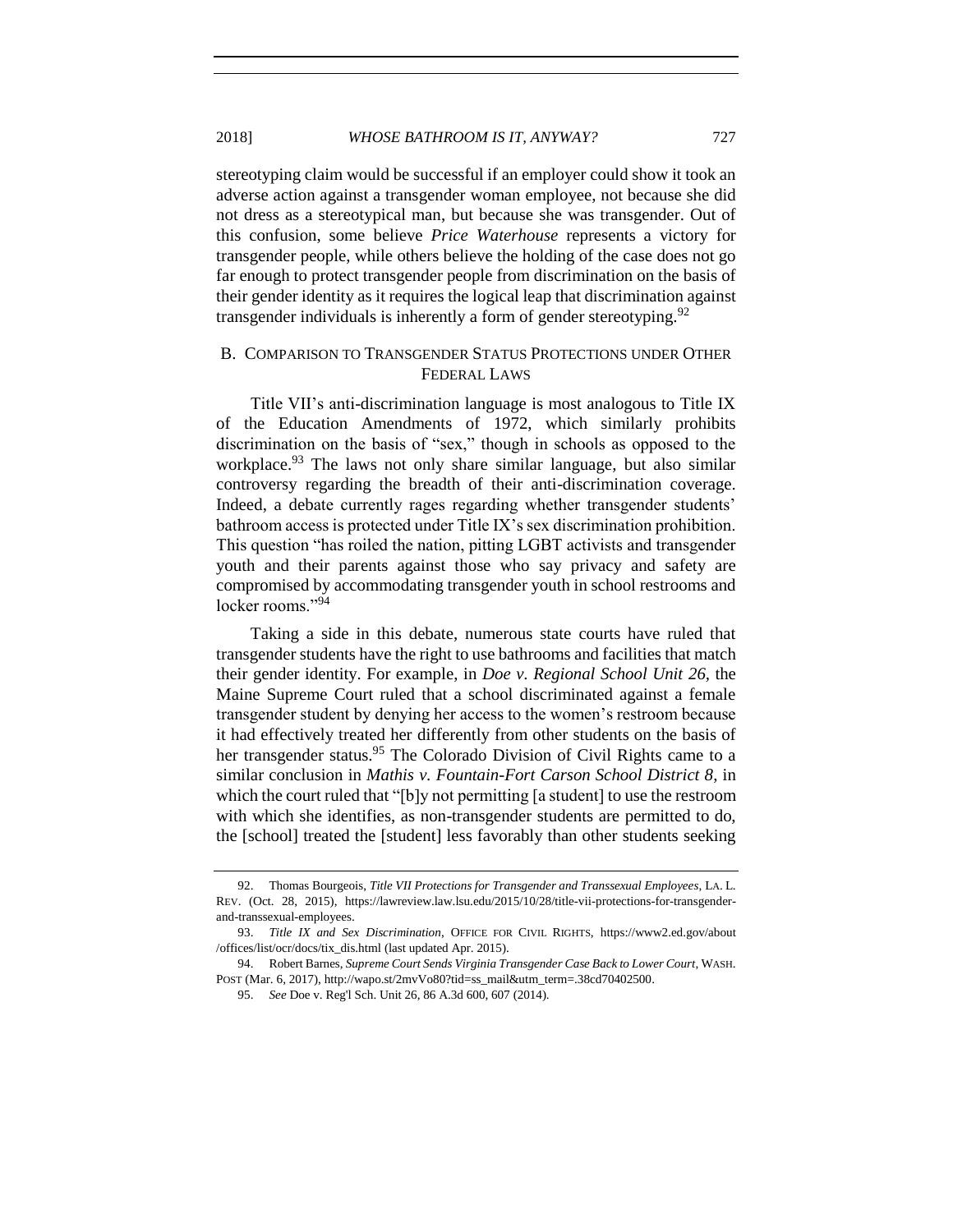the same service."<sup>96</sup>

Federal courts have also grappled with whether Title IX gives transgender students the right to access restrooms and locker rooms that correspond with their gender identity. In 2015, the Fourth Circuit became the first federal Court of Appeals to determine whether Title IX's prohibition on sex discrimination applies to transgender status in *G.G.* ex rel. *Grimm v. Gloucester County School Board*. <sup>97</sup> In *G.G.*, a transgender high school student named Gavin Grimm challenged his school board's policy that prohibited him from using the boys' restroom on campus. When Grimm refused to use the girls' restroom, he was told he could use a unisex restroom that he believed singled him out and humiliated him. Grimm's case was dismissed at the district court level, but on appeal, the Court of Appeals decided in Grimm's favor with a tie vote.<sup>98</sup> The school board appealed the decision, and in October of 2016, the Supreme Court granted certiorari, agreeing for the first time to take up the question of Title IX's application to transgender status and discrimination.<sup>99</sup>

<span id="page-17-0"></span>But the Supreme Court withdrew cert in March of 2017, after the Trump administration rescinded guidance from the Obama Administration's Department of Justice that had advised schools that denying transgender students access to the bathroom of their choice violated Title IX.<sup>100</sup> Because the Fourth Circuit had initially deferred to this guidance in deciding for Grimm, this change in policy sharply changed the question before the Court.<sup>101</sup> In light of this, the Court vacated the Fourth Circuit's decision and sent it back for reconsideration, where it remains as of May 2018. Had the Supreme Court decided this case, it may have shed some light on the proper interpretation of sex discrimination in Title VII. Unfortunately, without the Supreme Court's final word, the Title IX question remains muddy.

<sup>96.</sup> *See* Mathis v. Fountain-Fort Carson Sch. Dist. No. 8, Charge No. P20130034X, (Colo. Civ. Rights Div. 2013), https://archive.org/stream/716966-pdf-of-coy-mathis-ruling/716966-pdf-of-coymathis-ruling\_djvu.txt.

<sup>97.</sup> G.G. *ex rel.* Grimm v. Gloucester Cty. Sch. Bd., 822 F.3d 709, 718 (4th Cir. 2016).

<sup>98.</sup> *G.G. v. Gloucester County School Board*, AM. CIVIL LIBERTIES UNION, https://www.aclu.org/cases/gg-v-gloucester-county-school-board (last updated Mar. 6, 2017) [hereinafter ACLU].

<sup>99.</sup> *See Gloucester County School Board v. G.G.*, SCOTUSBLOG, http://www.scotusblog.com /case-files/cases/gloucester-county-school-board-v-g-g (last updated Apr. 7, 2017).

<sup>100.</sup> ACLU, *supra* note [98.](#page-17-0) 

<sup>101.</sup> Barnes, *supra* not[e 94.](#page-16-1)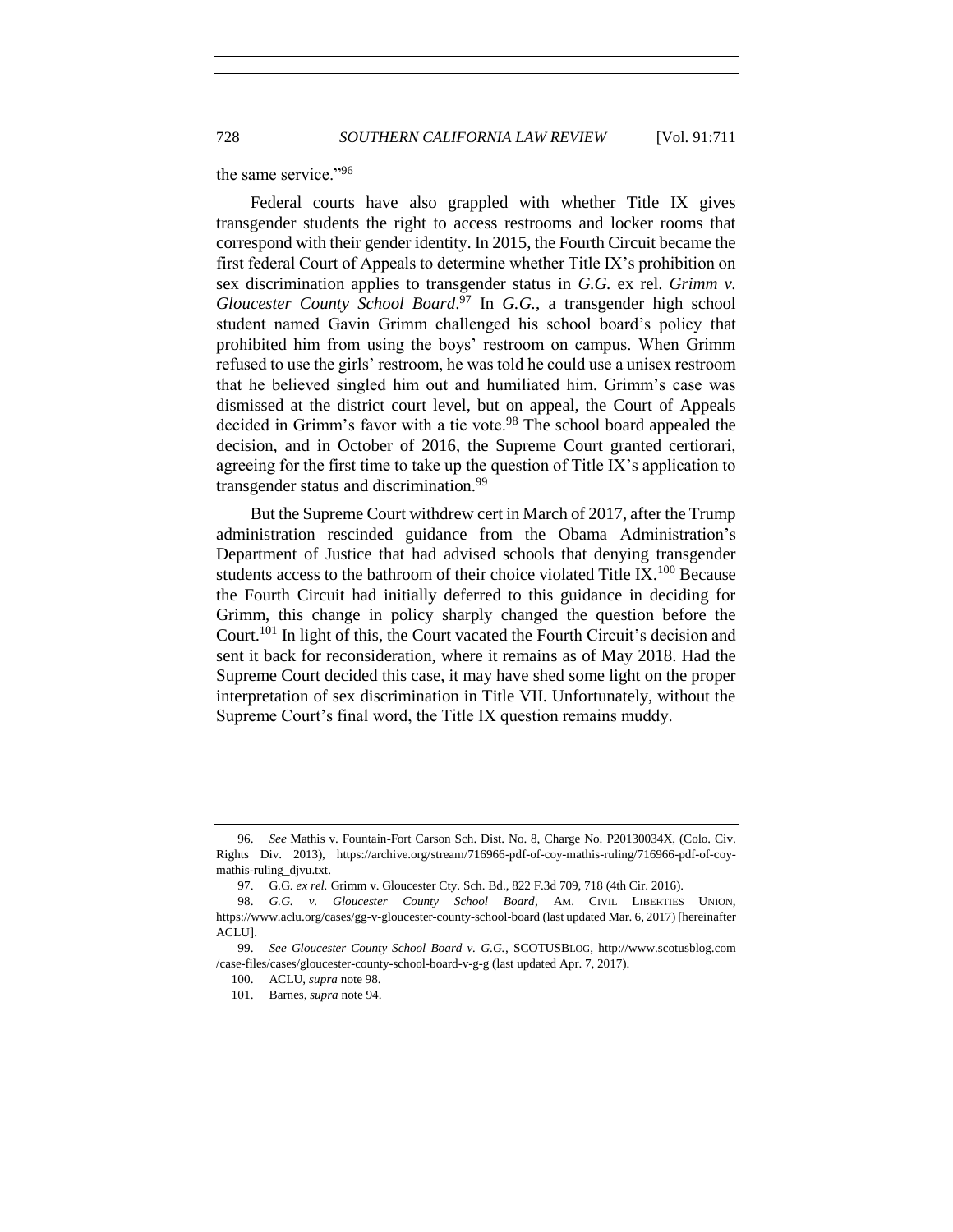## <span id="page-18-0"></span>III. EXECUTIVE BRANCH INCOHERENCE ON TRANSGENDER **PROTECTIONS**

#### A. TRUMP ADMINISTRATION CHANGES DIRECTION

<span id="page-18-1"></span>Since taking office in January 2017, President Trump's administration has clearly departed from the pro-LGBT statements he made during his candidacy. This has caused uncertainty over the administration's future stance on transgender issues. On the campaign trail, Trump made multiple statements that seemed to evince his commitment to LGBT causes. At a 2016 campaign rally, following the tragic mass shooting at the Pulse nightclub in Orlando, Florida, Trump said "[a]s your president, I will do everything in my power to protect our LGBTQ citizens  $\dots$   $\cdot$ <sup>102</sup> At a different event, he held a large pride flag onstage with the words "LGBTs for Trump" written on it. $103$ 

In April 2017, amidst controversy over North Carolina's bathroom bill, H.B. 2, then-candidate Trump said in an interview that transgender North Carolinians should be allowed to "use the bathroom they feel is appropriate."<sup>104</sup> He later doubled down, agreeing that Caitlyn Jenner would be welcome to use any bathroom at Trump Tower if she were to visit.<sup>105</sup> This was in clear contrast to the other Republican presidential candidate frontrunner, Ted Cruz, who voiced support for H.B. 2 and bathroom bills in general.<sup>106</sup>

Yet the first year of Trump's presidency was marked by anti-LGBT policies and stances. As discussed above, in February 2017, the Trump administration rescinded an Obama-era Department of Education guidance that instructed schools to allow transgender students to use bathrooms and locker rooms that match their gender identities.<sup>107</sup> Though some praised the

<sup>102.</sup> German Lopez, *Watch Donald Trump Reach Out to "L, G, B, T . . . Q" Americans*, VOX (July 21, 2016, 11:34 PM), https://www.vox.com/2016/7/21/12254616/trump-acceptance-speech-lgbtq-rnc.

<sup>103.</sup> Michelangelo Signorile, *Why Donald Trump Unfurled an Upside Down Rainbow Flag Onstage*, HUFFINGTON POST (November 1, 2016, 11:19 AM), https://www.huffingtonpost.com/entry /why-donald-trump-unfurled-an-upside-down-rainbow-flag-onstage\_us\_58189a60e4b0990edc336c51.

<sup>104.</sup> Karma Allen, *Trump's Reversal of Transgender Bathroom Guidance Contradicts His Past Claims of Support*, ABC NEWS (Feb. 23, 2017, 2:16 AM), http://abcnews.go.com/Politics/trumpsreversal-transgender-bathroom-guidance-contradicts-past-claims/story?id=45678113.

<sup>105.</sup> *Id.*

<sup>106.</sup> Deena Zaru, *Caitlyn Jenner Takes Trump Up on the Offer*, CNN POL. (Aug. 16, 2017, 8:59 PM), http://www.cnn.com/2016/04/28/politics/caitlyn-jenner-bathroom-trump-tower-donald-trump /index.html.

<sup>107.</sup> *Trump Rolls Back Transgender Bathroom Guidelines for Schools*, FORTUNE (Feb. 23, 2017), http://fortune.com/2017/02/22/trump-lgbt-transgender-bathroom-guidelines.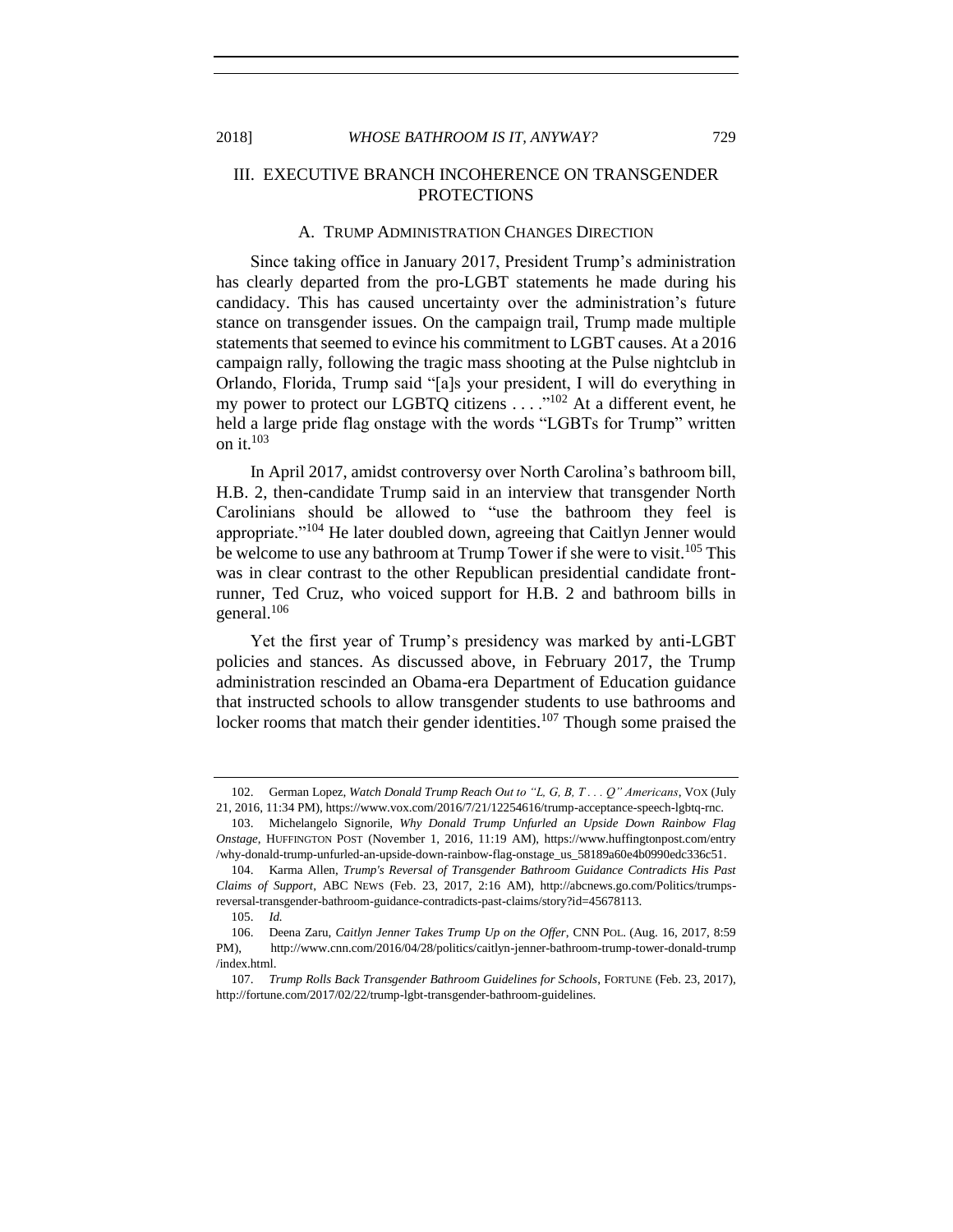administration for leaving the issue to the states, $108$  others argued this move showed "the president's promise to protect LGBT rights was just empty rhetoric."<sup>109</sup> Then in July 2017, Trump announced he would reinstate a ban on transgender individuals serving in the military, tweeting that the "military must be focused on decisive and overwhelming . . . victory and cannot be burdened with the tremendous medical costs and disruption that transgender [sic] in the military would entail."<sup>110</sup> Most recently, in October 2017, Trump's Justice Department reversed an Obama-era memo that interpreted Title VII to protect transgender employees from discrimination on the basis of their gender identity.<sup>111</sup> In a memo announcing this decision, Attorney General Jeff Sessions argued "Title VII's prohibition on sex discrimination encompasses discrimination between men and women but does not encompass discrimination based on gender identity *per se*, including transgender status."<sup>112</sup> This was not surprising considering Trump's Justice Department had previously filed an amicus brief in the Second Circuit Court of Appeals, arguing that Title VII should not be interpreted to prohibit discrimination on the basis of sexual orientation.<sup>113</sup>

<span id="page-19-0"></span>Curiously, the Trump administration has continued to support one Obama-era protection against transgender discrimination—Executive Order 13672, which forbids federal government contractors from discrimination against employees on the basis of sexual orientation *or gender identity*. <sup>114</sup> In a briefing issued in January of 2017, the White House affirmed that the

<sup>108.</sup> *Id.*

<sup>109.</sup> *How Liberals and Conservatives Are Reacting to Trump's Transgender Bathroom Decision*, FORTUNE (Feb. 23, 2017), http://fortune.com/2017/02/22/trump-transgender-school-bathroom-reaction.

<sup>110.</sup> Donald J. Trump (@realDonaldTrump), TWITTER (July 26, 2017, 5:55 AM), https://twitter.com/realDonaldTrump/status/890193981585444864?ref\_src=twsrc%5Etfw; Donald J. Trump (@realDonaldTrump), TWITTER (July 26, 2017, 6:04 AM), https://twitter.com/realDonaldTrump /status/890196164313833472?refsrc=twsrc%5Etfw; Donald J. Trump (@realDonaldTrump), TWITTER (July 26, 2017, 6:08 AM), https://twitter.com/realDonaldTrump/status/890197095151546369?ref \_src=twsrc%5Etfw. *See also* Zeke J. Miller, *President Trump Has Taken a Key Step to Implement His Transgender Military Ban*, TIME (Aug. 25, 2017), http://time.com/4916871/donald-trump-transgendermilitary-ban.

<sup>111.</sup> German Lopez, *Trump's Justice Department Just Rescinded a Memo Protecting Transgender Workers*, VOX (Oct. 5, 2017, 11:08 AM), https://www.vox.com/identities/2017/10/5/16429800/trumpsessions-transgender-workers.

<sup>112.</sup> *Id.*

<sup>113.</sup> German Lopez, *It's Not Only the Military. Trump's Administration Just Took Another Big Anti-LGBTQ Step.*, VOX (July 27, 2017, 9:50 AM), https://www.vox.com/identities/2017/7/27 /16049306/trump-sessions-justice-department-lgbtq.

<sup>114.</sup> Press Release, U.S. White House, President Donald J. Trump Will Continue to Enforce Executive Order Protecting the Rights of the LGBTQ Community in the Workplace (Jan. 31, 2017), https://www.whitehouse.gov/briefings-statements/president-donald-j-trump-will-continue-enforceexecutive-order-protecting-rights-lgbtq-community-workplace.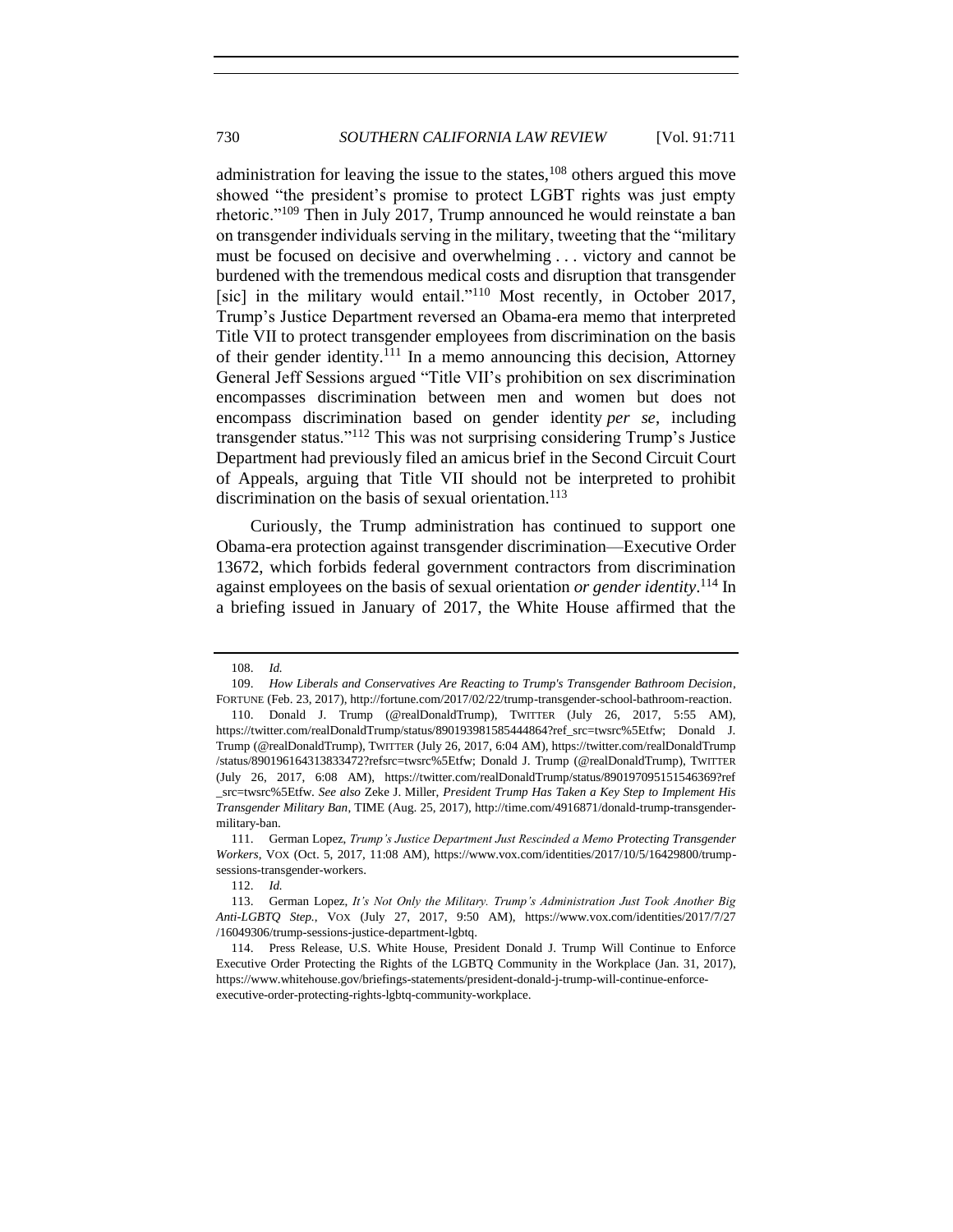president intended to continue enforcing this executive order, stating "President Trump continues to be respectful and supportive of LGBTQ rights, just as he was throughout the election."<sup>115</sup>

Considering these discrepancies, it is unclear what side the Trump administration will take on transgender rights and issues as they emerge, including the issue of transgender bathroom access. However, the decision to walk back from the Obama administration's interpretation of Title VII strikes a blow to transgender employees who can no longer rely on the guidance as legal support for their right to use gender-affirming bathrooms at work.

#### B. FEDERAL AGENCIES IN CONFLICT

<span id="page-20-0"></span>While the position of the Trump administration seems disjointed, the broader stance of the executive branch and the federal agencies within it is a true quagmire. As discussed above, the Department of Justice has interpreted sex discrimination as *not* encompassing discrimination on the basis of transgender status.<sup>116</sup> In doing so, it has implicitly rejected arguments from transgender employees that being denied access to gender-affirming facilities is unlawful discrimination. But, a separate group of federal agencies has weighed in on the issue in favor of broader transgender rights.<sup>117</sup> These agencies include the EEOC, OSHA, and the Department of Labor's Office of Federal Contract Compliance Programs ("OFCCP").<sup>118</sup>

The EEOC is the federal agency tasked with enforcing antidiscrimination law in employment;<sup>119</sup> as such, its position on Title VII is persuasive. Though Title VII does not explicitly mention transgender status or gender identity as a basis for discrimination, the EEOC takes the position that such discrimination is covered by the prohibition on *sex discrimination*. <sup>120</sup> This, the EEOC argues, is because discriminating against employees for being transgender and thus not conforming to the

<sup>115.</sup> *Id.*

<sup>116.</sup> *See* Lopez, *supra* not[e 1111](#page-19-0).

<sup>117.</sup> *See* Michelle E. Phillips, *EEOC Stresses Title VII Bars Discrimination Against Transgender Workers, Including Regarding Bathroom Access*, JACKSON LEWIS (May 4, 2016), https://www.jacksonlewis.com/publication/eeoc-stresses-title-vii-bars-discrimination-againsttransgender-workers-including-regarding-bathroom-access.

<sup>118.</sup> *Id.*

<sup>119.</sup> *About EEOC*, EQUAL EMPLOYMENT OPPORTUNITY COMM'N, https://www.eeoc.gov/eeoc (last visited May 15, 2018).

<sup>120.</sup> *What You Should Know About EEOC and the Enforcement Protections for LGBT Workers*, EQUAL EMPLOYMENT OPPORTUNITY COMM'N, https://www.eeoc.gov/eeoc/newsroom/wysk /enforcement\_protections\_lgbt\_workers.cfm (last visited May 15, 2018).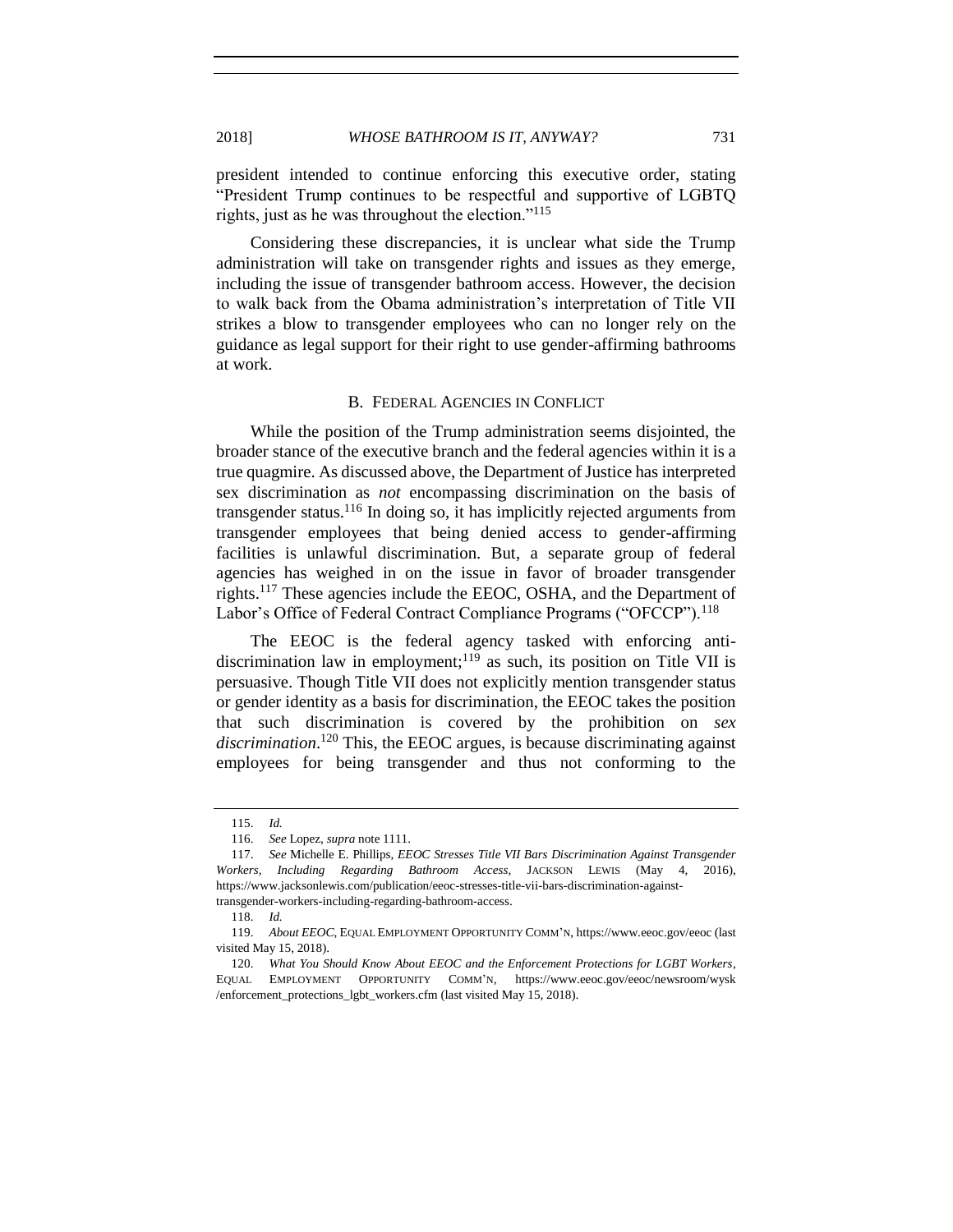stereotypical behaviors of their biological sex is a form of gender stereotyping, which the Supreme Court held is unlawful sex discrimination.<sup>121</sup> Applying this position, the EEOC has issued numerous opinions in recent years that protect transgender employees from discrimination on the basis of gender identity or transgender status.<sup>122</sup> For example, the EEOC has found the following can constitute a claim for sex discrimination: 1) failing to hire an employee because she is a transgender woman;<sup>123</sup> 2) firing an employee because he is transitioning or plans to transition; $124$  and 3) an employer's intentional misuse of a transgender employee's preferred name and pronouns.<sup>125</sup> Numerous federal courts have cited the most prominent of these cases, *Macy v. Holder*. <sup>126</sup> *Macy*, decided in 2012, was a landmark decision for the EEOC, wherein the agency held that a transgender plaintiff could pursue a Title VII claim against an employer for sex discrimination.<sup>127</sup>

The EEOC has also addressed the issue of bathroom access. In a Fact Sheet titled "Bathroom/Facility Access and Transgender Employees," the agency advises that denying employees equal access to bathrooms and other facilities that correspond to their gender identity is a form of sex discrimination in violation of Title VII.<sup>128</sup> The Fact Sheet cites to the  $2015$ EEOC case *Lusardi v. McHugh*, in which the EEOC ruled as follows:

1. a federal agency that denied an employee equal access to a common bathroom/facility corresponding to the employee's gender identity discriminated on the basis of sex;

2. the agency could not condition this right on the employee undergoing or providing proof of surgery or any other medical procedure; and

<sup>121.</sup> *Id.*

<sup>122.</sup> *Id.*

<sup>123.</sup> *Id. See generally* Macy v. Holder, EEOC Appeal No. 0120120821, 2012 WL 1435995 (Apr. 20, 2012) (discussing an EEOC decision that held that failing to hire a transgender woman can be sex discrimination).

<sup>124.</sup> *See* Press Release, EEOC, Deluxe Financial to Settle Sex Discrimination Suit on Behalf of Transgender Employee (Jan. 21, 2016), https://www.eeoc.gov/decisions/0120133395.txt.

<sup>125.</sup> Lusardi v. McHugh, EEOC Appeal No. 0120133395, 2015 WL 1607756, at \*1 (Apr. 1, 2015). 126. *See, e.g.*, Fowlkes v. Ironworkers Local 40, 790 F.3d 378, 386 (2d Cir. 2015); Brown v. Subway Sandwich Shop of Laurel, Inc., No. 2:15-CV-77-KS-MTP, 2016 U.S. Dist. LEXIS 76526, at \*5–

<sup>6 (</sup>S.D. Miss. 2016); Doe v. Arizona, No. CV-15-02399-PHX-DGC, 2016 WL 1089743, at \*2 (D. Ariz. 2016); Roberts v. Clark Cty. Sch. Dist., 215 F. Supp. 3d 1001, 1014 n.104 (D. Nev. 2016); Martin v. EEOC, 19 F. Supp. 3d 291, 297 (D.D.C. 2014).

<sup>127.</sup> Macy v. Holder, EEOC Appeal No. 0120120821, 2012 WL 1435995, at \*1 (Apr. 20, 2012).

<sup>128.</sup> *Fact Sheet: Bathroom/Facility Access and Transgender Employees*, EQUAL EMPLOYMENT OPPORTUNITY COMM'N, https://www.eeoc.gov/eeoc/publications/fs-bathroom-access-transgender.cfm (last viewed May 15, 2018).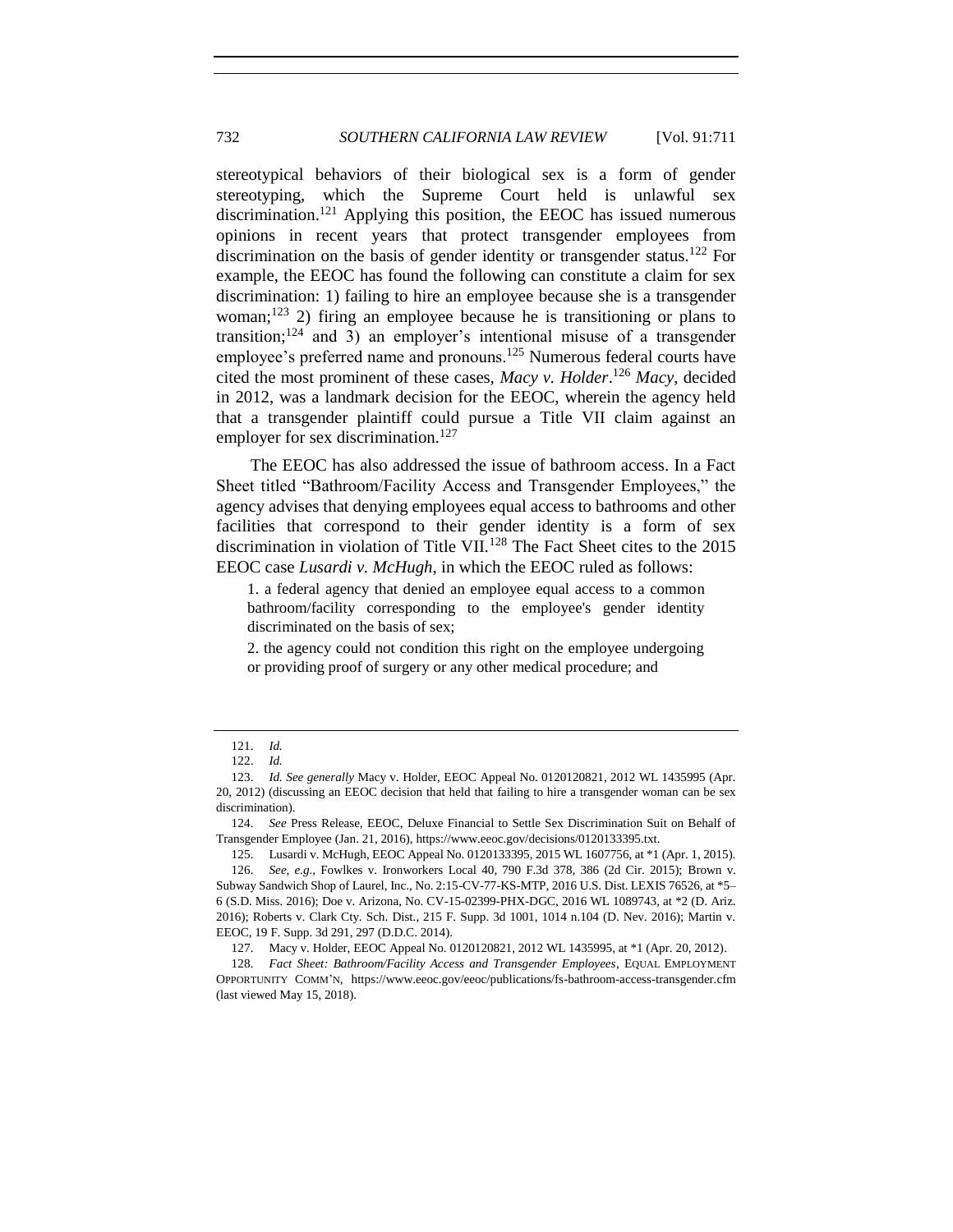3. the agency could not avoid the requirement to provide equal access to a

common bathroom/facility by restricting a transgender employee to a single-user restroom instead (though the employer can make a single-user restroom available to all employees who might choose to use it).<sup>129</sup>

In *Lusardi*, a transgender woman named Tamara Lusardi brought a claim against her employer, a department of the U.S. Army, for disparate treatment.<sup>130</sup> Lusardi had been instructed to use a single-user restroom called the "executive restroom" instead of the common women's restroom on the premises, until such a time as she had undergone "surgery," the extent of which was unspecified.<sup>131</sup> Lusardi used the common women's restroom on three occasions, when the executive restroom was unavailable; each time, her superior confronted her and told her she must use the executive restroom until she could provide "proof" that she had undergone surgery.<sup>132</sup> The EEOC held that Lusardi was discriminated against because of her transgender status, which was a violation of Title VII.<sup>133</sup> Thus, if the EEOC's interpretation of Title VII is to be followed, employer restrictions on transgender employees' access to facilities matching their gender identity constitute unlawful discrimination in violation of federal law.

Although EEOC decisions are not binding on the courts, the agency's position is persuasive, so courts often give the EEOC some level of deference on issues of employment law.<sup>134</sup> Therefore, courts may adopt the EEOC in their rulings in cases of gender identity discrimination.<sup>135</sup>

Similarly, OSHA has taken the position that employees should be permitted to use the bathroom that corresponds to their gender identities in the workplace.<sup>136</sup> Under OSHA's Sanitation standard (1910.141), employers are required to provide bathroom facilities to employees to prevent the "adverse health effects that can result if toilets are not available when employees need them."<sup>137</sup> These health effects can include urinary tract infections, bladder problems, and bowel problems. To this end, OSHA identifies as a "Core Principle" that "[a]ll employees, including transgender

<sup>129.</sup> *Id. See also* Lusardi v. McHugh, EEOC Appeal No. 0120133395, 2015 WL 1607756 at \*8 (Apr. 1, 2015).

<sup>130.</sup> *Lusardi*, 2015 WL 1607756, at \*1.

<sup>131.</sup> *Id.* at \*2.

<sup>132.</sup> *Id.*

<sup>133.</sup> *Id.* at \*10.

<sup>134</sup>*. See, e.g.*, Ryan v. Grae & Rybicki P.C., 135 F.3d 867, 870 (2d Cir. 1998).

<sup>135.</sup> *See* Rizvi, *supra* not[e 533](#page-10-0); Patrick Dorrian, *EEO Roundup: What Deference Do Courts Give to the EEOC's Views?*, BLOOMBERG BNA (June 8, 2016), https://www.bna.com/eeo-roundup-deferenceb57982073811 (discussing the deference given to the EEOC).

<sup>136.</sup> BEST PRACTICES*, supra* note 70, at 1.

<sup>137</sup>*. Id.*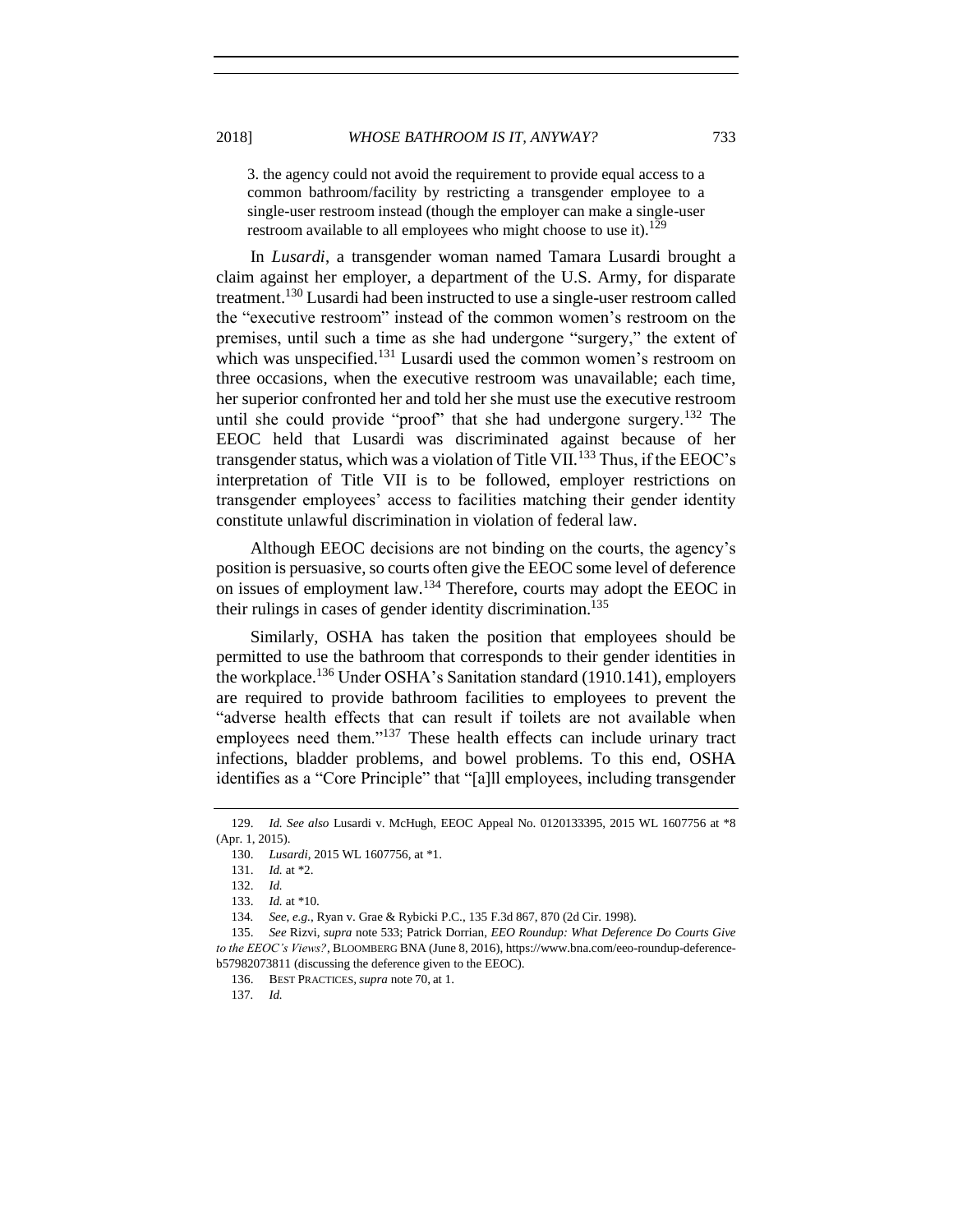employees, should have access to restrooms *that correspond to their gender identity*."<sup>138</sup> OSHA also advises that transgender employees should not be required to use a "segregated facility," though they may elect to use one provided for them.<sup>139</sup> Although not interpreting Title VII, OSHA's position exemplifies the public policy reasons for prohibiting employer policies that restrict access to gender-affirming bathrooms—namely, the health and safety of transgender employees.

Finally, the Department of Labor ("DOL") has adopted prohibitions on employer policies that restrict access to gender-affirming bathrooms.<sup>140</sup> Per the DOL's OFCCP, government contractors subject to Executive Order 11246 must allow transgender employees to use bathrooms and other facilities that correspond to their gender identities.<sup>141</sup> Like the OSHA regulations, this prohibition does not interpret Title VII; however, it reflects policy considerations in favor of protecting transgender employees from discrimination.

In sum, there are two clear sides to the executive branch when it comes to interpretations of Title VII. Though the Trump Department of Justice recently rejected its predecessor's expansive reading of the law as it applies to transgender employees, there is growing momentum toward the EEOC's position. Time will tell if the Trump administration influences the other agencies to its adopt its position, if the opposite will occur, or if the executive branch schism will simply remain.

# <span id="page-23-0"></span>IV. FEDERAL COURTS' APPROACHES TO GENDER IDENTITY DISCRIMINATION AND TRANSGENDER BATHROOM ACCESS

## A. CIRCUIT SPLIT IN TITLE VII INTERPRETATION

<span id="page-23-1"></span>In the absence of clear federal law prohibiting discrimination on the basis of transgender status, federal courts have grappled with whether Title VII's prohibition on sex discrimination covers these actions. U.S. appellate courts are currently split on this issue.<sup>142</sup> Two Circuit Courts of Appeals—

<sup>138.</sup> *Id.* (emphasis added).

<sup>139.</sup> *Id.* at 2.

<sup>140.</sup> Office of Fed. Contract Compliance Programs, Dep't of Labor, *Frequently Asked Questions: Sexual Orientation and Gender Identity*, https://www.dol.gov/ofccp/LGBT/LGBT\_FAQs.html#Q24 (last visited May 15, 2018).

<sup>141.</sup> *Id.*

<sup>142.</sup> *See, e.g.*, *Examples of Court Decisions Supporting Coverage of LGBT-Related Discrimination Under Title VII*, EQUAL EMPLOYMENT OPPORTUNITY COMM'N, https://www.eeoc.gov /eeoc/newsroom/wysk/lgbt\_examples\_decisions.cfm (last visited May 15, 2018); Scott Rabe, Sam Schwartz-Fenwick & Marlin Duro, *TITLE VII: Court Breaks from Department of Justice on Transgender*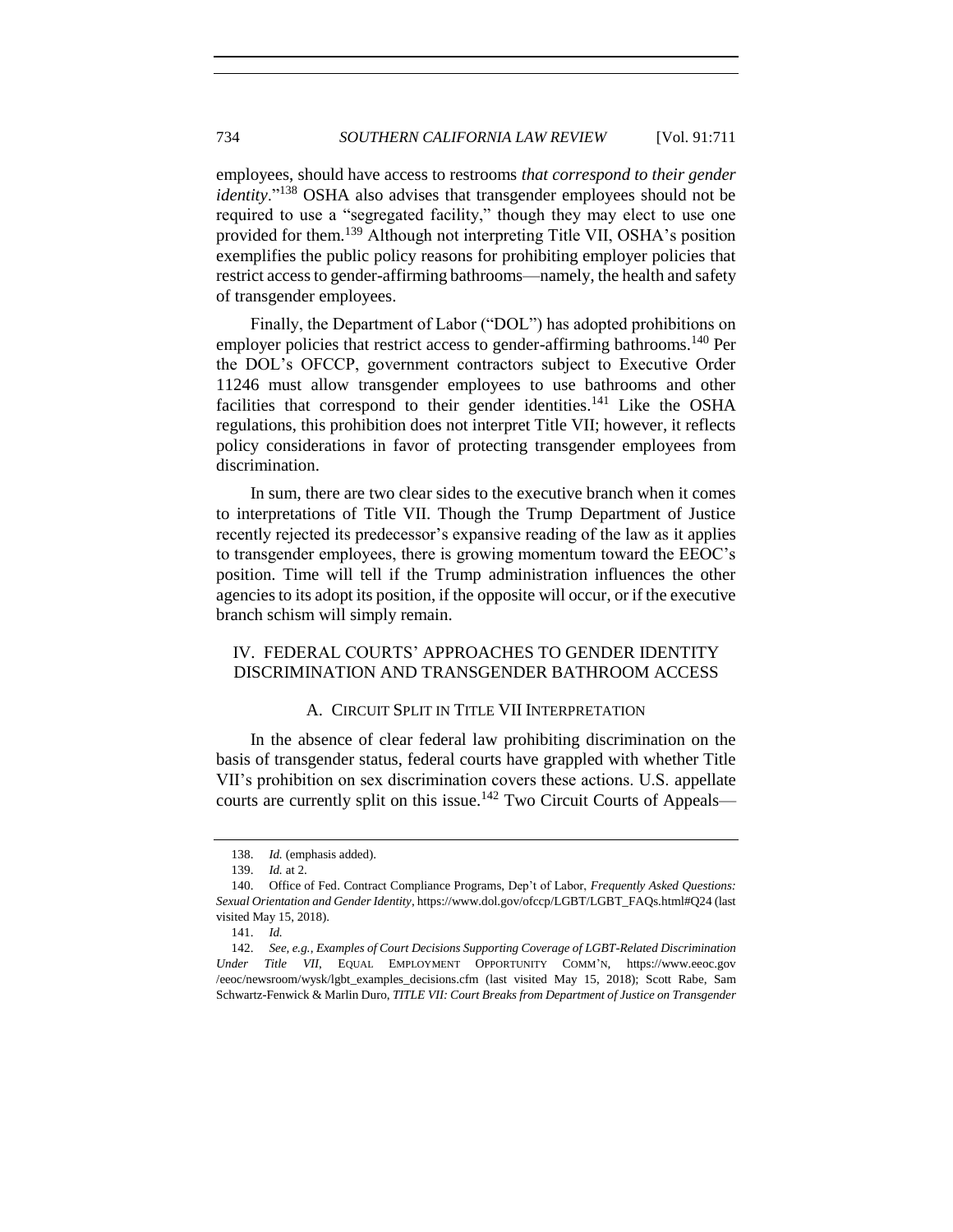the Seventh and Tenth Circuits—have issued decisions holding that sex discrimination under Title VII does not include discrimination on the basis of gender identity or transgender status.<sup>143</sup> Four Circuit Courts of Appeals the First, Sixth, Ninth, and Eleventh Circuits—have held that Title VII sex discrimination does include discrimination on the basis of gender identity.<sup>144</sup> Finally, the remaining five Circuit Courts of Appeals—the Second, Third, Fourth, Fifth, and Eights Circuits—have not addressed this issue, though lower district courts in these circuits have.<sup>145</sup>

#### <span id="page-24-0"></span>B. CASES INTERPRETING TITLE VII TO PROTECT TRANSGENDER STATUS

Representing one side of the Circuit Split, the First, Sixth, Ninth, and Eleventh Circuits have held that discrimination on the basis transgender status or gender identity is a form of sex discrimination under Title VII.<sup>146</sup> In general, these cases find that discrimination on the basis of transgender status is a form of sex stereotyping discrimination because discriminating employers are mistreating transgender employees for not conforming to established gender norms.<sup>147</sup>

Examples of this line of reasoning can be found in Sixth Circuit precedents. Following *Price Waterhouse*, two Sixth Circuit cases, *Smith v. City of Salem* and *Barnes v. City of Cincinnati*, used the gender stereotyping doctrine to hold that sex discrimination under Title VII includes discrimination based on gender identity.<sup>148</sup> In *Smith*, the Sixth Circuit applied *Price Waterhouse*'s prohibition of sex stereotyping discrimination to a transgender plaintiff for the first time.<sup>149</sup> There, a transgender fire

<span id="page-24-1"></span>

<span id="page-24-2"></span>*Rights*, SEYFARTH SHAW: EMPLOYMENT LAW OUTLOOK (Nov. 2, 2017), https://www.laborandemploymentlawcounsel.com/2017/11/title-vii-court-breaks-from-department-ofjustice-on-transgender-rights.

<sup>143.</sup> *Equality Maps: Federal Courts Decisions Title VII: Gender Identity*, MOVEMENT ADVANCEMENT PROJECT, http://www.lgbtmap.org/equality-maps/federal\_court\_decisions (last updated May 15, 2018).

<sup>144.</sup> *Id.*

<sup>145.</sup> *Id.*

<sup>146.</sup> *See generally* Barnes v. City of Cincinnati, 401 F.3d 729 (6th Cir. 2005); Smith v. City of Salem, 378 F.3d 566 (6th Cir. 2004); Rosa v. Park West Bank & Trust Co., 214 F.3d 213 (1st Cir. 2000); Schwenk v. Hartford, 204 F.3d 1187 (9th Cir. 2000); Glenn v. Brumby, 72 4 F. Supp. 2d 1284 (N.D. Ga. 2010), *aff'd*, 663 F.3d 1312 (11th Cir. 2011).

<sup>147.</sup> *See* cases cited *supra* not[e 1466](#page-24-1).

<sup>148.</sup> Barnes v. City of Cincinnati, 401 F.3d 729, 741 (6th Cir. 2005); Smith v. City of Salem, 378 F.3d 566, 575 (6th Cir. 2004). *See also Sexual Orientation and Transgender Discrimination*, KATZ, MARSHALL & BANKS, LLP http://www.kmblegal.com/practice-areas/discrimination-retaliation/sexualorientation-transgender-discrimination (last visited May 15, 2018).

<sup>149.</sup> *Smith*, 378 F.3d at 572. *See also* ERIC S. DREIBAND & BRETT SWEARINGEN, THE EVOLUTION OF TITLE VII—SEXUAL ORIENTATION, GENDER IDENTITY, AND THE CIVIL RIGHTS ACT OF 1964 7–8 (2015).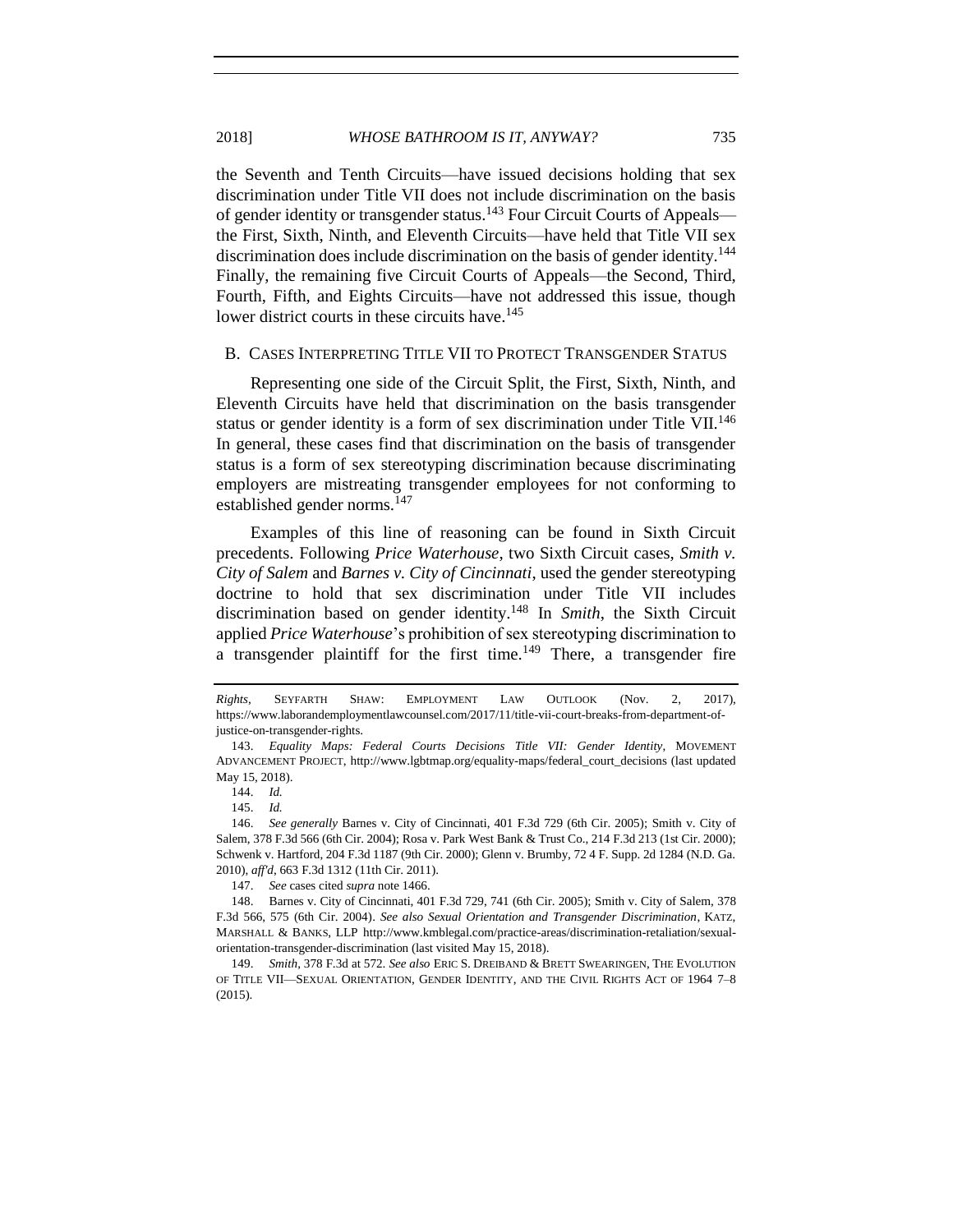department lieutenant who began expressing himself in a more traditionally feminine way was fired for not conforming to sex stereotypes. The court argued there was no reason why a transgender plaintiff could not be protected from discrimination on the basis of sex stereotyping by Title VII, holding "discrimination against a plaintiff who is a transsexual—and therefore fails to act and/or identify with his or her gender—is no different from the discrimination directed against Ann Hopkins in *Price Waterhouse*, who, in sex-stereotypical terms, did not act like a woman."<sup>150</sup>

Similarly, in *Barnes*, a transgender police officer argued he was demoted for his gender non-conformity, as he presented and lived as a woman while off-duty.<sup>151</sup> Relying on *Smith*, the court found that (1) Title VII protected Barnes as someone who did not conform to sex stereotypes and (2) he had been demoted for this non-conformity, in violation of federal  $law.<sup>152</sup>$ 

The Eleventh Circuit also embraced this reasoning in *Glenn v. Brumby*. In *Glenn*, a transgender woman brought a claim for unlawful discrimination on the basis of sex in violation of the Equal Protection Clause after she was terminated from her employment with the Georgia General Assembly.<sup>153</sup> Although the claim was brought under 42 U.S.C. § 1983, the court analyzed Title VII precedent, including *Price Waterhouse*. <sup>154</sup> In doing so, the court concluded that the defendant discriminated against the employee on the basis of her sex by firing her due to her gender transition and concerns that other women would object to her use of the women's bathroom.<sup>155</sup> The court found there is "congruence" between transgender-based discrimination and sexstereotyping discrimination because an individual is regarded as transgender "precisely because of the perception that his or her behavior transgresses gender stereotypes."<sup>156</sup> And because all employees are protected from discrimination based on sex stereotypes, the court held these protections must be available to transgender employees.<sup>157</sup>

It is important to note other courts have approached this question from a textualist perspective, finding that discrimination on the basis of gender identity is sex discrimination precisely because it is related to the "sex" of

<sup>150.</sup> *Smith*, 378 F.3d at 575.

<sup>151.</sup> *Barnes*, 401 F.3d at 733. *See also* DREIBAND & SWEARINGEN, *supra* not[e 1494](#page-24-2)9, at 8.

<sup>152.</sup> *Barnes*, 401 F.3d at 737–38.

<sup>153.</sup> Glenn v. Brumby, 663 F.3d 1312, 1313–14 (11th Cir. 2011).

<sup>154.</sup> *Id.* at 1316.

<sup>155.</sup> *Id.* at 1320–21.

<sup>156.</sup> *Id.* 1316–17.

<sup>157.</sup> *Id.* at 1318–19.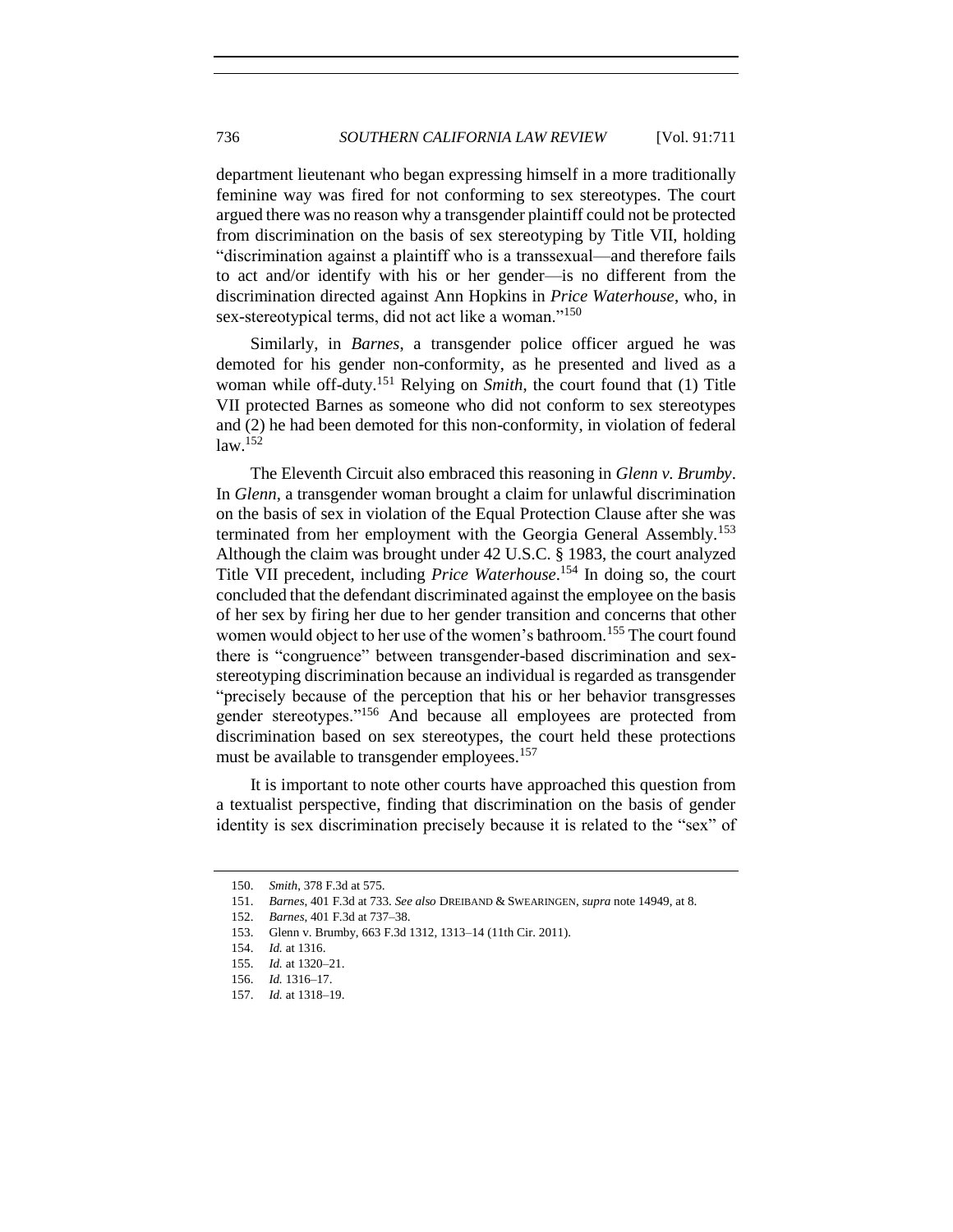2018] *WHOSE BATHROOM IS IT, ANYWAY?* 737

the targeted employees. The strongest example of this is the EEOC case *Macy v. Holder*, in which the Commission held that anti-transgender discrimination is *per se* sex discrimination and does not require evidence of gender stereotyping, which is "simply one means of proving sex discrimination."<sup>158</sup> Under this line of reasoning, transgender employees can establish they were discriminated against because of sex if, for example, they have evidence that their employer has animus against transgender individuals or is uncomfortable with the employee's transition.<sup>159</sup> A similar approach was articulated in a District Court for the District of Columbia case, *Schroer v. Billington*, with an opinion by Judge Robertson, who argued that it ultimately does not "matter[] for purposes of Title VII liability whether the [defendant] withdrew its offer of employment because it perceived [the employee] to be an insufficiently masculine man, an insufficiently feminine woman, or an inherently gender-nonconforming transsexual."<sup>160</sup> Judge Robertson reasoned that since the employer refused to hire the plaintiff because she planned to change her anatomical sex through sex reassignment surgery as part of her transition to female, the adverse employment action was quite literally "because of sex."<sup>161</sup> The opinion also analogized to discrimination against religious converts, which is clearly encompassed by religious discrimination, arguing that similar discrimination against those who seek to change their sex must constitute sex discrimination.<sup>162</sup>

# <span id="page-26-0"></span>C. FEDERAL CASES INTERPRETING TITLE VII TO NOT ENCOMPASS GENDER IDENTITY DISCRIMINATION

On the other side of the Circuit Split, the Seventh and Tenth Circuit Courts of Appeals have explicitly held that Title VII does not protect transgender employees from discrimination on the basis of their gender identity. Both circuits primarily argue that Congress never intended Title VII to protect transgender status, so broadening Title VII to cover gender identity would be an impermissible overreach of the court's adjudicatory role.<sup>163</sup>

In the Tenth Circuit, *Etsitty v. Utah Transit Authority* established the

<sup>158.</sup> *See* Macy v. Holder, EEOC Appeal No. 0120120821, 2012 WL 1435995, at \*7–10 (Apr. 20, 2012) ("Thus, a transgender person who has experienced discrimination based on his or her gender identity may establish a prima facie case of sex discrimination through any number of different formulations.").

<sup>159.</sup> *Id.* at \*7–8.

<sup>160.</sup> Schroer v. Billington, 577 F. Supp. 2d 293, 305 (D.D.C. 2008)*.*

<sup>161.</sup> *Id.* at 307–08.

<sup>162.</sup> *Id.* at 306–07.

<sup>163.</sup> *See, e.g.*, Etsitty v. Utah Transit Auth., 502 F.3d 1215, 1221 (10th Cir. 2007); Ulane v. E. Airlines Inc., 742 F.2d 1081 (7th Cir. 1984).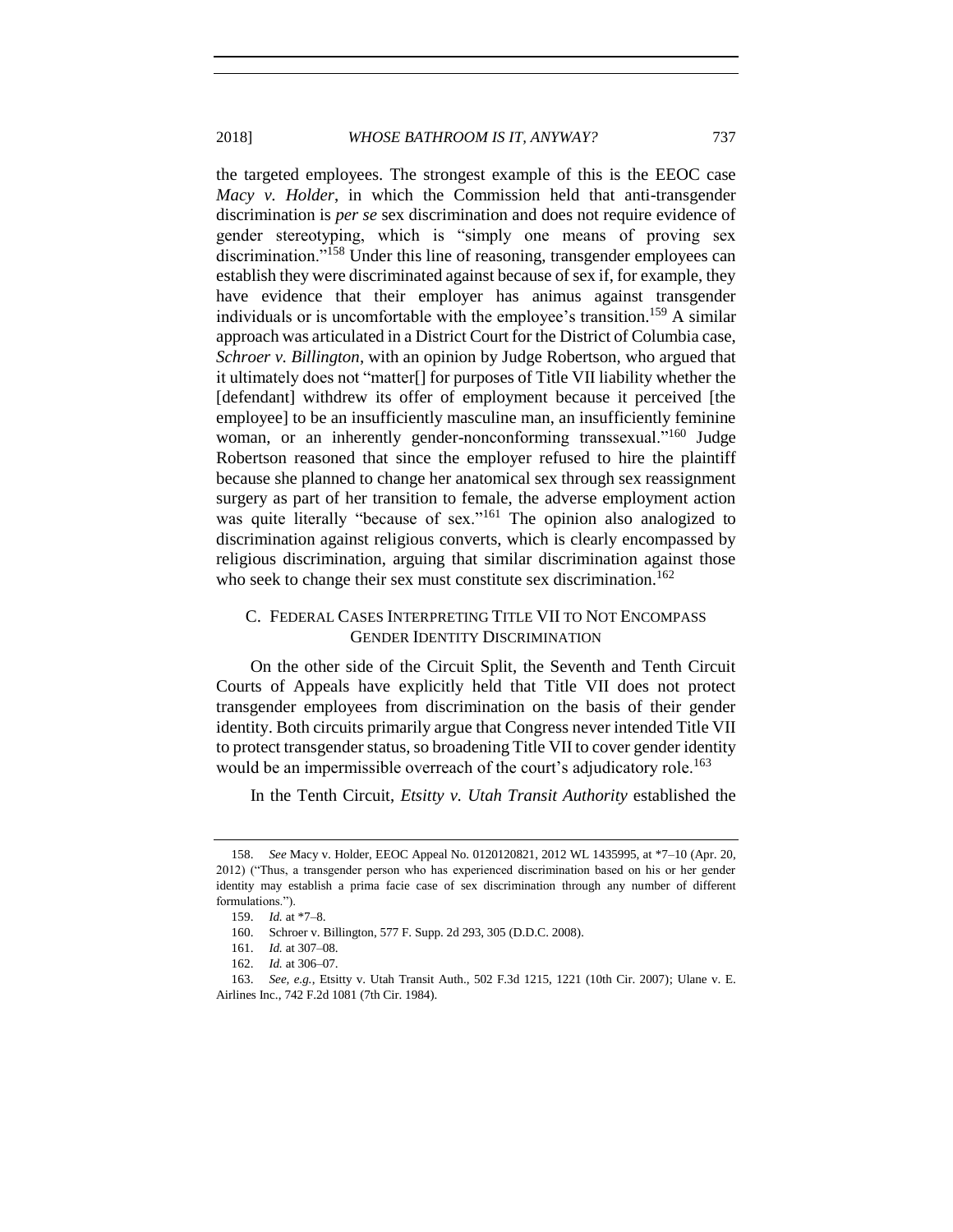prevailing approach to gender identity discrimination claims under Title VII. In *Etsitty*, a bus driver was fired from the Utah Transit Authority shortly after she revealed that she was transgender to her employers.<sup>164</sup> Far from denying that she was fired due to being transgender, her employer's proffered reason for terminating her was that she intended to use women's public restrooms while wearing her employee uniform, despite still having male genitalia.<sup>165</sup> The court held that "discrimination against a transsexual based on the person's status as a transsexual is not discrimination because of sex under Title VII," as "sex" must be taken to mean the "traditional binary conception of sex."<sup>166</sup> Notably, the court acknowledged that the plain language of the statute, not the legislative intent, should guide its interpretation of Title VII; indeed, it expressed willingness to change its interpretation should "scientific research . . . someday cause a shift in the plain meaning of the term 'sex' so that it extends beyond the two starkly defined categories of male and female."<sup>167</sup>

In the Seventh Circuit, *Ulane* remains the applicable interpretation of Title VII's sex discrimination provision. However, the precedential value of *Ulane* has been questioned for two reasons: First, *Ulane* predates *Price Waterhouse*, which not only fundamentally changed the meaning of sex discrimination in Title VII, but also provided a new potential protection to employees discriminated against because of their transgender status.<sup>168</sup> Second, a Seventh Circuit case, *Hively v. Ivy Tech Community College of Indiana*, called into question the logic of *Ulane* as it relates to the proper interpretation of sex discrimination and, some have argued, may actually overrule *Ulane*. <sup>169</sup> In *Hively*, the court held that discrimination on the basis of sexual orientation is cognizable as sex discrimination under Title VII because the plaintiff, a lesbian woman, would not have been discriminated against for marrying a woman if she were a man, thus, the discrimination occurred "*because she is a woman*."<sup>170</sup> The court also stated it was time to

169. *See* Hively v. Ivy Tech Cmty. Coll. of Ind., 853 F.3d 339, 345–46 (7th Cir. 2017). For an argument that *Hively* overruled *Ulane*, *see* Mark Joseph Stern, *The 7th Circuit's Landmark Anti-Gay Discrimination Ruling is also Great News for Trans Rights*, SLATE (Apr. 5, 2017, 2:16 PM), http://www.slate.com/blogs/outward/2017/04/05/\_7th\_circuit\_decision\_in\_hively\_is\_great\_news\_for\_tr ans\_rights.html ("*Hively* therefore overturned *Ulane*.").

170. *Id.*

<sup>164.</sup> *Etsitty*, 502 F.3d at 1218.

<sup>165.</sup> *Id.* at 1224–25.

<sup>166.</sup> *Id.* at 1221–22.

<sup>167.</sup> *Id.* at 1222.

<sup>168.</sup> *See, e.g.,* Glenn v. Brumby, 663 F.3d 1312, 1318 n.5 (11th Cir. 2011) (discussing the impact of *Price Waterhouse* on the *Ulane* decision); Chavez v. Credit Nation Auto Sales, 49 F. Supp. 3d 1163, 1189–90 (N.D. Ga. 2014) (same).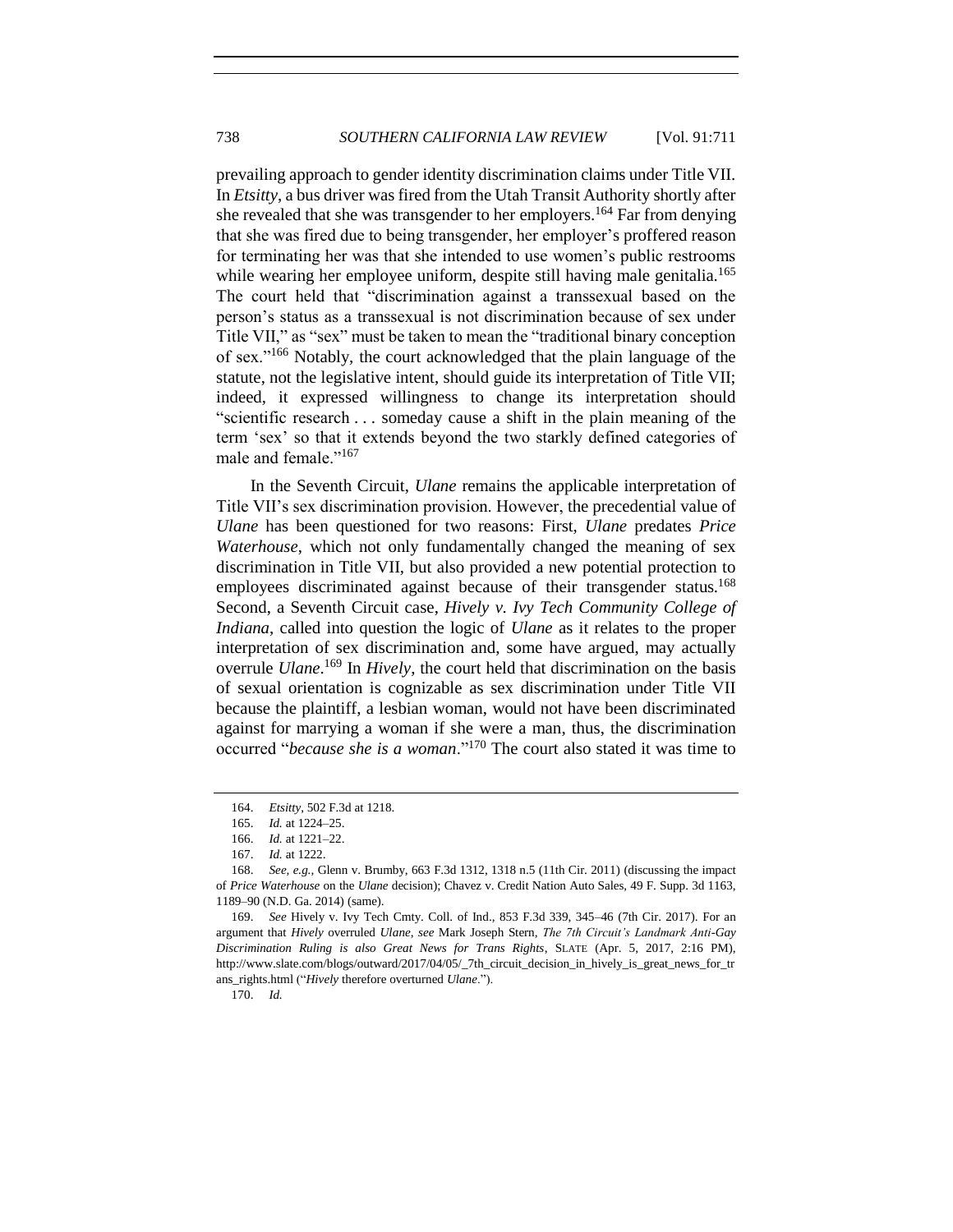"overrule [its] previous cases that have endeavored to find and observe [the] line" between sexual orientation discrimination and sex discrimination.<sup>171</sup> This language could theoretically include *Ulane*, but the court clearly limited its decision to "the issue put before [it]"—namely sexual orientation leaving "[a]dditional complications . . . for another day."<sup>172</sup> Thus, it seems the famous *Ulane* precedent remains alive and well in the Seventh Circuit. Nevertheless, the Seventh Circuit's reasoning in *Hively* should encourage transgender rights activists as it seems to fly directly in the face of *Ulane* and may generate pro-transgender case law in the near future.

#### D. FEDERAL CASES ADDRESSING BATHROOM ACCESS

<span id="page-28-0"></span>In addition to the overarching Title VII case law on transgender discrimination, some federal courts have explicitly addressed transgender bathroom access. Perhaps the best known of these cases is *Roberts v. Clark County School District*, in which a Nevada district court explicitly adopted the holdings of the EEOC cases, *Macy* and *Lusardi*. <sup>173</sup> In *Roberts*, the plaintiff informed his employer that he was transgender and would be transitioning from female to male; shortly after, he began using the men's restroom at his workplace.<sup>174</sup> In response, the school district instructed him to only use the gender neutral restrooms "to avoid any future complaints" and officially banned him from using the men's *or* women's restrooms until he could present documentation of a sex change.<sup>175</sup>

The Nevada District Court granted the plaintiff summary judgment on his sex discrimination claim, finding that the school district "banned Roberts from the women's bathroom because he no longer behaved like a woman, [which]... alone shows that the school district discriminated against Roberts based on his gender and sex stereotypes."<sup>176</sup> The court also addressed the school district's claim that even if discrimination on the basis of Robert's transgender status was prohibited by Title VII, it did not discriminate against him by prohibiting his use of the men's room because he was biologically female and other similarly-situated females were also prohibited from using the men's room.<sup>177</sup> The court summarily dismissed this argument because Roberts, unlike other biological females, was not

<sup>171.</sup> *Id.* at 350–51.

<sup>172.</sup> *Id.* at 351–52.

<sup>173.</sup> Roberts v. Clark Cty. Sch. Dist., 215 F. Supp. 3d 1001, 1014–15 (D. Nev. 2016).

<sup>174.</sup> *Id.* at 1005–06.

<sup>175.</sup> *Id.*

<sup>176.</sup> *Id.* at 1015.

<sup>177.</sup> *Id.* at 1016.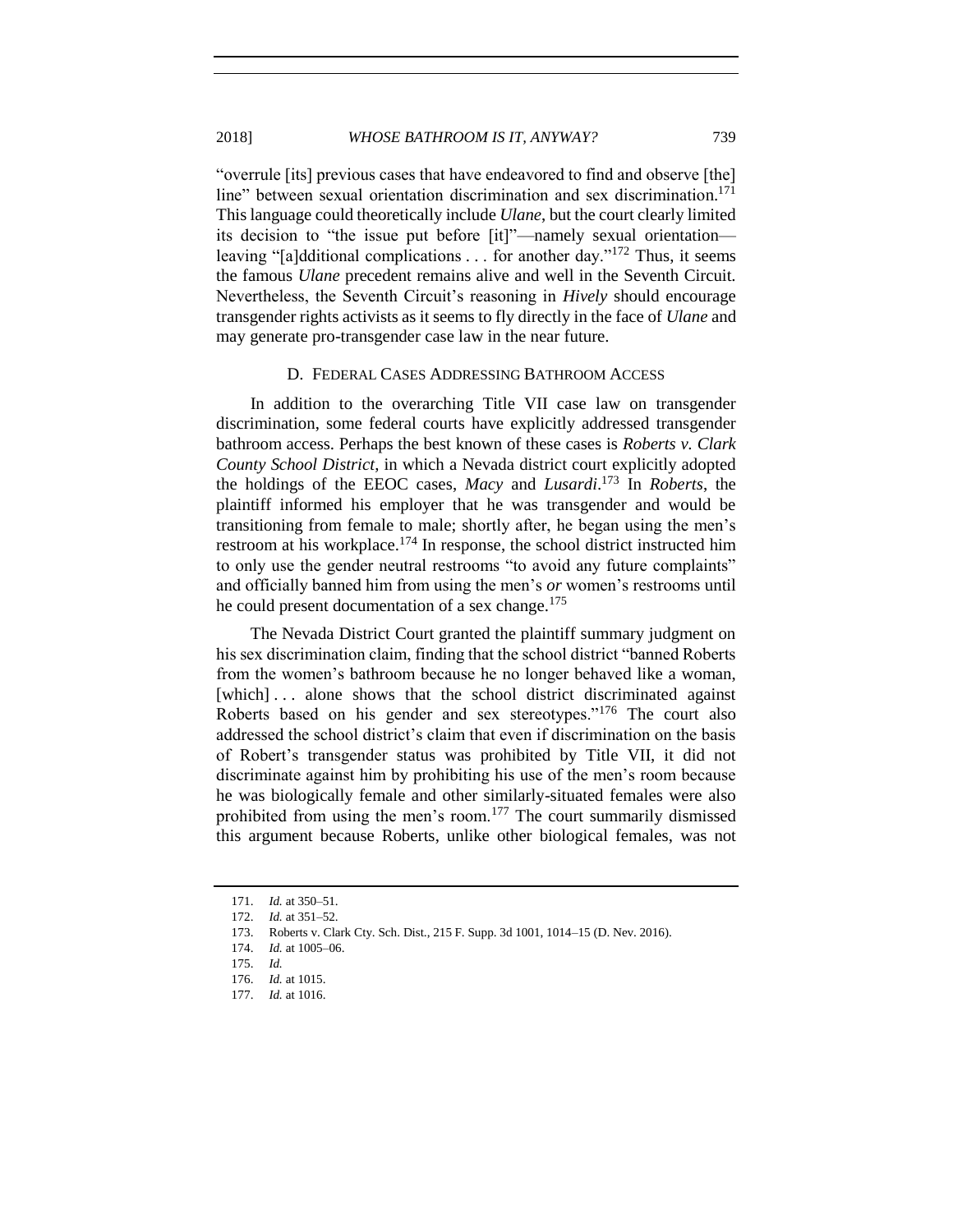740 *SOUTHERN CALIFORNIA LAW REVIEW* [Vol. 91:711

allowed to use the women's restroom and so was treated differently.<sup>178</sup>

Similarly, in *Mickens v. General Electric Co.*, the Western District of Kentucky denied an employer's motion to dismiss a transgender employee's Title VII sex discrimination claim based on allegations that the employee was denied access to a gender-affirming bathroom and was terminated for attendance issues stemming from that denial.<sup>179</sup> In *Mickens*, the employee alleged that his employer, General Electric ("GE"), instructed him to not use the men's restroom at the workplace and that he was required to use a restroom further away from his workstation, causing him to return late from breaks, which he was reprimanded for.<sup>180</sup> The court rejected the employer's argument that discrimination on the basis of transgender status is not actionable under Title VII, citing *Price Waterhouse* and the prohibition against discrimination due to sex stereotyping.<sup>181</sup> On this basis, it found that the plaintiff met his burden of pleading a sex discrimination claim as he had alleged "continued discrimination and harassment against him . . . because he did not conform to the gender stereotype of what someone who was born female should look and act like."<sup>182</sup>

The issue has also been addressed from the other side, where a nontransgender employee alleged she had been discriminated against on the basis of sex and religion because her employer permitted a transgender coworker to use the women's restroom. <sup>183</sup> In *Cruzan v. Special School District No. 1*, a female teacher filed a suit against her school district for discrimination after the school permitted a transgender employee, Davis, to use the women's bathroom and she encountered Davis in said bathroom.<sup>184</sup> The court rejected Cruzan's argument that requiring her to share the women's restroom with someone who was biologically male constituted sexual harassment.<sup>185</sup> It further held that in order establish a case of discrimination on these grounds, a plaintiff must show that the school enacted a policy directed at the plaintiff and that the plaintiff suffered adverse employment action as a result.<sup>186</sup> Because the school's policy was not directed at the plaintiff and the plaintiff had "convenient access to numerous

<sup>178.</sup> *Id.*

<sup>179.</sup> Mickens v. GE Co., No. 3:16CV-00603-JHM, 2016 U.S. Dist. LEXIS 163961, at \*10 (W.D. Ky. 2016).

<sup>180.</sup> *Id.* at \*2–3.

<sup>181.</sup> *Id.* at \*8–9.

<sup>182.</sup> *Id.* at \*9.

<sup>183.</sup> Cruzan v. Special Sch. Dist. No. 1, 294 F.3d 981, 982–83 (8th Cir. 2002).

<sup>184.</sup> *Id.*

<sup>185.</sup> *Id.* at 984.

<sup>186.</sup> *Id.* at 982, 984.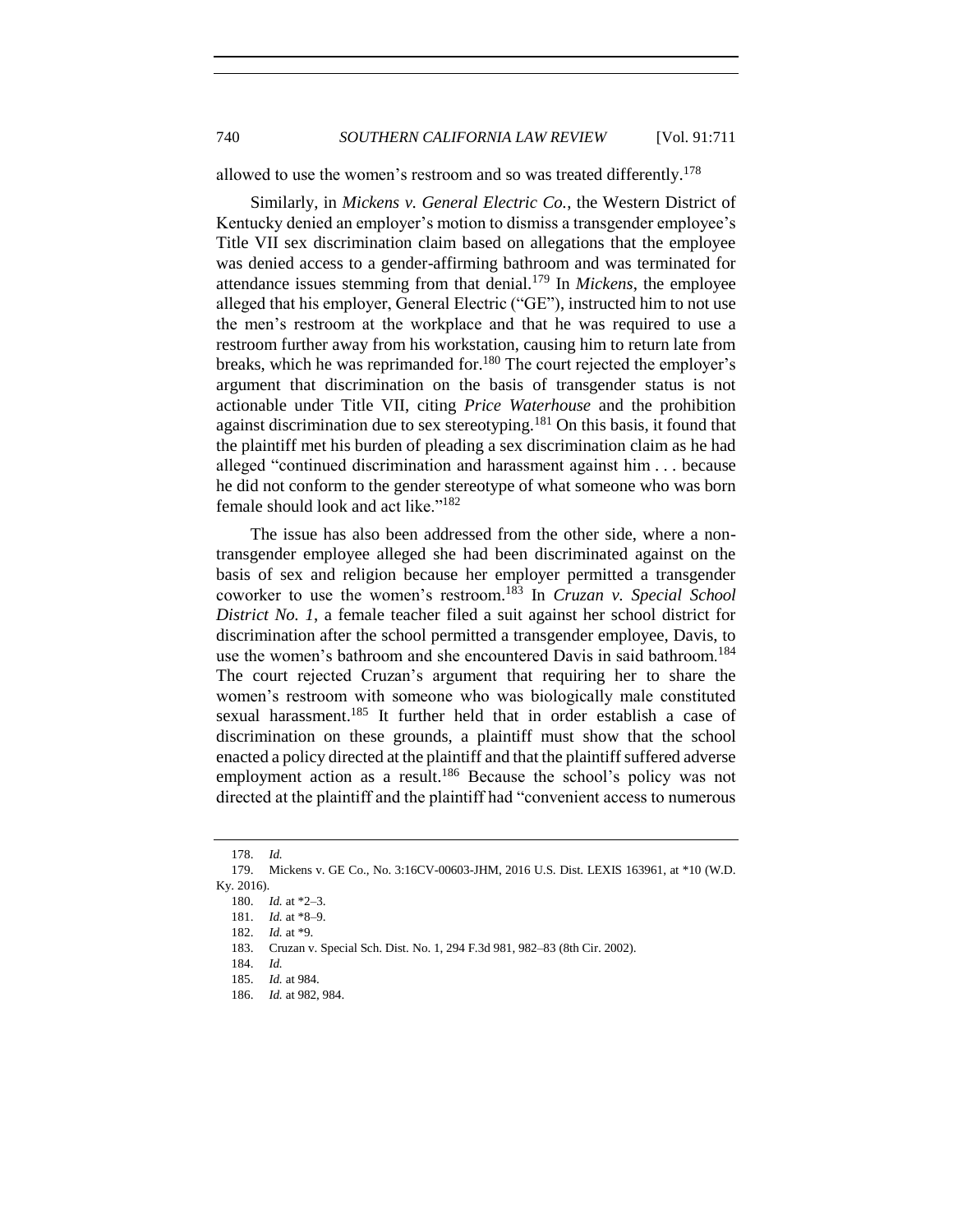restrooms," including single-stall bathrooms, summary judgment for the defendant was appropriate.<sup>187</sup>

Taken together, this recent case law demonstrates momentum toward broader interpretations of Title VII that protects employees from both discrimination on the basis of transgender status broadly and specific policies preventing transgender employees from using gender-affirming bathrooms and facilities.

# <span id="page-30-0"></span>V. ARGUMENTS FOR COMPETING INTERPRETATIONS OF TITLE VII AS PERTAINING TO TRANSGENDER BATHROOM ACCESS

A war currently rages between those who believe Title VII protects transgender employees from restrictive bathroom policies and those who disagree. Both the circuit split that has developed in the courts and the divide in the executive branch exemplify this divide.<sup>188</sup> This Part will canvass the major legal arguments made by both sides of this debate. These arguments run the gambit from the proper interpretation of Title VII, to what constitutes discrimination in the workplace, to policy arguments regarding employee health, comfort, and safety. For clarity, this Note will refer to those who believe Title VII does *not* provide protection against transgender bathroom restrictions as supporters of the DOJ's position. It will refer to those who believe Title VII *does* offer this protection to transgender employees as supporters of the EEOC's position.

# <span id="page-30-1"></span>A. SUPPORTERS OF THE DOJ'S POSITION ON TRANSGENDER BATHROOM **ACCESS**

First, the Trump DOJ and supporters of its position argue that Title VII's prohibition on sex discrimination does not include transgender status; thus, it is inappropriate to read Title VII as offering protection against transgender status discrimination in the terms, conditions, and privileges of employment.<sup>189</sup> This, they argue, is because a plain language reading of the word "sex" does not include notions of gender identity, but refers only to the two traditionally recognized sexes—male and female.<sup>190</sup> Thus, gender identity is a completely separate concept from sex. This side also argues that

<span id="page-30-2"></span><sup>187.</sup> *Id.*

<sup>188.</sup> *See supra* Parts III, IV.

<sup>189.</sup> *See* Emily McCord, *North Carolinians Who Support "Bathroom Law" Say They're Being Drowned Out*, NPR (May 15, 2016, 5:14 PM), http://www.npr.org/2016/05/15/477946675/northcarolinians-who-support-bathroom-law-say-theyre-being-drowned-out.

<sup>190.</sup> Complaint for Declaratory Judgement at 6, McCrory v. United States, No 5:16-cv-00238-BO (E.D. N.C. May 9, 2016).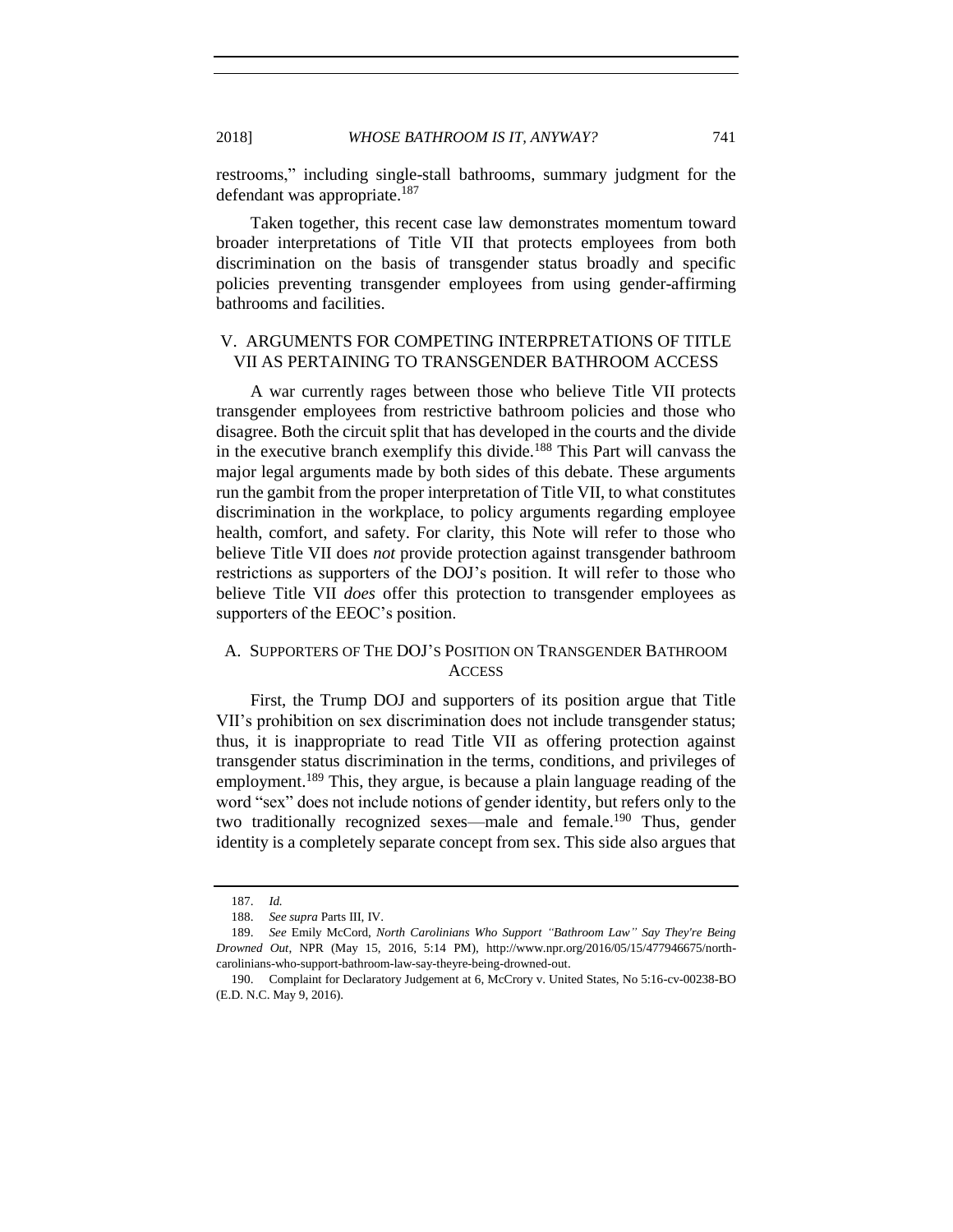<span id="page-31-0"></span>Title VII's legislative history shows that when the law was passed, Congress intended to protect women from discrimination in employment and did not intend (let alone envision) the law to apply to transgender status.<sup>191</sup> Proponents of this argument may point to federal laws that explicitly protect both "sex" and "gender identity" discrimination, like the Violence Against Women Act, to argue that if Congress had intended to protect gender identity discrimination, it would have explicitly provided for that protection.<sup>192</sup>

The Seventh Circuit made these arguments in *Ulane* to hold that Title VII does not protect against employment discrimination on the basis of transgender status. First, majority opinion author Judge Wood argued that although "some may define 'sex' . . . to mean an individual's 'sexual identity,' [the court's] responsibility is to . . . determine what Congress intended when it decided to outlaw discrimination based on sex."<sup>193</sup> Finding no evidence Congress intended to protect "sexual identity" discrimination, Judge Wood dismissed that broader interpretation.<sup>194</sup> Second, Judge Wood referenced a "maxim of statutory construction that, unless otherwise defined, words should be given their ordinary, common meaning;" in his view, the ordinary, common meaning of sex discrimination is discriminating against women because they are women and vice versa—nothing more.<sup>195</sup>

Notably, this argument faced pushback from opponents who argue cases like *Price Waterhouse* broadened the meaning of sex discrimination since *Ulane*. <sup>196</sup> In response, supporters of the DOJ position argue that *Price Waterhouse* and subsequent Sixth Circuit cases, *Smith* and *Barnes*, are limited to discrimination for non-conformance with gender stereotypes as opposed to transgender status itself.<sup>197</sup> Thus, proponents of this limited view of Title VII discrimination would argue that an employer who fires a transgender employee because of personal distaste for transgender individuals (absent evidence of sex stereotyping) does not violate Title VII.

Second, supporters of the DOJ position argue that even if Title VII protects against transgender discrimination, policies requiring employees to use bathrooms matching their biological sex are not discriminatory because

<sup>191.</sup> *See* Jim S. McNeill & Peter Stockburger, *Transgender Bathroom Debate: What's the Deference*?, LAW360 (May 18, 2016, 1:07 PM), https://www.law360.com/articles/796989.

<sup>192.</sup> *Id.*

<sup>193.</sup> Ulane v. E. Airlines Inc., 742 F.2d 1081, 1084 (7th Cir. 1984).

<sup>194.</sup> *Id.* at 1084–85.

<sup>195</sup>*. Id.* at 1085.

<sup>196.</sup> *See, e.g.*, DANA BEYER, JILLIAN T. WEISS & RIKI WILCHINS, NEW TITLE VII AND EEOC RULINGS PROTECT TRANSGENDER EMPLOYEES 3 (2014), http://transgenderlawcenter.org/wp-content /uploads/2014/01/TitleVII-Report-Final012414.pdf.

<sup>197.</sup> *See Etsitty*, 502 F.3d at 1223–24; DREIBAND & SWEARINGEN, *supra* not[e 1499](#page-24-2).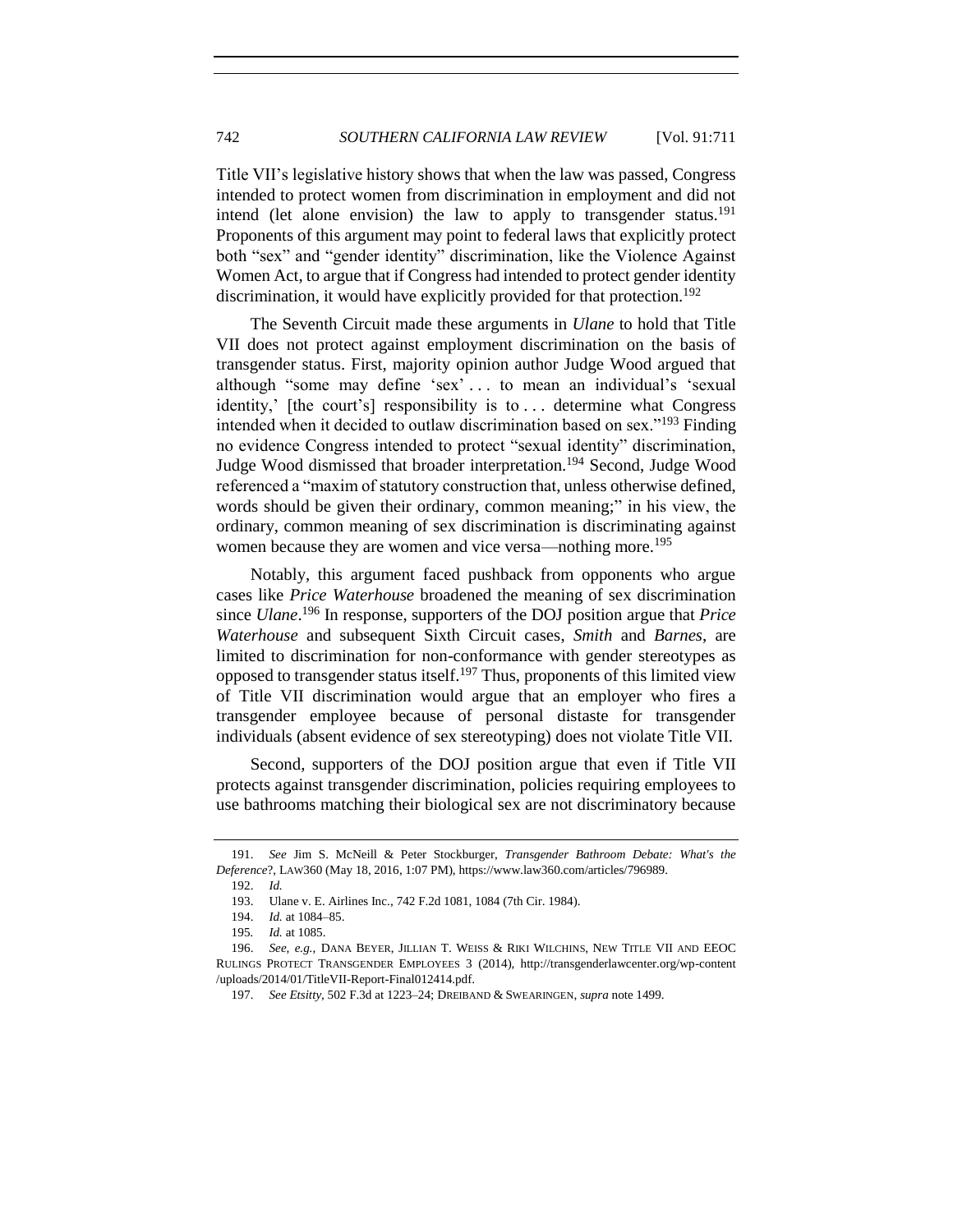they affect all employees equally and, as such, are facially neutral.<sup>198</sup> Under this argument, policies requiring that employees use the bathroom matching their biological sex do not unfairly single out transgender employees or create disparate treatment in the terms, conditions, and privileges of employment.<sup>199</sup> While the right to a bathroom in the workplace is required, this side views employees' ability to use the bathroom of their choice as a mere privilege.<sup>200</sup> When the privilege to use the bathroom of the employee's choosing is withheld from all employees, employers argue these policies are evenly applied and non-discriminatory.<sup>201</sup>

<span id="page-32-0"></span>In addition, supporters of the DOJ position argue that employer policies restricting transgender bathroom access serve public policy goals because they protect the majority of employees from feeling uncomfortable and unsafe in workplace bathrooms.<sup>202</sup> They buttress their position by arguing that because transgender people are a very small minority in America,  $203$  it is unreasonable to subject the interests of the many to the preferences of the very few.<sup>204</sup> They claim that requiring employers to permit transgender employees to use the bathrooms of their choice unfairly burdens the privacy and comfort of the vast majority of employees who are cisgender.<sup>205</sup> This view seeks to protect individuals like the plaintiff in *Cruzan*, who brought suit against her employer because she felt uncomfortable sharing a restroom with a transgender coworker and believed she had a "right to privacy and modesty which the school district must respect."<sup>206</sup> Indeed, employers may feel that by allowing transgender employees to use the restroom of their choice, they are appeasing one or a few employees, while upsetting the rest and essentially giving "special treatment" to their transgender employees.<sup>207</sup>

Finally, supporters of the DOJ position may point to safety concerns, arguing permissive bathroom policies are rife for abuse and could allow

<sup>198.</sup> *See* McNeill & Stockburger, *supra* not[e 191.](#page-31-0)

<sup>199.</sup> *Id.*

<sup>200.</sup> Nicole Russell, *The Transgender Lobby's Demands Are Not Civil Rights*, FEDERALIST (Nov.

<sup>22, 2016),</sup> http://thefederalist.com/2016/11/22/transgender-lobbys-demands-not-civil-rights.

<sup>201.</sup> *Id.*

<sup>202.</sup> *Id.*

<sup>203.</sup> Transgender people are estimated to represent about 0.5% of the United States population. FLORES ET AL., *supra* not[e 2,](#page-1-1) at 5.

<sup>204.</sup> *Business Leaders Support HB2 & Governor McCrory*, KEEP NC SAFE, [http://keepmyncsafe.com/hundreds-business-leaders-show-support-hb2-governor-mccrory](http://keepmyncsafe.com/hundreds-business-leaders-show-support-hb2-governor-mccrory/) (last updated Apr. 29, 2016).

<sup>205.</sup> *Id*.; Complaint for Declaratory Judgement, *supra* not[e 190,](#page-30-2) at 2.

<sup>206.</sup> *Legal Battle is Building Over Transgender Librarian*, TUSCALOOSA NEWS (Aug. 25, 1999), https://genderidentitywatch.com/2015/01/07/cruzan-v-special-school-dist-1-usa.

<sup>207.</sup> *Id.*; *Business Leaders Support HB2*, *supra* not[e 204.](#page-32-0)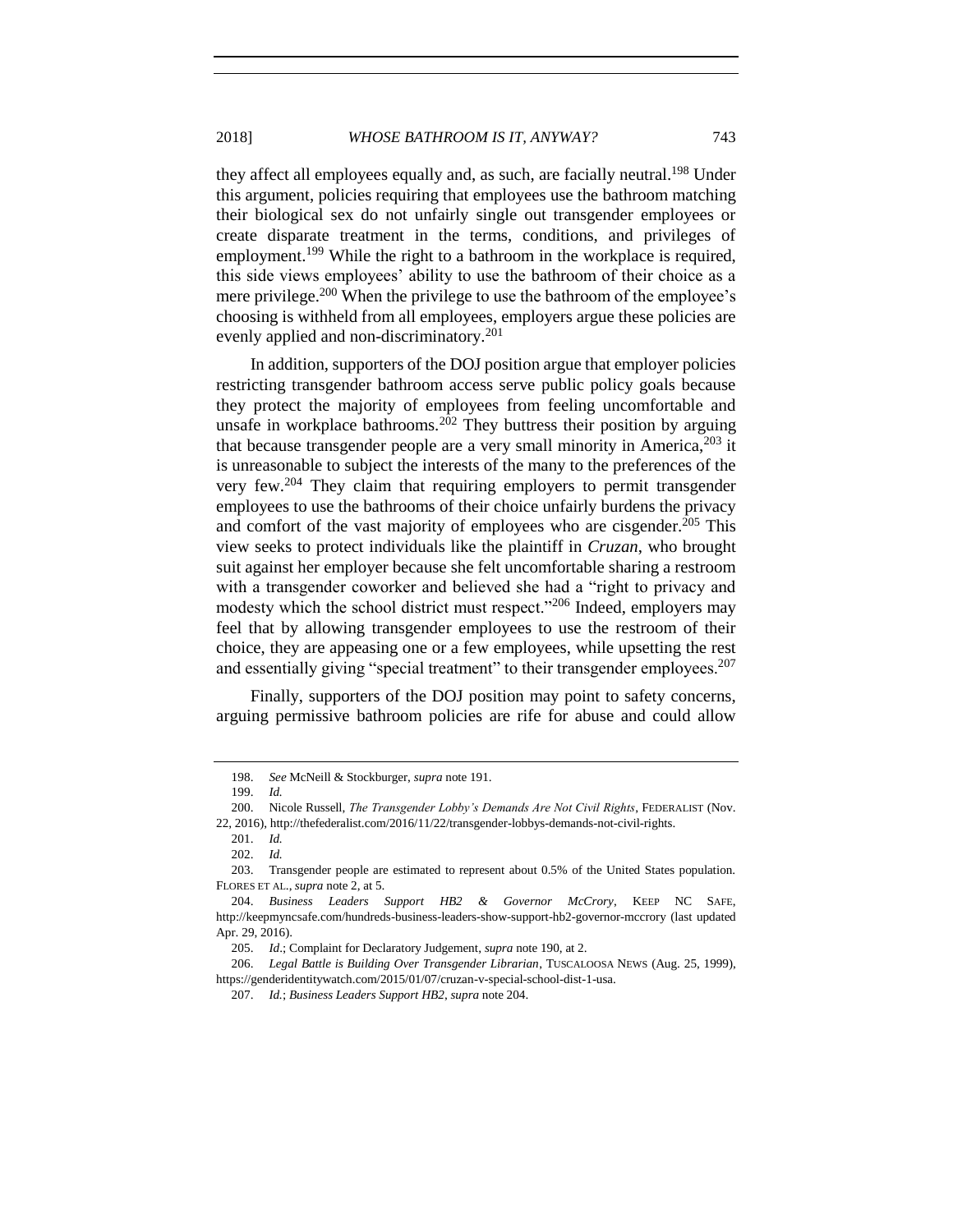<span id="page-33-0"></span>predators unfettered access to female employees in the women's bathroom. This argument has primarily come about in the context of bathroom bills like H.B. 2, but it could easily be extended to the workplace. For example, lawmakers who supported North Carolina's H.B. 2 argued that it ensured women and children were not placed in a "vulnerable situation[] in ... bathrooms and changing areas," citing concerns that men might fraudulently pretend to be transgender to commit sexual assaults.<sup>208</sup> Opponents of this view argue these concerns are unfounded and unsupported by statistics.<sup>209</sup> Nonetheless, proponents of these restrictive policies may argue such policies offer protection to female employees and thus should be allowed for policy reasons.

<sup>208.</sup> Stevie Borrello, *Sexual Assault and Domestic Violence Organizations Debunk "Bathroom Predator Myth"*, ABC NEWS (Apr. 22, 2016, 7:15 PM), http://abcnews.go.com/US/sexual-assaultdomestic-violence-organizations-debunk-bathroom-predator/story?id=38604019.

<sup>209.</sup> *Id.*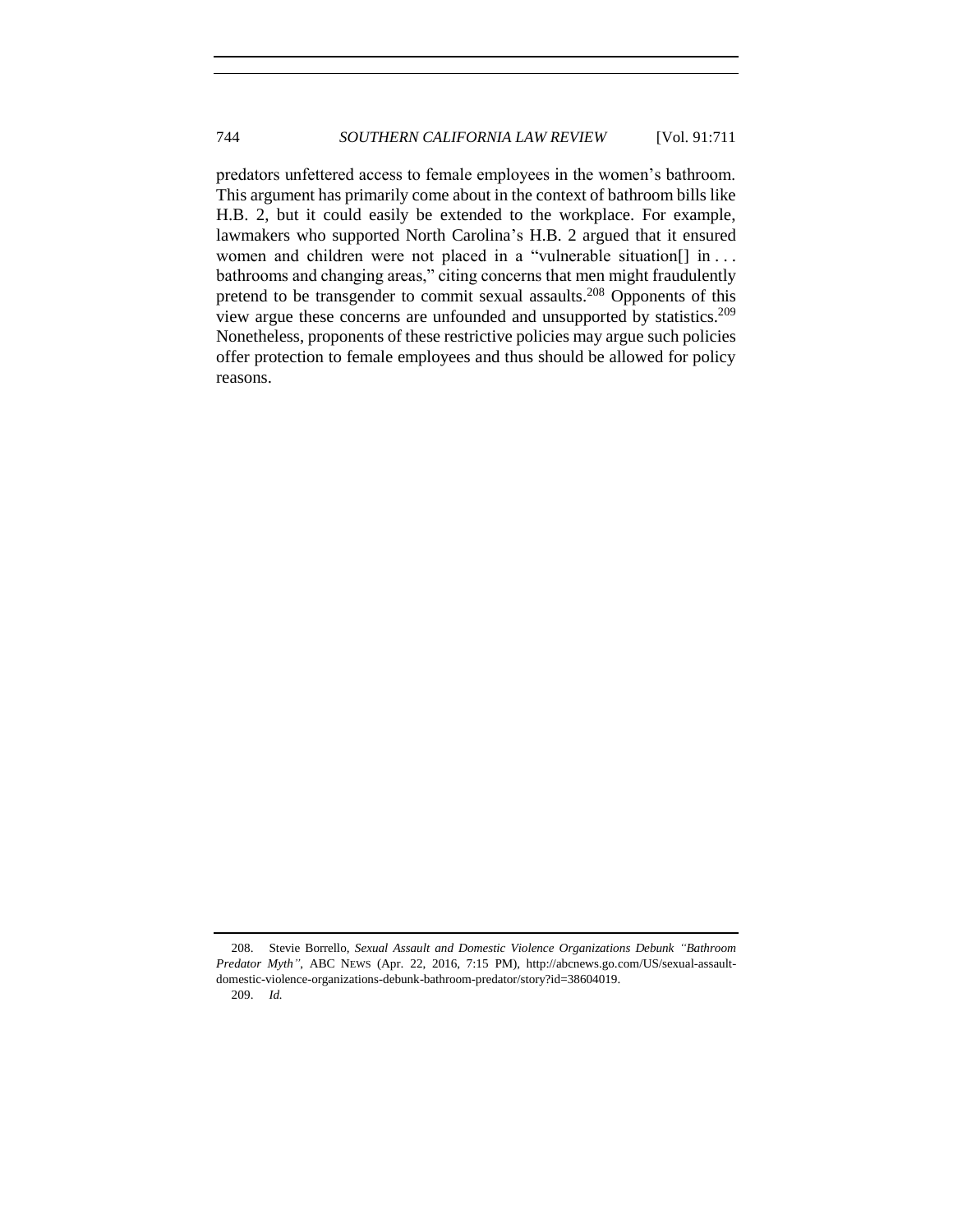## B. SUPPORTERS OF THE EEOC'S POSITION ON TRANSGENDER BATHROOM **ACCESS**

<span id="page-34-1"></span><span id="page-34-0"></span>Primarily, supporters of the EEOC's position argue that Title VII's use of "sex" should be interpreted to include gender identity for one of two reasons: 1) because Supreme Court precedent broadened the initial meaning of "sex"<sup>210</sup> or 2) because the plain language of "sex" naturally includes gender identity.<sup>211</sup> According to the first argument, *Price Waterhouse* broadened the meaning of sex discrimination by recognizing discrimination due to gender stereotyping; thus, regardless of the basic meaning of "sex," sex discrimination under Title VII now necessarily encompasses notions of gender non-conformity.<sup>212</sup> Federal courts, including the Sixth Circuit, have embraced this view as a basis for transgender employees to seek relief from discrimination.<sup>213</sup> And some have pointed to the landmark Supreme Court case, *Oncale v. Sundowner Offshore Services*, as also broadening the scope of sex discrimination.<sup>214</sup>

In *Oncale*, the Supreme Court held for the first time that a man who was subjected to same-sex workplace harassment could bring a hostile work environment sex discrimination claim under Title VII.<sup>215</sup> This transgressed the traditional understanding of sex discrimination as discrimination against a woman because she is a woman and vice-versa. Writing for the majority, Justice Scalia argued that the interpretation of Title VII was not restricted to the intentions of Congress in 1964. So, despite conceding that Congress had not intended to attack same-sex harassment, he argued "statutory prohibitions often go beyond the principal evil to cover reasonably comparable evils, and it is ultimately the provisions of our laws rather than the principal concerns of our legislators by which we are governed."<sup>216</sup> Thus, supporters of the EEOC position argue that taken together, *Price Waterhouse*  and *Oncale* create an expanded base of coverage for transgender employees under Title VII's sex discrimination prohibition.<sup>217</sup>

<sup>210.</sup> *See, e.g.,* Arthur S. Leonard, *A Battle Over Statutory Interpretation: Title VII and Claims of Sexual Orientation and Gender Identity Discrimination*, OTHER PUBLICATIONS, 2017, at 3.

<sup>211.</sup> *See, e.g.*, Complaint at 7, United States v. North Carolina, No. 1:16-cv-00425 (M.D. N.C. May 19, 2016).

<sup>212.</sup> *See* LEONARD, *supra* not[e 210,](#page-34-0) at 4.

<sup>213.</sup> *See, e.g.*, Barnes v. City of Cincinnati, 401 F.3d 729, 737 (6th Cir. 2005); Smith v. City of Salem, 378 F.3d 566, 571–73 (6th Cir. 2004).

<sup>214.</sup> *See* LEONARD, *supra* not[e 210,](#page-34-0) at 4–5.

<sup>215.</sup> Oncale v. Sundowner Offshore Servs., 523 U.S. 75, 81–82 (1997). *See also* LEONARD, *supra*  note [210,](#page-34-0) at 4–5.

<sup>216.</sup> *Oncale*, 523 U.S. at 79–80.

<sup>217</sup>*. See* LEONARD, *supra* not[e 210,](#page-34-0) at 4–5.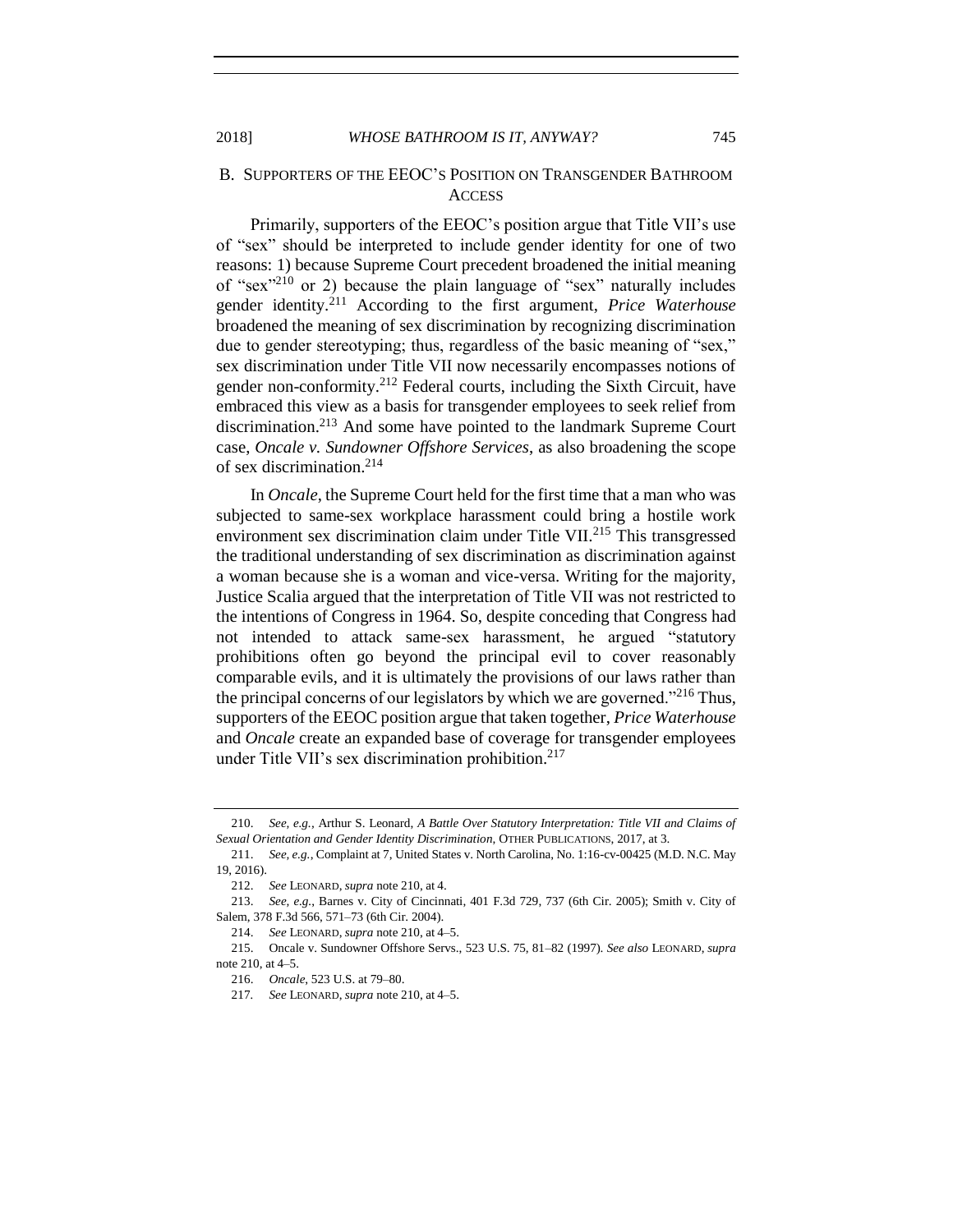Second, some argue that a plain language interpretation of "sex" simply includes more than just genitalia. The Obama-era Justice Department made this argument in its Complaint against North Carolina in opposition to H.B. 2, arguing that an individual's "sex" includes "multiple factors, which may not always be in alignment."<sup>218</sup> These factors include "hormones, external genitalia, internal reproductive organs, chromosomes, and gender identity, which is an individual's internal sense of being male or female."<sup>219</sup> Thus, this argument suggests that limiting the interpretation of sex to sexual assignment at birth is overly restrictive and fails to capture the full picture of a person's sex.<sup>220</sup>

Supporters of the EEOC's position further argue that policies preventing transgender employers from using restrooms that match their gender identity are discriminatory because they disproportionately burden the transgender population.<sup>221</sup> According to this argument, these policies create an unequal situation in which "employees . . . may access bathrooms and changing facilities that are consistent with their gender identity in their places of work, while transgender employees may not access bathrooms and changing facilities that are consistent with their gender identity . . ." <sup>222</sup> In this way, they argue, transgender people are unfairly singled out by restrictive bathroom policies and therefore face disparate treatment. Supporters also argue that these policies contribute to the stigmatization of transgender status and unfairly alienate transgender people from their fellow employees in the workplace.<sup>223</sup> Thus, these restrictive employer policies are discriminatory, in violation of Title VII.

<span id="page-35-0"></span>Lastly, supporters of the EEOC position argue that policies restricting transgender bathroom access should be unlawful for policy reasons because they can cause serious harm to transgender employees.<sup>224</sup> According to transgender rights advocates, prohibiting transgender people from using restrooms corresponding with their gender identity may expose them to higher levels of violence.<sup>225</sup> As it is, transgender people are subject to very high levels of violent crime. For example, approximately half of the

<sup>218.</sup> Complaint, *supra* note [211,](#page-34-1) at 7.

<sup>219.</sup> *Id.*

<sup>220.</sup> *Id.* at 7–9.

<sup>221.</sup> *Id.* at 4, 6.

<sup>222.</sup> *Id.* at 9.

<sup>223.</sup> *See id.*

<sup>224.</sup> *See, e.g.*, Jody L. Herman, *Gendered Restrooms and Minority Stress: The Public Regulation of Gender and Its Impact on Transgender People's Lives*, 19 J. PUB. MGMT. & SOC. POL'Y 65, 71–78 (2013).

<sup>225.</sup> Brady, *supra* not[e 24.](#page-5-0)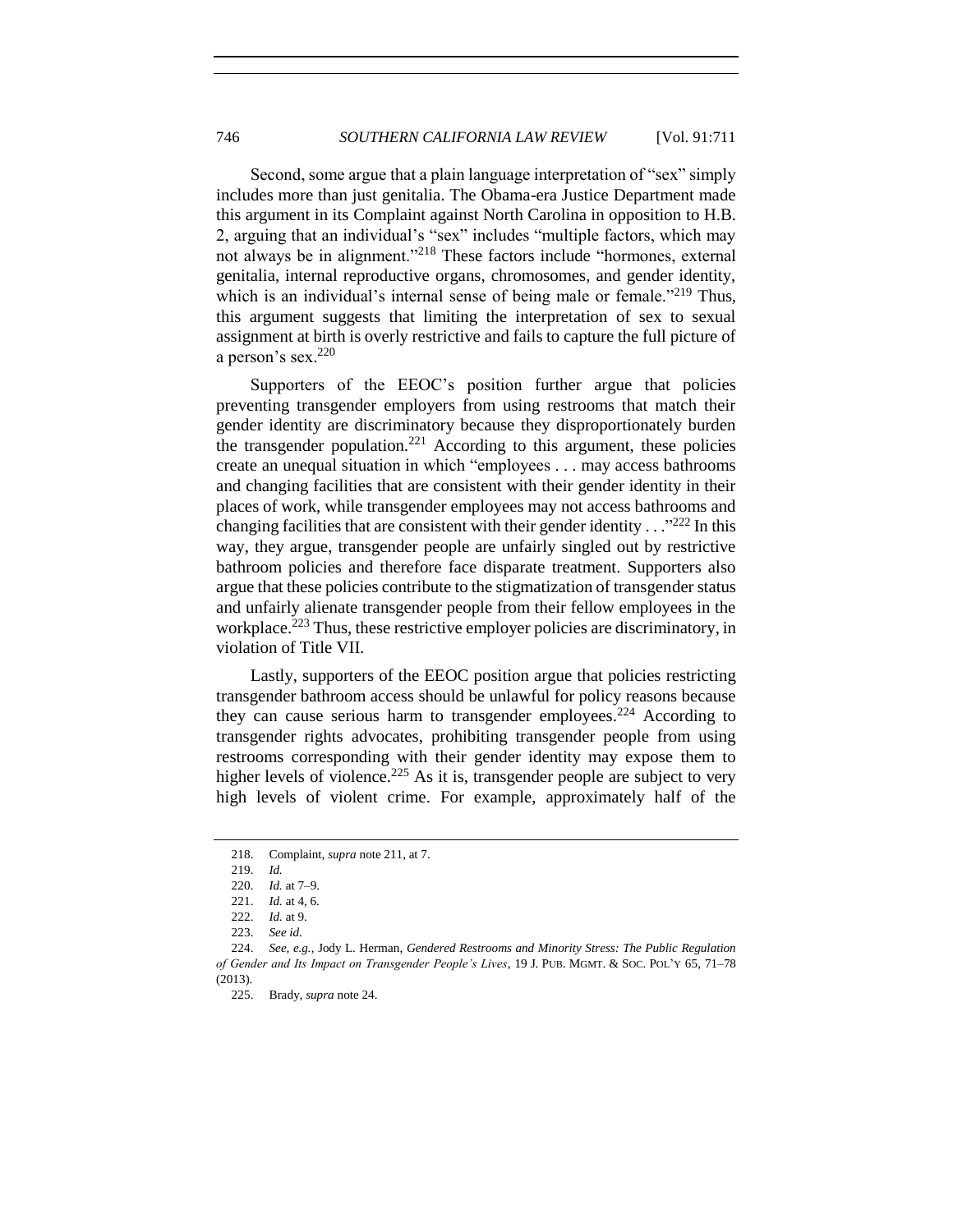transgender population will be sexually assaulted in their lifetime, as opposed to one-third of women and one-sixth of men.<sup>226</sup> Bathroom access implicates this issue because transgender people may be exposed to even greater risk of harassment or harm if they are forced to use restrooms not matching their gender identity, particularly if they are in the process of outwardly transitioning.<sup>227</sup> In fact, a survey conducted by UCLA's Williams Institute found that almost 70% of transgender people have experienced a negative interaction in restrooms and that transgender people "who experienced issues [using the restroom] in the workplace felt it contributed to poor job performance, and some even changed jobs or simply quit their jobs to avoid the confrontations."<sup>228</sup> In response to arguments from the other side, namely that allowing transgender individuals to use the bathroom of their choice threatens women, transgender rights advocates argue that these allegations are not supported by statistical evidence and present less severe threats of harm to cisgender people than to transgender people.<sup>229</sup>

<span id="page-36-2"></span><span id="page-36-1"></span><span id="page-36-0"></span>Supporters of the EEOC's position also argue that forcing transgender employees to use restrooms matching their biological sex can cause serious mental distress and physical health problems.<sup>230</sup> For instance, in its Complaint against North Carolina, the United States argued that H.B. 2's prohibition on transgender people's use of gender-corresponding restrooms caused them to suffer, "emotional harm, mental anguish, distress, humiliation, and indignity  $\ldots$   $\cdot$ <sup>231</sup>. This is in part because transgender people do not identify with the gender they were assigned at birth and may therefore be disaffirmed in their identity when their workplaces and coworkers categorize them as their biological sex.<sup>232</sup> In addition, policies restricting transgender bathroom access can cause physical health issues for transgender people, who may avoid workplace restrooms based upon fear of outing themselves as transgender, being confronted, or being harassed. One study found that 54% of transgender people had suffered "physical complications

<sup>226.</sup> *Sexual Assault and the LGBTQ Community*, HUMAN RIGHTS CAMPAIGN, http://www.hrc.org/resources/sexual-assault-and-the-lgbt-community (last visited May 15, 2018).

<sup>227.</sup> Jennifer Litton Tidd, *Segregated Bathrooms Will Increase Violence Against Women*, LGBTQ NATION (May 14, 2016), http://www.lgbtqnation.com/2016/05/segregated-bathroom-laws-will-increaseviolence-trans-people.

<sup>228.</sup> Zach Ford, *STUDY: Transgender People Experience Discrimination Trying to Use Bathrooms*, THINK PROGRESS (June 26, 2013, 1:06 PM), https://thinkprogress.org/study-transgender-peopleexperience-discrimination-trying-to-use-bathrooms-34232263e6b3.

<sup>229.</sup> *See generally* Herman, *supra* note [224;](#page-35-0) Ford, *supra* note [228.](#page-36-0) 

<sup>230.</sup> Shoshana Goldberg & Andrew Reynolds, *The North Carolina Bathroom Bill Could Trigger a Health Crisis Among Transgender Youth, Research Shows*, WASH. POST: MONKEY CAGE (Apr. 18, 2016), https://wapo.st/1S5q0px?tid=ss\_tw-bottom&utm\_term=.66bad834133f.

<sup>231.</sup> Complaint, *supra* note [211,](#page-34-1) at 9–10.

<sup>232.</sup> Goldberg & Reynolds, *supra* not[e 230.](#page-36-1)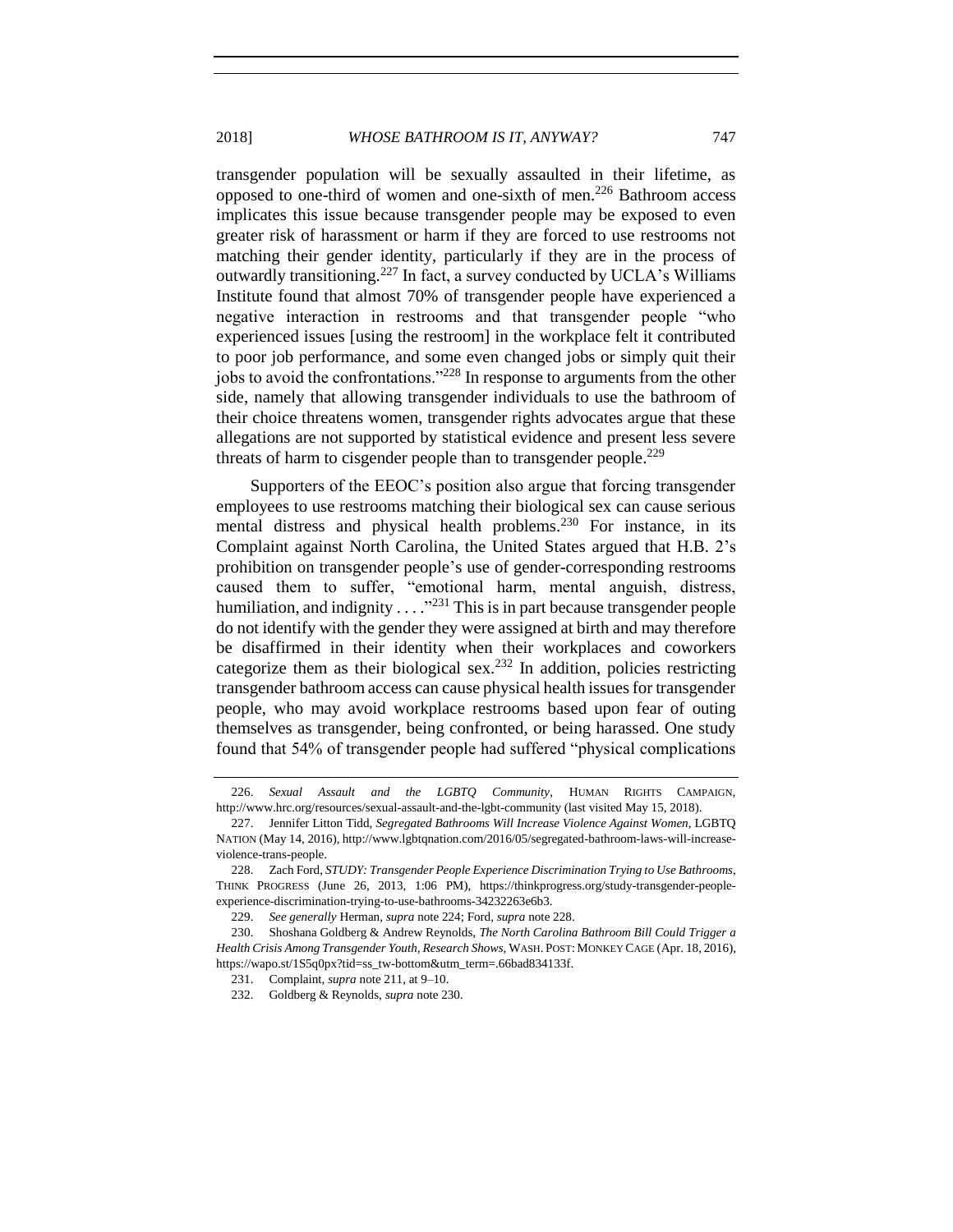like dehydration, urinary tract infections, kidney infections, and other kidney problems simply because of the tactics they used to avoid going to the restroom during the day."<sup>233</sup> Thus, supporters argue these mental and physical health issues unfairly burden transgender employees, and Title VII should be interpreted to protect against this form of discrimination.

## VI. ANALYSIS

<span id="page-37-0"></span>Accounting for the EEOC's and DOJ's competing interpretations of "sex," the possible disparate treatment of transgender people in the workplace due to restrictive bathroom policies, and policy concerns, Title VII should be interpreted to protect against discrimination on the basis of transgender status. Moreover, denying transgender employees access to gender-affirming restrooms and other single-sex facilities should be regarded as a form of sex discrimination in violation of Title VII.

#### A. INTERPRETATION OF "SEX" IN TITLE VII

<span id="page-37-1"></span>Title VII's prohibition of sex discrimination should be interpreted to include gender identity discrimination for three reasons. First, Supreme Court precedents support a broad reading of "sex" discrimination. Second, an originalist approach to statutory interpretation is probably inappropriate in this case and thus does not preclude defining "sex" as encompassing gender identity. Third, "sex" is best understood as including transgender status given the spirit and purpose of Title VII.

First, the Supreme Court precedents, *Price Waterhouse* and *Oncale*, support an expansive interpretation of sex discrimination that encompasses notions of gender identity and expression, under which transgender individuals are protected. The Seventh Circuit's argument in *Ulane*, that sex discrimination includes only discrimination against women for being women and men for being men, can no longer be the prevailing interpretation since the Court decided *Price Waterhouse* and *Oncale*. Given that discrimination against transgender individuals is typically based on the idea these individuals do not think or act like members of their biological sex should, transgender discrimination clearly finds a home under the *Price Waterhouse* sex-stereotyping doctrine. Indeed, discrimination against individuals who are gender non-conforming is precisely the type of "reasonably comparable evil" Title VII prohibits, according to Justice Scalia's *Oncale* opinion.

Second, the EEOC's interpretation is persuasive because it is not contrary to lawmakers' express intent. The intent of the original legislators

<sup>233.</sup> Ford, *supra* not[e 228.](#page-36-0)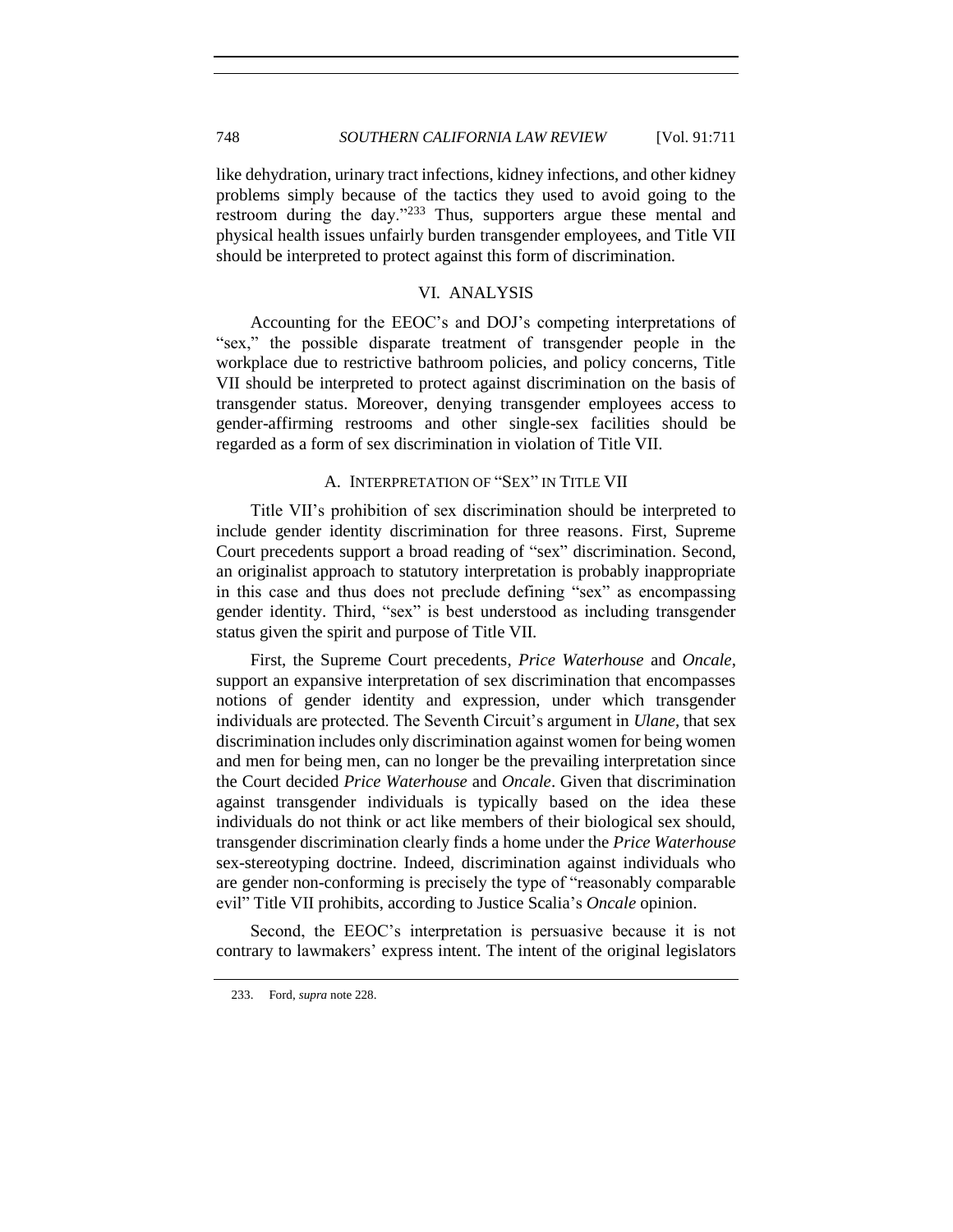who added sex discrimination to Title VII in 1964 is muddy; some argue the provision was only added as a last-minute poison pill to prevent the law's passage,<sup>234</sup> while others dispute this claim, arguing the senator that originated the sex discrimination provision was sympathetic to feminist activists and wanted to ensure black women did not "enjoy more protection in the workplace—by virtue of their race—than white woman."<sup>235</sup> Regardless, the interpretation of sex discrimination was unclear from its inception and has been a moving target ever since.<sup>236</sup> Legal scholars have long-criticized intentionalism because it can be difficult to discern the legislator's intent and thus is a poor tool for interpreting law. As for Title VII, legislative intent may be even harder to pinpoint because it is not clear why sex discrimination was included. For these reasons, the interpretation of Title VII's sex discrimination provision should not turn on legislative intent.

Third, Title VII should be read to protect employees from gender identity discrimination because this interpretation best reflects the broad goals of the remedial law. Title VII was designed to prevent employers from treating prospective or current employees unequally based on nonqualitative features like race, religion, national origin, or sex. Just as the law would protect a female employee who is not promoted because she is a woman (without regard for her skills or job performance), it should similarly protect transgender employees who are not given the same privileges and rights in employment as their cisgender peers merely because of their gender identity. By adopting a broad interpretation of "sex" to include more than the male-female gender binary, Title VII can better protect vulnerable populations from unfair employment actions, which is within the spirit, if not the letter, of Title VII. After all, even the Seventh Circuit, in issuing perhaps the strongest rejection of transgender rights under Title VII that remains in effect, acknowledged the well-recognized "maxim that remedial statutes [like Title VII] should be liberally construed."<sup>237</sup> For these reasons, Title VII should be interpreted to prohibit discrimination on the basis of gender identity.

<span id="page-38-0"></span>

<sup>234.</sup> *How A Poison Pill Worded As "Sex" Gave Birth to Transgender Rights*, NPR: POLITICS (May 15, 2016, 7:36 AM), https://www.npr.org/2016/05/15/478075804/how-a-poison-pill-worded-as-sexgave-birth-to-transgender-rights.

<sup>235.</sup> Mark Joseph Stern, *How a 1964 Civil Rights Law Makes North Carolina's Bathroom Bill Illegal*, SLATE: OUTWARD (May 18, 2016, 10:14 AM), http://www.slate.com/blogs/outward/2016/05/18 /sex\_discrimination\_is\_trans\_discrimination\_gilliam\_thomas\_explains.html. *See generally* GILLIAN THOMAS, BECAUSE OF SEX (2016) (discussing the inception of protection against sex discrimination in Title VII).

<sup>236.</sup> *See generally* THOMAS, *supra* note [235.](#page-38-0)

<sup>237.</sup> Ulane v. E. Airlines, Inc., 742 F.2d 1081, 1084, 1086 (7th Cir. 1984).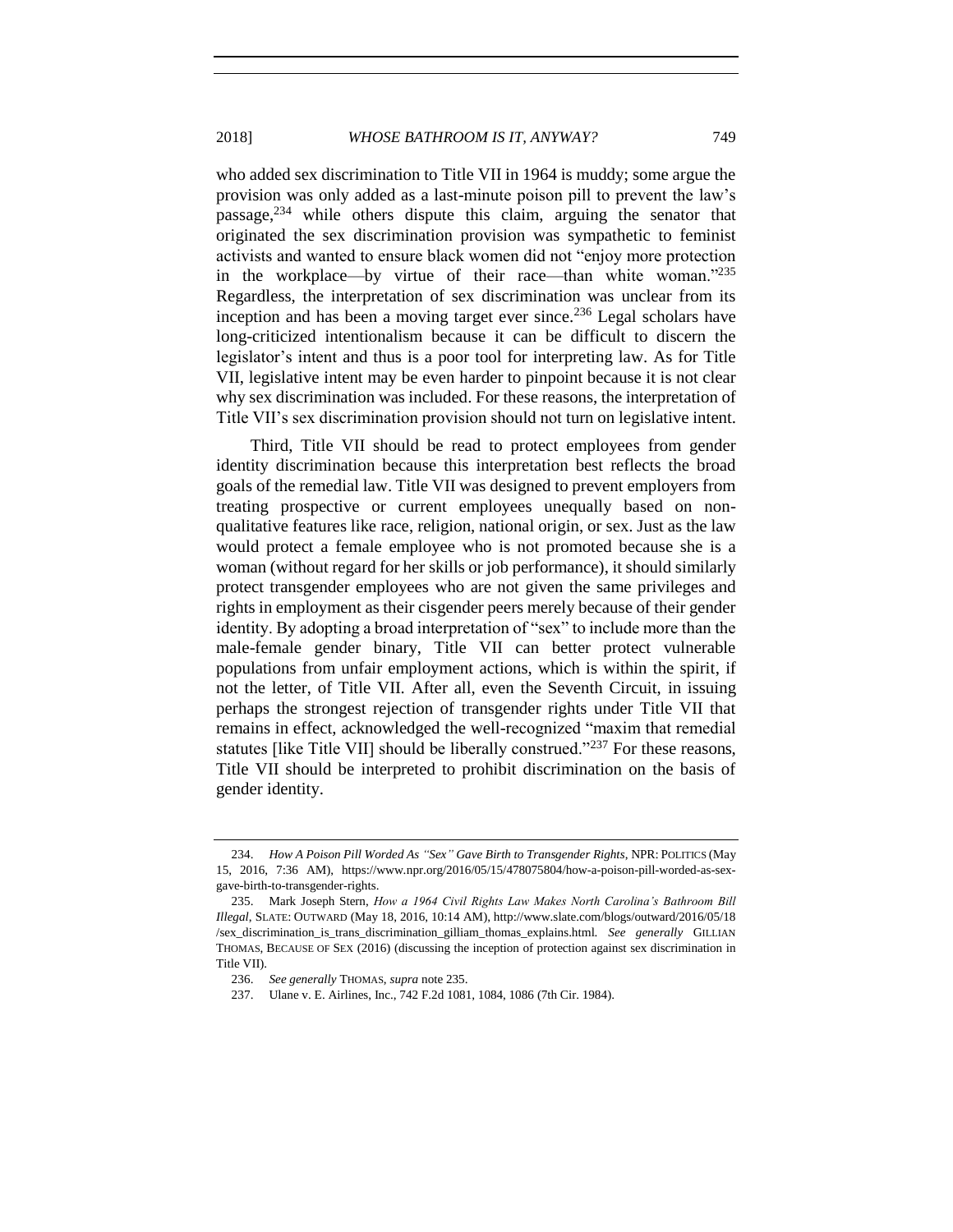#### B. EQUAL BATHROOM ACCESS AND DISCRIMINATION

<span id="page-39-0"></span>In addition, restricting bathroom access for transgender employees should be regarded as facial discrimination in violation of Title VII, even where alternatives like gender-neutral or private bathrooms are provided. Although employer policies requiring all employees to use bathrooms corresponding to their biological sex are facially neutral, this alone does not end the inquiry with respect to underlying discrimination. Upon a closer look, such policies are unquestionably discriminatory because they disproportionately impact transgender employees. While being legally required to use the bathroom matching one's "official" sex is unlikely to ever inconvenience a cisgender person, such policies substantially impact the day-to-day life and working conditions of a transgender person.<sup>238</sup> Moreover, the employer's intent in adopting these policies is to prevent *transgender* employees from using restrooms matching their gender identity, not cisgender employees. This alone should expose the discriminatory nature of facially neutral policies restricting bathroom access as they are designed to single out transgender employees and have clear discriminatory intent.<sup>239</sup>

It is important to note that policies requiring transgender employees to use private or gender-neutral facilities are often an improvement on policies requiring transgender employees to use gender-disaffirming bathrooms. But such policies are actually more discriminatory on their face because they clearly segregate the workplace by providing transgender individuals with different employment privileges than their peers. Even assuming the bathrooms provided are identical, this implicates the issue of "separate but equal," and, as *Brown v. Board of Education* made clear, such separate facilities are *not* equal.<sup>240</sup> For these reasons, policies restricting transgender bathroom access on the basis of gender identity are probably discriminatory under Title VII.

#### C. POLICY IMPLICATIONS OF BATHROOM ACCESS

<span id="page-39-1"></span>Finally, policy reasons, including the safety and health of transgender individuals, weigh in favor of finding bathroom bills and similar policies impermissible under Title VII. Transgender individuals disproportionately vulnerable to sexual and physical violence. Requiring

<sup>238.</sup> *See*, *e.g*., Ford, *supra* note [229.](#page-36-2) 

<sup>239.</sup> *See* Elizabeth Bartholet*, Proof of Discriminatory Intent Under Title VII: United States Postal Service Board of Governors v. Aikens,* 70 CALIF. L. REV. 1201, 1202–03 (1982).

<sup>240.</sup> *See* Brown v. Bd. of Educ., 347 U.S. 483, 495 (1954); Brief for NAACP Legal Defense and Educational Fund, Inc. and the Asian American Legal Defense and Education Fund as Amici Curiae in Support of Respondent, Gloucester Cty. Sch. Bd. v. G.G., 137 S. Ct. 1239 (2017) (No. 16-273).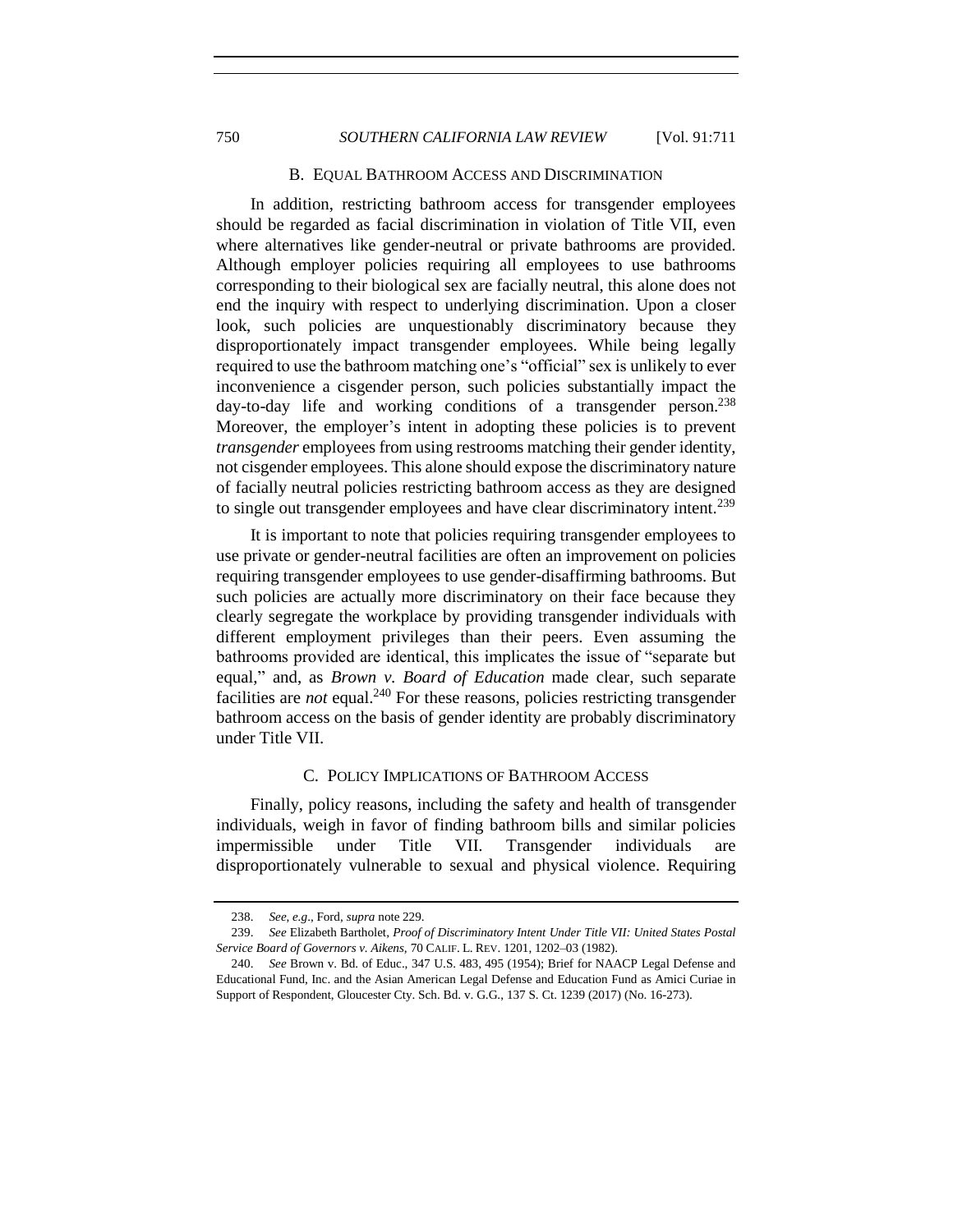them to use restrooms not matching their gender identity may expose them to even greater levels of assault and violence by outing them as "other" in facilities meant to ensure privacy. Although there are concerns about the health and safety of employees if violent predators manage to abuse permissive bathroom access policies, these concerns are not based on evidence. This is in sharp contrast to the abundance of evidence showing that transgender individuals are a particularly vulnerable minority group. For these reasons, public policy warrants protecting transgender individuals' access to gender-affirming workplace bathrooms.

Public policy also supports greater transgender bathroom access for health reasons. Many transgender individuals report experiencing serious health issues, including kidney stones and bladder infections, as a result of avoiding public bathrooms and the conflicts that arise in them. Moreover, forcing transgender individuals to use restrooms that do not match their gender identity can be emotionally damaging, psychologically disaffirming, and otherwise harmful to a group already subject to higher than average levels of depression and suicide. $241$ 

This Note does not ignore the concerns of some individuals who are made uncomfortable by the notion of sharing single-sex facilities with transgender coworkers, whom they perceive to be from the opposite sex. However, the discomfort of these employees does not justify imposing serious and life-threatening harms on transgender employees through restrictive bathroom policies. It also does not justify the exclusion of transgender individuals as "other" that results when transgender employees are forced to use gender-neutral bathrooms. This is especially true given that people share bathrooms with transgender people every day without ever knowing it.<sup>242</sup> Notably, individuals who did not want to share spaces with members of a different race during the Civil Rights movement made similar arguments.<sup>243</sup> As the argument failed then, so too should it fail today.

Ultimately, the greater severity of physical and mental harm to transgender employees outweighs the potential for harm to their coworkers. For these policy reasons, Title VII should be read to protect transgender

<sup>241.</sup> *See generally* ANN P. HAAS, PHILIP L. RODGERS & JODY L. HERMAN, WILLIAMS INST., SUICIDE ATTEMPTS AMONG TRANSGENDER AND GENDER NON-CONFORMING ADULTS (2014), https://williamsinstitute.law.ucla.edu/wp-content/uploads/AFSP-Williams-Suicide-Report-Final.pdf.

<sup>242.</sup> *See Questionable Questions About Transgender Identity*, NAT'L CTR. FOR TRANSGENDER EQUALITY (Sept. 2, 2016), https://transequality.org/issues/resources/questionable-questions-abouttransgender-identity.

<sup>243.</sup> *See* Vincent J. Samar, *The Right to Privacy and the Right to Use the Bathroom Consistent with One's Gender Identity*, 24 DUKE J. GENDER L. & POL'Y 33, 55 (2016).